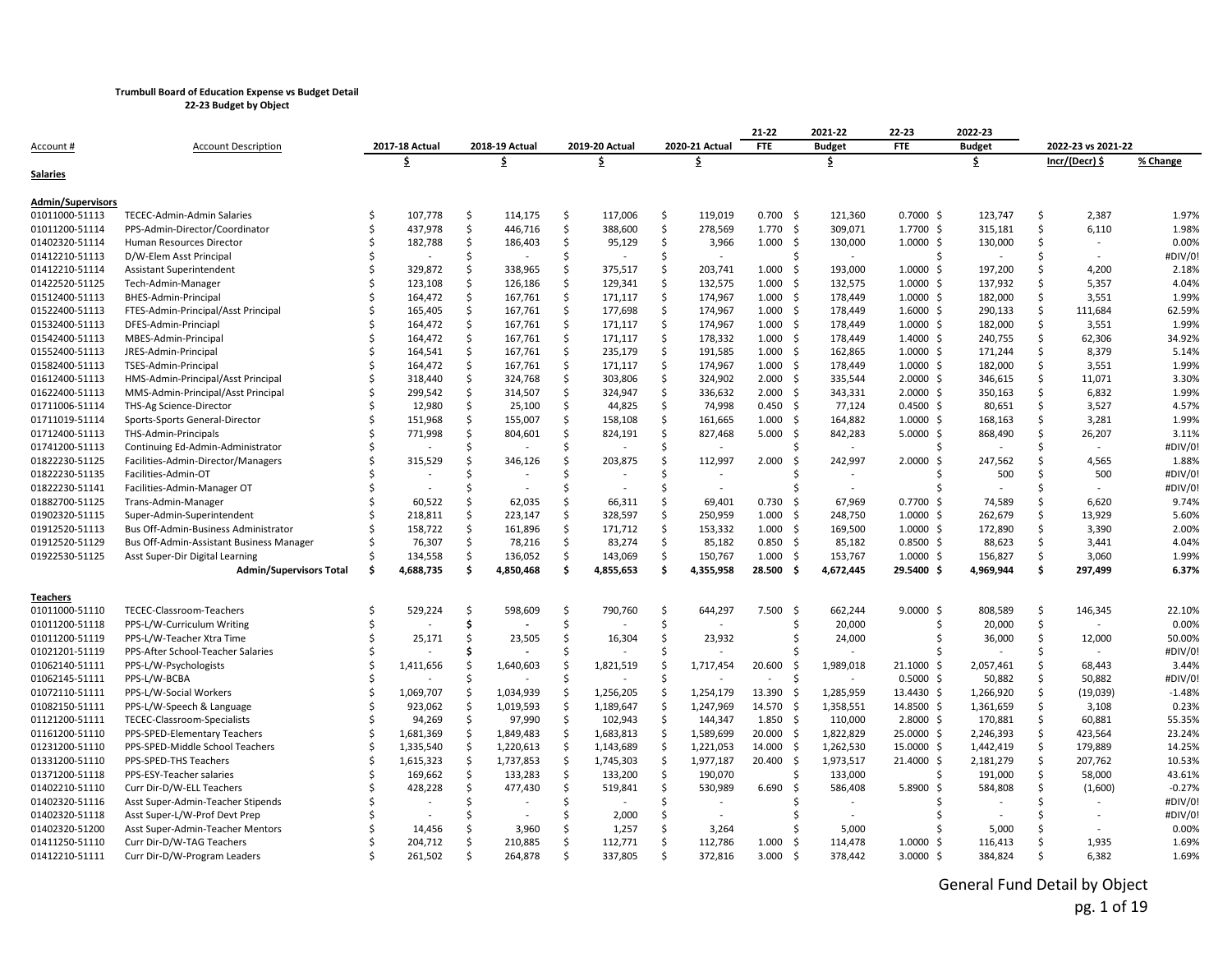|                        |                                        |    |                |     |                |     |                |    |                | 21-22           |      | 2021-22       | 22-23           | 2022-23       |          |                    |                       |
|------------------------|----------------------------------------|----|----------------|-----|----------------|-----|----------------|----|----------------|-----------------|------|---------------|-----------------|---------------|----------|--------------------|-----------------------|
| Account #              | <b>Account Description</b>             |    | 2017-18 Actual |     | 2018-19 Actual |     | 2019-20 Actual |    | 2020-21 Actual | <b>FTE</b>      |      | <b>Budget</b> | <b>FTE</b>      | <b>Budget</b> |          | 2022-23 vs 2021-22 |                       |
|                        |                                        |    |                |     | s              |     |                |    | s              |                 |      | \$            |                 | Ŝ.            |          | Incr/(Decr) \$     | % Change              |
| 01412210-51117         | Curr Dir-D/W-Teacher Training          | Ŝ. | 72,060         | \$  | 14,187         | \$  | 2,541          | \$ | 10,487         |                 | \$   | 50,000        | Ŝ.              | 50,000        | Ŝ        | $\sim$             | 0.00%                 |
| 01412210-51118         | Curr Dir-D/W-Prof Devt Prep            |    | 12,125         | Ś.  | 25,300         | \$  | 22,945         | \$ | 34,488         |                 | Ŝ.   | 30,000        | Ŝ.              | 30,000        | Ŝ.       |                    | 0.00%                 |
| 01412210-51119         | Curr Dir-Admin-Curriculum Writing      |    | 89,566         | Ŝ.  | 188,855        | \$  | 116,202        | \$ | 39,113         |                 | Ś    | 80,104        |                 | 83,555        | Ŝ        | 3,451              | 4.31%                 |
| 01511001-51110         | BHES-Classroom-Teachers                |    | 1,913,951      | \$  | 2,063,154      | \$  | 2,157,343      | \$ | 2,228,681      | 24.000          | -\$  | 2,167,873     | 25.0000 \$      | 2,269,116     | \$       | 101,243            | 4.67%                 |
| 01511002-51110         | BHES-Classroom-Specialists             |    | 666,113        | Ŝ.  | 693,846        | \$  | 507,463        | \$ | 381,612        | 4.710           | - \$ | 394,182       | 7.3763 \$       | 668,894       | Ŝ.       | 274,712            | 69.69%                |
| 01512220-51110         | <b>BHES Library-Teachers-Salaries</b>  |    | 63,562         | Ŝ.  | 75,832         | Ś.  | 87,507         | \$ | 90,430         | 1.000           | -\$  | 93,385        | $1.0000 \;$ \$  | 96,273        | \$       | 2,888              | 3.09%                 |
| 01521001-51110         | FTES-Classroom-Teachers                |    | 2,151,021      | \$  | 2,016,456      | \$  | 2,171,289      | \$ | 2,380,927      | 28.000          | -\$  | 2,585,110     | 26.5000 \$      | 2,481,988     | \$       | (103, 122)         | $-3.99%$              |
| 01521002-51110         | FTES-Classroom-Specialists             |    | 722,246        | Ŝ.  | 843,841        | \$  | 879,706        | \$ | 738,258        | 7.790           | -\$  | 889,845       | $9.3670$ \$     | 975,790       | \$       | 85,945             | 9.66%                 |
| 01522220-51110         | FTES Library-Teachers-Salaries         |    | 86,508         | Ś.  | 89,876         | \$  | 93,255         | \$ | 98,231         | 1.000           | -\$  | 105,496       | $1.0000 \,$ \$  | 107,279       | \$       | 1,783              | 1.69%                 |
| 01531001-51110         | DFES-Classroom-Teachers                |    | 1,996,176      | Ŝ.  | 2,196,459      | \$  | 2,294,516      | \$ | 2,456,303      | 24.000          | -\$  | 2,402,500     | 24.0000 \$      | 2,364,243     | \$       | (38, 257)          | $-1.59%$              |
| 01531002-51110         | DFES-Classroom-Specialists             |    | 700,981        | \$  | 696,086        | \$  | 679,520        | \$ | 537,858        | $6.310 \quad $$ |      | 551,263       | $6.3067$ \$     | 618,171       | Ŝ        | 66,908             | 12.14%                |
| 01532220-51110         | DFES Library-Teachers-Salaries         |    | 74,550         | \$  | 72,434         | \$  | 75,157         | \$ | 77,782         | $1.000 \quad $$ |      | 80,442        | $1.0000 \;$ \$  | 83,051        | \$       | 2,609              | 3.24%                 |
| 01541001-51110         | MBES-Classroom-Teachers                |    | 2,169,413      | \$. | 2,261,038      | \$  | 2,348,207      | \$ | 2,366,843      | 25.000          | - Ś  | 2,402,936     | 24.0000 \$      | 2,383,050     | Ŝ.       | (19, 886)          | $-0.83%$              |
| 01541002-51110         | MBES-Classroom-Specialists             |    | 732,901        | \$  | 783,053        | \$  | 701,066        | \$ | 641,627        | $8.320$ \$      |      | 812,223       | $9.3150 \;$ \$  | 909,472       | Ŝ        | 97,249             | 11.97%                |
| 01542220-51110         | MBES Library-Teachers-Salaries         |    | 94,287         | \$  | 97,815         | \$  | 103,522        | \$ | 112,786        | 1.000           | -\$  | 114,478       | $1.0000 \;$ \$  | 116,413       | Ŝ.       | 1,935              | 1.69%                 |
| 01551001-51110         | JRES-Classroom-Teachers                |    | 1,558,902      | Ŝ.  | 1,769,333      | Ś.  | 1,864,579      | \$ | 1,951,478      | 21.000          | -\$  | 1,957,727     | $21.0000 \;$ \$ | 1,975,733     | Ŝ        | 18,006             | 0.92%                 |
| 01551002-51110         | JRES-Classroom-Specialists             |    | 684,465        | \$. | 705,766        | \$  | 676,078        | \$ | 467,235        | 4.470 \$        |      | 477,992       | $5.6670$ \$     | 609,591       | Ŝ.       | 131,599            | 27.53%                |
| 01552220-51110         | JRES Library-Teachers-Salaries         |    | 100,506        | \$  | 101,397        | \$  | 111,251        | \$ | 112,786        | 1.000           | - Ś  | 114,478       | $1.0000 \;$ \$  | 116,413       | \$       | 1,935              | 1.69%                 |
| 01581001-51110         | TES-Classroom-Teachers                 |    | 1,655,218      | Ŝ   | 1,728,453      | Ś.  | 1,824,323      | \$ | 1,755,619      | 20.000          | -Ś   | 1,798,582     | 20.0000 \$      | 1,804,357     | Ŝ        | 5,775              | 0.32%                 |
| 01581002-51110         | TES-Classroom-Specialists              |    | 622,596        | Ś.  | 642,000        | \$  | 576,881        | \$ | 410,083        | $5.170$ \$      |      | 420,582       | $6.1650$ \$     | 568,020       | Ŝ.       | 147,438            | 35.06%                |
| 01582220-51110         | <b>TES Library-Teachers-Salaries</b>   |    | 94,287         | Ŝ.  | 97,815         | \$  | 86,825         | \$ | 85,274         | $1.000 \div$    |      | 88,060        | $1.0000 \;$ \$  | 90,783        | \$       | 2,723              | 3.09%                 |
| 01611001-51110         | HMS-Classroom-Teacher Salaries         |    | 3,742,806      | Ś   | 3,717,561      | Ś.  | 3,713,795      | \$ | 3,629,947      | 42.900          | -S   | 3,969,616     | 42.1000 \$      | 3,883,900     | Ŝ        | (85, 716)          | $-2.16%$              |
| 01611016-51110         | HMS-Music-Teacher Salaries             |    | 305,927        | Ŝ.  | 313,862        | \$  | 327,137        | \$ | 331,648        | 3.000           | -\$  | 337,268       | $3.0000$ \$     | 333,180       | \$       | (4,088)            | $-1.21%$              |
| 01611019-51110         | HMS-PE/Health-Teacher Salaries         |    | 344,397        | Ś.  | 355,456        | \$  | 372,782        | Ś. | 381,249        | $4.000$ \$      |      | 390,096       | $4.0000 \;$ \$  | 399,827       | Ŝ.       | 9,731              | 2.49%                 |
| 01612120-51110         | HMS-Guidance-Teacher Salaries          |    | 279,574        | Ŝ.  | 293,185        | \$. | 272,452        | \$ | 279,214        | 3.000           | - Ś  | 286,244       | $3.0000$ \$     | 293,419       | Ŝ        | 7,175              | 2.51%                 |
| 01612220-51110         | HMS-Library-Teacher Salaries           |    | 86,338         | \$  | 89,568         | \$  | 92,799         | \$ | 95,899         | 1.000           | -\$  | 99,033        | $1.0000 \,$ \$  | 104,290       | Ŝ        | 5,257              | 5.31%                 |
| 01612400-51110         | HMS-Admin-Teacher Xtra days            |    | 5,147          | Ŝ.  | 2,228          | \$  |                | Ŝ. |                |                 |      |               |                 |               | S.       |                    | #DIV/0!               |
| 01621001-51110         | MMS-Classroom-Teacher Salaries         |    | 4,301,972      | Ŝ.  | 4,350,148      | Ś.  | 4,341,454      | \$ | 4,098,731      | 43.300          | -\$  | 4,239,485     | 43.7000 \$      | 4,250,701     | Ŝ        | 11,216             | 0.26%                 |
| 01621016-51110         | MMS-Music-Teacher Salaries             |    | 276,939        | \$  | 285,542        | \$  | 300,412        | \$ | 308,244        | 3.000           | -\$  | 318,661       | $3.0000$ \$     | 302,714       | \$       | (15, 947)          | $-5.00%$              |
| 01621019-51110         | MMS-PE/Health-Teacher Salaries         |    | 380,131        | \$  | 395,785        | \$  | 380,718        | \$ | 391,912        | 4.000           | -\$  | 399,307       | $4.0000$ \$     | 413,343       | Ŝ        | 14,036             | 3.52%                 |
| 01622120-51110         | MMS-Guidance-Teacher Salaries          |    | 261,018        | \$  | 270,638        | \$  | 280,254        | \$ | 293,825        | 3.000           | -\$  | 317,719       | $3.0000$ \$     | 324,258       | \$       | 6,539              | 2.06%                 |
| 01622220-51110         | MMS-Library-Teacher Salaries           |    | 88,910         | \$. | 92,236         | \$  | 95,564         | \$ | 98,757         | 1.000           | - Ś  | 104,176       | $1.0000 \;$ \$  | 116,413       | Ŝ.       | 12,237             | 11.75%                |
| 01622400-51110         | MMS-Admin-Teacher Xtra days            |    | 4,161          | \$  | 6,490          | Ś.  | 2,264          | \$ | 2,292          |                 | ς    | 2,366         |                 |               | Ŝ        | (2,366)            | $-100.00%$            |
| 01711001-51110         | THS-Classroom-Teacher Salaries         |    | 9,982,632      | \$  | 10,467,418     | \$  | 10,709,930     | \$ | 10,743,315     | 114.400         | -\$  | 11,004,604    | 117.1960 \$     | 11,399,689    | \$       | 395,085            | 3.59%                 |
| 01711003-51110         | THS-Admin-Detention Duty               |    | 3,696          | Ŝ.  | 5,015          | \$  | 2,866          | \$ |                |                 |      | 3,000         |                 | 3,000         | Ŝ        |                    | 0.00%                 |
| 01711006-51110         | THS-Ag Science-Teachers Salaries       |    | 643,716        | \$  | 663,218        | \$  | 688,008        | \$ | 576,636        | 6.000           | - Ś  | 590,970       | $6.0000$ \$     | 613,002       | Ŝ        | 22,032             | 3.73%                 |
| 01711016-51110         | THS-Music-Teacher Salaries             |    | 261,683        | \$  | 238,395        | \$  | 327,472        | \$ | 300,099        | 6.000           | -\$  | 458,728       | $3.0000$ \$     | 242,048       | \$       | (216, 680)         | $-47.23%$             |
| 01711019-51110         | THS-PE/Health-Teacher Salaries         |    | 665,570        | Ŝ.  | 785,442        | \$  | 720,999        | \$ | 771,232        | 9.230           | - Ś  | 854,514       | $8.7250$ \$     | 870,251       | \$       | 15,737             | 1.84%                 |
| 01711022-51110         | THS-Alternate School-Teachers Salaries |    | 414,501        | Ŝ.  | 344,544        | \$  | 369,672        | \$ | 386,375        | 4.260           | -\$  | 398,956       | 4.1620 \$       | 405,751       | Ŝ        | 6,795              | 1.70%                 |
| 01711028-51110         | THS-Admin-Teacher Xtra Tme             |    |                | ς.  |                | Ś.  |                | Ŝ. |                |                 | \$   |               |                 |               | Ŝ        |                    | #DIV/0!               |
| 01712120-51110         | THS-Guidance-Teacher Salaries          |    | 1,085,655      | Ŝ   | 1,181,445      | Ś.  | 1,228,048      | \$ | 1,286,779      | 13.000          | - Ś  | 1,318,017     | 13.0000 \$      | 1,350,082     | Ŝ        | 32,065             | 2.43%                 |
| 01712220-51110         | THS-Library-Teacher Salaries           |    | 146,452        | \$  | 152,042        | \$  | 162,647        | Ś. | 82,806         | 1.000           | Ŝ.   | 85,513        | 1.0000S         | 90,927        | Ŝ        | 5,414              | 6.33%                 |
|                        |                                        |    |                | Ŝ.  |                | Ś.  |                | Ś  |                |                 | Ś    |               |                 |               | Ŝ        |                    |                       |
| 01802320-51119         | Super-Personnel-Teacher Xtra Time      |    | 7,351          | \$  | 11,774         | \$. | 11,481         | Ś  | 5,166          |                 |      | 11,998        |                 |               |          | (11,998)           | $-100.00%$<br>#DIV/0! |
| 01912520-51196         | D/W-Admin-Retirement/LOA Savings       |    |                | Ŝ   |                | Ś.  |                | Ś  |                |                 |      |               |                 | (300,000)     | \$<br>\$ | (300,000)          |                       |
| 01912520-51197         | D/W-Admin-Degree Changes               | Ŝ  |                |     |                | Ś   |                |    |                |                 | -Ś   | 70,000        |                 | 70,000        |          |                    | 0.00%<br>3.46%        |
|                        | <b>Teachers Total</b>                  |    | 49,313,891     |     | 51,498,609     |     | 52,637,985     |    | 52,072,072     | 569.860         |      | 54,603,505    | 584.5630 \$     | 56,493,515    | \$.      | 1,890,010          |                       |
| Custodians/Maintenance |                                        |    |                |     |                |     |                |    |                |                 |      |               |                 |               |          |                    |                       |
| 01842610-51140         | Facilities-Custodial-Salaries          |    | 2,417,190      | .S  | 2,515,500      | \$  | 2,602,591      | \$ | 2,728,068      | 53.000          | -\$  | 2,719,708     | 53.0000 \$      | 2,929,013     | Ŝ        | 209,305            | 7.70%                 |
| 01842610-51141         | Facilities-Custodial-Custodial OT      |    | 74,274         | \$  | 55,365         | \$  | 49,591         | \$ | 82,224         |                 | Ś    | 51,410        | Š.              | 55,000        | \$       | 3,590              | 6.98%                 |
| 01842610-51142         | Facilities-Custodial-School OT         | Š. | 97,154         | \$  | 101,054        | \$  | 72,382         | \$ | 30,370         |                 | Ś    | 74,545        | Ŝ.              | 68,000        | Ŝ        | (6, 545)           | $-8.78%$              |
|                        |                                        |    |                |     |                |     |                |    |                |                 |      |               |                 |               |          |                    |                       |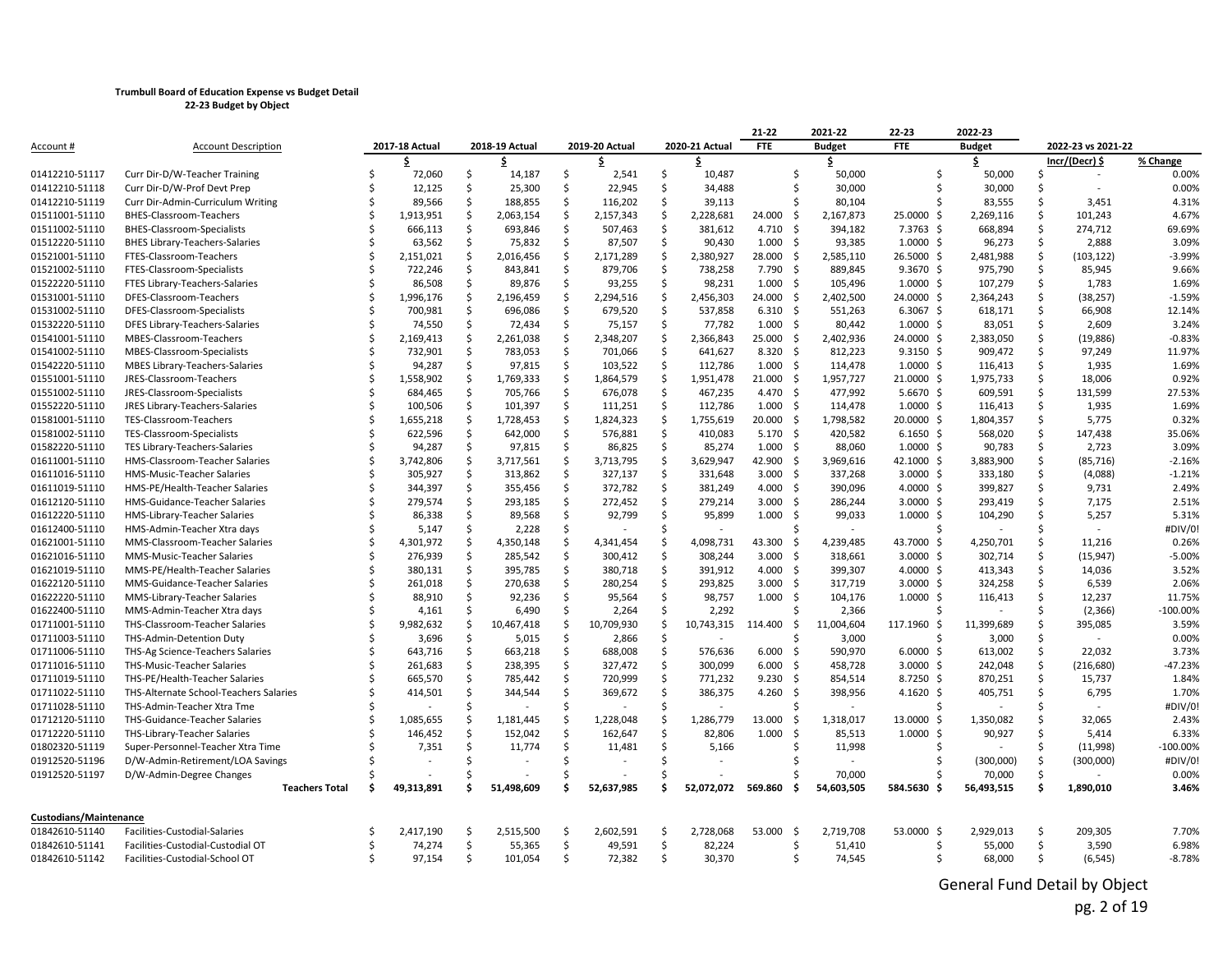|                               |                                           |    |                          |     |                |    |                |    |                          | 21-22         | 2021-22       |           | 22-23                | 2022-23       |               |                    |            |
|-------------------------------|-------------------------------------------|----|--------------------------|-----|----------------|----|----------------|----|--------------------------|---------------|---------------|-----------|----------------------|---------------|---------------|--------------------|------------|
| Account #                     | <b>Account Description</b>                |    | 2017-18 Actual           |     | 2018-19 Actual |    | 2019-20 Actual |    | 2020-21 Actual           | <b>FTE</b>    | <b>Budget</b> |           | <b>FTE</b>           | <b>Budget</b> |               | 2022-23 vs 2021-22 |            |
|                               |                                           |    | s                        |     | s              |    | s              |    | s                        |               | \$            |           |                      | \$            |               | Incr/(Decr) \$     | % Change   |
| 01842610-51143                | Facilities-Snow Removal-Salaries          | \$ | 42,340                   | \$  | 25,191         | \$ | 13,509         | \$ | 17,465                   |               | \$            | 20,000    | ς.                   | 19,000        | \$            | (1,000)            | $-5.00%$   |
| 01842610-51145                | Facilities-Custodial- Custodial Support   | Ŝ. | 6,143                    | Ŝ.  | 5,926          | Ś. | 6,514          | Ŝ  | 6,802                    | $0.2500$ \$   |               | 6,698     | $0.2500$ \$          | 8,736         | Ŝ             | 2,038              | 30.43%     |
| 01842610-51149                | Facilities-Custodial-Custodial Night Diff |    | 9,427                    | Ŝ.  | 9,112          | \$ | 6,633          | Ś. | 6,917                    |               | Ś             | 6,820     | ς.                   | 6,900         | Ŝ.            | 80                 | 1.17%      |
| 01852620-51140                | Facilities-Maintenance-Salaries           |    | 647,943                  | \$  | 701,416        | Ŝ. | 735,940        | Ŝ  | 762,040                  | 11.000        | -Ś            | 769,057   | 11.0000<br>S,        | 801,924       | Ŝ             | 32,867             | 4.27%      |
| 01852620-51141                | Facilities-Maintenance-Maint OT           |    | 11,194                   | Ŝ.  | 41,320         | Ś. | 22,221         | \$ | 15,229                   |               | Ś             | 22,848    |                      | 25,000        | \$            | 2,152              | 9.42%      |
| 01852620-51142                | Facilities-Maintenance-Security Checks    |    | 921                      | Ŝ.  | 1,527          | Ś. | 550            | Ś. |                          |               | Ś             | 574       |                      |               | <sup>\$</sup> | (574)              | $-100.00%$ |
| 01852620-51145                | Facilities-Maintenance-Summer Help        | S, | 39,226                   | Ŝ.  | 41,006         | \$ | 39,389         | \$ | 13.605                   |               | Ś             | 41,000    |                      | 32,000        | Ŝ.            | (9,000)            | $-21.95%$  |
|                               | <b>Custodians/Maintenance Total</b>       | Ś. | 3,345,812                | \$. | 3,497,417      | \$ | 3,549,320      | \$ | 3,662,721                | 64.250        | Ś.            | 3,712,660 | 64.2500              | 3,945,573     | \$            | 232,913            | 6.27%      |
| <b>Tech Support</b>           |                                           |    |                          |     |                |    |                |    |                          |               |               |           |                      |               |               |                    |            |
| 01422220-51124                | Tech-Dist A/V/Ch 17-Technician            | Ŝ. | 65.909                   | Ŝ.  | 67,597         | \$ | 37.988         | \$ |                          |               | Ś             | 39,698    | S.                   |               | Ŝ             | (39, 698)          | $-100.00%$ |
| 01422520-51129                | Tech-Admin-Other Technical                | Ś  | 631,709                  | \$  | 611,671        | \$ | 585,749        | \$ | 456,910                  | 6.000<br>- \$ |               | 479,714   | $6.0000$ \$          | 499,173       | \$            | 19,459             | 4.06%      |
| 01422520-51141                | Tech-Admin-Xtra Time/Help                 |    | 10,619                   | \$  | 4,549          | \$ | 8,682          | \$ | 25,375                   |               | Ś             | 15,000    |                      | 15,000        | \$            |                    | 0.00%      |
|                               | <b>Tech Support Total</b>                 | Ŝ. | 708,237                  | \$  | 683,817        | \$ | 632,419        | \$ | 482,285                  | 6.000<br>-\$  |               | 534,412   | $6.0000$ \$          | 514,173       | \$            | (20, 239)          | $-3.79%$   |
| <b>Administrative Support</b> |                                           |    |                          |     |                |    |                |    |                          |               |               |           |                      |               |               |                    |            |
| 01011000-51130                | TECEC-Admin-Secy 12 Mth                   |    |                          | Ŝ.  |                | Ś. |                | Ś. |                          |               | Ś             |           |                      |               | Ŝ.            |                    | #DIV/0!    |
| 01011000-51131                | TECEC-Admin-Secy 10 Mth                   | ς. | 39,906                   | Ŝ.  | 43,315         | Ś. | 47,013         | Ŝ. | 48,862                   | 1.000         | -\$           | 48,862    | 1.0000<br>Ŝ.         | 48,862        | Ŝ             | $\mathbf{0}$       | 0.00%      |
| 01011000-51135                | TECEC-Admin-Clerical Xtra Time            |    | 347                      | \$  | 766            | \$ | 832            | \$ |                          |               | Ś             |           |                      | 1,344         | \$            | 1,344              | #DIV/0!    |
| 01011200-51130                | PPS-Admin-Secy 12 Mth                     |    | 148,132                  | Ŝ.  | 160,800        | \$ | 161,512        | \$ | 121,159                  | 2.000         | -\$           | 121,107   | 2.5000<br>-S         | 128,479       | Ŝ.            | 7,372              | 6.09%      |
| 01011200-51135                | PPS-Admin-Clerical Xtra Time              |    |                          | Ŝ.  | 688            | Ś  |                | Ŝ. |                          |               |               |           |                      |               | Ŝ             |                    | #DIV/0!    |
| 01402320-51130                | Asst Super-Admin-Secy 12 Mth              |    | 84,237                   | Ŝ.  | 88,574         | Ś. | 84,484         | \$ | 72,758                   | 1.000         | -\$           | 70,660    | 1.0000<br>-S         | 72,260        | Ŝ             | 1,600              | 2.26%      |
| 01402320-51135                | Asst Super-Admin-Clerical Xtra Time       |    |                          |     |                | Ŝ. |                | Ŝ  | 431                      |               |               |           |                      |               |               |                    | #DIV/0!    |
| 01412210-51130                | Curr Dir-Admin-Secy 12 Mth                |    | 47,965                   | Ŝ.  | 52,146         | Ś  | 44,380         | Ś  | 53,684                   | 1.000         | -\$           | 56,607    | $1.0000 \;$ \$       | 60,011        | Ŝ             | 3,404              | 6.01%      |
| 01412210-51135                | Curr Dir-Admin-Clerical Xtra Time         |    | 124                      | Ŝ.  |                | Ŝ  |                | Ŝ. |                          |               | ς             |           | Ś.                   |               |               |                    | #DIV/0!    |
| 01422520-51130                | Tech-Admin-Secy 12 Mth                    |    | 56,697                   | Ŝ.  | 58,594         | Ś. | 60,050         | Ŝ. | 62,248                   | $1.000$ \$    |               | 61,786    | $1.0000$ \$          | 51,867        | Ŝ             | (9, 919)           | $-16.05%$  |
| 01512400-51130                | BHES-Admin-Secy 12 Mth                    |    | 51,223                   | \$  | 58,594         | Ś  | 60,050         | Ś. | 62,248                   | 1.000<br>- \$ |               | 61,786    | $1.0000 \,$ \$       | 62,036        | Ŝ.            | 250                | 0.40%      |
| 01512400-51131                | BHES-Admin-Secy 10 Mth                    |    | 27,823                   | \$  | 31,267         | Ś  | 34,064         | \$ | 36,972                   | - \$<br>1.000 |               | 39,149    | $1.0000 \,$ \$       | 39,149        | Ŝ             | (0)                | 0.00%      |
| 01512400-51135                | BHES-Admin-Clerical Xtra Time             |    | 170                      | \$  |                | Ś. |                | Ŝ  | $\overline{a}$           |               | Ś             |           |                      |               |               | $\sim$             | #DIV/0!    |
| 01522400-51130                | FTES-Admin-Secy 12 Mth                    |    | 57,468                   | \$  | 58,861         | \$ | 60,650         | \$ | 62,648                   | 1.000         | -Ś            | 61,786    | 1.0000<br>-S         | 62,286        | Ŝ             | 500                | 0.81%      |
| 01522400-51131                | FTES-Admin-Secy 10 Mth                    |    | 37,447                   | Ŝ.  | 38,388         | Ś. | 39,397         | Ŝ. | 40,420                   | 1.000<br>- \$ |               | 40,070    | $1.0000$ \$          | 40,520        | Ŝ             | 450                | 1.12%      |
| 01522400-51135                | FTES-Admin-Clerical Xtra Time             |    |                          | \$  |                | Ŝ. |                | Ŝ. |                          |               | Ś             |           |                      | 500           | Ŝ             | 500                | #DIV/0!    |
| 01532400-51130                | DFES-Admin-Secy 12 Mth                    |    | 57,658                   | \$  | 59,144         | Ś. | 60,050         | Ś. | 62,848                   | 1.000         | -\$           | 61,786    | $1.0000 \,$ \$       | 62,286        | <sup>\$</sup> | 500                | 0.81%      |
| 01532400-51131                | DFES-Admin-Secy 10 Mth                    |    | 37,709                   | Ŝ.  | 38,640         | Ś. | 39,599         | Ŝ  | 40,572                   | 1.000<br>- \$ |               | 40,072    | $1.0000$ \$          | 39,334        | Ŝ             | (738)              | $-1.84%$   |
| 01532400-51135                | DFES-Admin-Clerical Xtra Time             |    |                          | ς.  | 528            | Ś. |                | Ŝ  | $\overline{\phantom{a}}$ |               | Ś             |           |                      | 500           | Ŝ             | 500                | #DIV/0!    |
| 01542400-51130                | MBES-Admin-Secy 12 Mth                    |    | 51,623                   | \$  | 59,144         | \$ | 60,650         | \$ | 62,848                   | 1.000         | -\$           | 61,786    | $1.0000 \; \text{S}$ | 61,786        | Ŝ             | (0)                | 0.00%      |
| 01542400-51131                | MBES-Admin-Secy 10 Mth                    |    | 27,823                   | Ŝ.  | 31,267         | Ś. | 34,064         | Ŝ  | 36,972                   | 1.000<br>- \$ |               | 39,149    | $1.0000 \,$ \$       | 31,767        | Ŝ             | (7, 382)           | $-18.86%$  |
| 01542400-51135                | MBES-Admin-Clerical Xtra Time             |    |                          | Ś   |                | Ŝ. |                | Ś. |                          |               | Ś             |           |                      | 500           | Ŝ             | 500                | #DIV/0!    |
| 01552400-51130                | JRES-Admin-Secy 12 Mth                    |    | 57,708                   | ς.  | 59,194         | Ś. | 60,650         | Ŝ  | 62,848                   | 1.000<br>- \$ |               | 61,786    | $1.0000$ \$          | 62,386        | Ŝ             | 600                | 0.97%      |
| 01552400-51131                | JRES-Admin-Secy 10 Mth                    |    | 34,290                   | Ŝ.  | 36,065         | \$ | 38,586         | \$ | 39,220                   | 1.000         | -\$           | 39,703    | $1.0000 \; \text{S}$ | 39,703        | Ŝ             | $\mathbf 0$        | 0.00%      |
| 01552400-51135                | JRES-Admin-Clerical Xtra Time             |    |                          | \$  |                | Ś  |                | Ŝ. | $\overline{\phantom{a}}$ |               | Ś             |           |                      | 500           | <sup>\$</sup> | 500                | #DIV/0!    |
| 01582400-51130                | TES-Admin-Secy 12 Mth                     |    | 57,158                   | Ŝ.  | 58,594         | Ŝ. | 60,050         | Ŝ  | 62,248                   | 1.000<br>- \$ |               | 61,786    | $1.0000 \;$ \$       | 62,056        | Ŝ             | 270                | 0.44%      |
| 01582400-51131                | TES-Admin-Secy 10 Mth                     |    | 15,009                   | \$  | 27,125         | \$ | 32,052         | \$ | 34,919                   | 1.000         | -\$           | 36,972    | $1.0000 \;$ \$       | 39,149        | Ŝ             | 2,177              | 5.89%      |
| 01582400-51135                | TES-Admin-Clerical Xtra Time              |    | $\overline{\phantom{a}}$ | Ŝ.  | 417            | Ś. | $\sim$         | Ŝ  | $\sim$                   |               | Ś             | $\sim$    |                      | 500           | Ŝ             | 500                | #DIV/0!    |
| 01612120-51131                | HMS-Guidance-Secy 10 Mth                  |    | 39,906                   | Ŝ.  | 43,315         | Ś  | 47,013         | Ś. | 48,862                   | 1.000<br>- \$ |               | 48,862    | $1.0000 \,$ \$       | 48,862        | <sup>\$</sup> | $\sim$             | 0.00%      |
| 01612400-51130                | HMS-Admin-Secy 12 Mth                     |    | 57,508                   | \$  | 58,994         | \$ | 60,500         | \$ | 62,958                   | 1.000<br>- \$ |               | 61,786    | $1.0000 \; \text{S}$ | 62,056        | Ŝ             | 270                | 0.44%      |
| 01612400-51131                | HMS-Admin-Secy 10 Mth                     |    | 45,371                   | Ŝ.  | 46,506         | Ś. | 47,676         | \$ | 36,672                   | 1.000<br>- \$ |               | 39,100    | $1.0000$ \$          | 42,976        | Ŝ             | 3,876              | 9.91%      |
| 01612400-51135                | HMS-Admin-Clerical Xtra Time              |    |                          | \$  |                | Ś. |                | Ŝ  |                          |               | Ś             |           |                      |               | Ŝ             |                    | #DIV/0!    |
| 01622120-51131                | MMS-Guidance-Secy 10 Mth                  |    | 46,216                   | Ŝ.  | 47,442         | Ś. | 48,622         | Ŝ. | 49.820                   | 1.000<br>- \$ |               | 49,320    | 1.0000 S             | 49,820        | Ŝ             | 500                | 1.01%      |
| 01622400-51130                | MMS-Admin-Secy 12 Mth                     |    | 57,488                   | Ŝ.  | 58,944         | Ŝ. | 60,450         | Ŝ  | 62,698                   | 1.000<br>- \$ |               | 61,786    | $1.0000 \; \text{S}$ | 62,336        | Ŝ             | 550                | 0.89%      |
| 01622400-51131                | MMS-Admin-Secy 10 Mth                     | ς. | 45,371                   | Ŝ.  | 46,506         | Ś. | 47,676         | Ś. | 48,862                   | 1.000<br>- \$ |               | 48,862    | $1.0000 \,$ \$       | 49,062        | Ŝ             | 200                | 0.41%      |
|                               |                                           |    |                          |     |                |    |                |    |                          |               |               |           |                      |               |               |                    |            |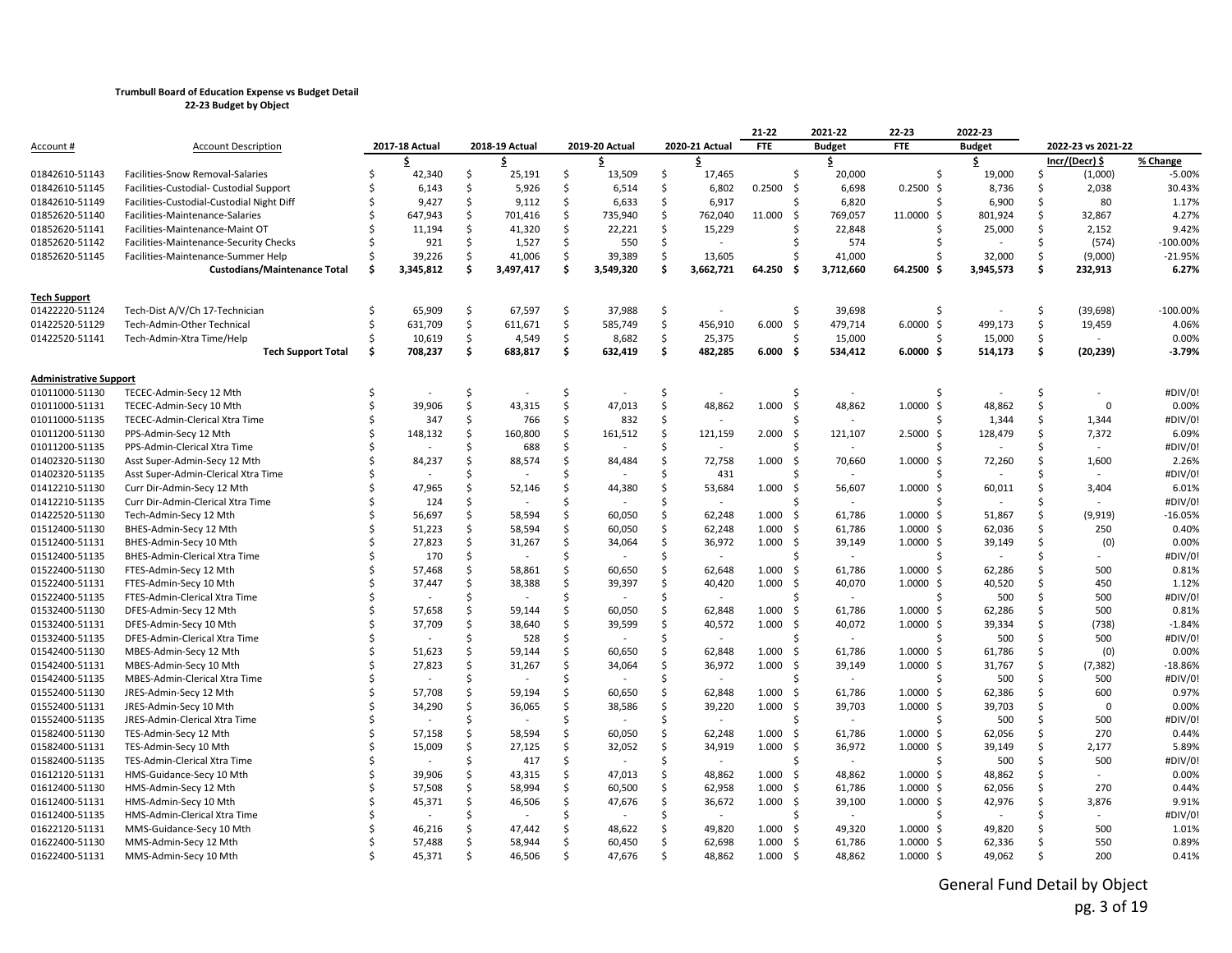|                                  |                                                        |         |                    |          |                          |          |                    |          |                          | 21-22               |            | 2021-22                  | 22-23                             | 2022-23              |          |                    |                     |
|----------------------------------|--------------------------------------------------------|---------|--------------------|----------|--------------------------|----------|--------------------|----------|--------------------------|---------------------|------------|--------------------------|-----------------------------------|----------------------|----------|--------------------|---------------------|
| Account #                        | <b>Account Description</b>                             |         | 2017-18 Actual     |          | 2018-19 Actual           |          | 2019-20 Actual     |          | 2020-21 Actual           | <b>FTE</b>          |            | <b>Budget</b>            | <b>FTE</b>                        | <b>Budget</b>        |          | 2022-23 vs 2021-22 |                     |
|                                  |                                                        |         | s                  |          | s                        |          | s                  |          | s                        |                     |            | \$.                      |                                   | Ş.                   |          | Incr/(Decr) \$     | % Change            |
| 01622400-51135                   | MMS-Admin-Clerical Xtra Time                           |         |                    | Ŝ        |                          | \$       |                    | \$       |                          |                     | Ś          |                          | Ŝ.                                |                      | Ŝ        | $\sim$             | #DIV/0!             |
| 01711006-51131                   | THS-Ag Science-Secy 10 Mths                            |         | 34,559             | Ŝ.       | 35,428                   | Ś.       | 36,324             | Ś        | 37,232                   | 1.000               | -\$        | 36,992                   | $1.0000$ \$                       | 37,292               | Ŝ        | 300                | 0.81%               |
| 01711006-51135                   | THS-Ag Science-Secy Xtra Time                          |         | 422                | \$       | 514                      | \$       | 471                | \$       | 597                      |                     | Ś          | 492                      | Ŝ.                                |                      | Ŝ        | (492)              | $-100.00%$          |
| 01711022-51131                   | THS-Alternate School-Secy 10 Mths                      |         |                    | Ŝ.       |                          | Ś.       |                    | Ŝ.       | ٠                        |                     | \$         |                          | Š.                                |                      |          |                    | #DIV/0!             |
| 01712120-51130                   | THS-Guidance-Secy 12 Mths                              |         | 164,611            | \$       | 168,730                  | \$       | 173,223            | \$       | 179,112                  | 3.000               | - Ś        | 177,966                  | $3.0000$ \$                       | 178,276              | Ŝ        | 310                | 0.17%               |
| 01712220-51131                   | THS-Library-Secy 10 Mths                               |         | 21,608             | \$       | 22,268                   | \$       | 24,427             | \$       | 26,182                   | 1.000               | -\$        | 25,682                   | $1.0000$ \$                       | 26,182               | Ŝ        | 500                | 1.95%               |
| 01712400-51130                   | THS-Admin-Secy 12 Mth                                  |         | 112,919            | \$       | 115,747                  | \$       | 118,637            | \$       | 122,963                  | 2.000               | - Ś        | 121,107                  | $2.0000 \,$ \$                    | 112,165              | Ŝ.       | (8,942)            | $-7.38%$            |
| 01712400-51131                   | THS-Admin-Secy 10 Mth                                  |         | 120,631            | Ŝ.       | 128,959                  | \$       | 137,290            | \$       | 143,926                  | 3.000               | -\$        | 146,365                  | $3.0000$ \$                       | 146,665              | Ŝ        | 300                | 0.21%               |
| 01712400-51135                   | THS-Admin-Clerical Xtra Time                           |         | 335                | \$       | 191                      | \$       | 229                | \$       |                          |                     | Ś          | 239                      | Ŝ.                                | 250                  | Ŝ        | 11                 | 4.60%               |
| 01713201-51131                   | Sports-Sports General-Secy 10 Mths                     |         | 46,196             | Ś.       | 47,392                   | \$       | 48,622             | \$       | 49,820                   | 1.000               | -Ś         | 49,320                   | 1.0000<br>-S                      | 49,820               | Ŝ        | 500                | 1.01%               |
| 01713201-51135                   | Sports-Sports Gen-Clerical Xtra Time                   |         | 3,000              | Ŝ.       | 4,500                    | \$       | 3,000              | \$       | 4,500                    |                     | Ś          | 3,135                    |                                   | 4,500                | Ŝ        | 1,365              | 43.54%              |
| 01741200-51130                   | Continuing Ed-Admin-Secy                               |         |                    | Ŝ.       |                          | Ś.       |                    | Ś.       | $\overline{\phantom{a}}$ |                     |            |                          |                                   |                      |          | $\overline{a}$     | #DIV/0!             |
| 01802320-51115                   | Super-Personnel-Support Staff                          |         | 146,031            | Ŝ.       | 155,448                  | \$       | 162,500            | \$       | 166,559                  | 2.000               | -Ś         | 165,629                  | $2.0000 \,$ \$                    | 173,320              | Ŝ        | 7,691              | 4.64%               |
| 01802320-51131                   | Super-Personnel-Support Staff-10 Mth                   |         | 38,393             | \$       | 41,806                   | \$       | 42,845             | \$       | 44,529                   | 1.000               | -Ś         | 44,529                   | $1.0000 \;$ \$                    | 44,529               | Ŝ        | 0                  | 0.00%               |
| 01802320-51135                   | Super-Personnel-Clerical Xtra Time                     |         | 3,950              | \$       | 5,712                    | \$       | 1,782              | \$       | 3,800                    |                     | Ś          | 1,863                    |                                   |                      | Ŝ        | (1,863)            | $-100.00%$          |
| 01822230-51130                   | Facilities-Admin-Secy 12 Mth                           |         | 93,052             | \$       | 72,740                   | \$       | 122,796            | \$       | 127,354                  | 2.000               | -Ś         | 125,367                  | $2.0000 \,$ \$                    | 126,517              | Ŝ.       | 1,150              | 0.92%               |
| 01882700-51130                   | Trans-Admin-Secy 12 Mth                                |         | 95,169             | Ś.       | 100,438                  | \$       | 94,646             | \$       | 101,590                  | 1.600               | -Ś         | 96,886                   | $1.7500$ \$                       | 106,417              | Ŝ        | 9,531              | 9.84%               |
| 01882700-51131                   | Trans-Admin-Secy 10 Mth                                |         | $\sim$             | \$       | $\overline{\phantom{a}}$ | \$.      |                    | Ŝ.       | $\sim$                   |                     |            | $\overline{\phantom{a}}$ |                                   |                      | Ŝ.       |                    | #DIV/0!             |
| 01882700-51135                   | Trans-Admin-Clerical Xtra Time                         |         | 1,504              | \$       | 5,305                    | \$       | 3,723              | \$       | 2,215                    |                     | Ś          | 3,890                    |                                   | 3,890                | \$       |                    | 0.00%               |
| 01902310-51136                   | Super-BOE-Secy-BOE Mtgs                                |         | 4,000              | Ś.       | 4,000                    | \$       | 3,275              | Ś.       | 3,150                    |                     |            | 4,500                    |                                   | 4,000                | Ŝ        | (500)              | $-11.11%$           |
| 01902320-51130                   | Super-Admin-Support Staff                              |         | 126,947            | Ŝ.       | 130,065                  | \$       | 133,604            | \$       | 150,014                  | 2.000               | Ś.         | 144,306                  | $2.0000 \;$ \$                    | 156,298              | Ŝ        | 11,992             | 8.31%               |
| 01902320-51135                   | Super-Admin-Clerical Xtra Time                         |         | 1,744              | \$       | 3,141                    | \$       | 729                | \$       | 646                      |                     |            |                          |                                   |                      | Ŝ        |                    | #DIV/0!             |
| 01912520-51130                   | Bus Off-Admin-Support 12 Mth                           |         | 289,885            | Ŝ.       | 304,105                  | \$       | 263,445            | \$       | 272,108                  | 4.0000              | -Ś         | 286,467                  | 4.0000<br>Ŝ.                      | 288,532              | Ŝ        | 2,065              | 0.72%               |
| 01912520-51135                   | Bus Off-Admin-Support-Clerical Xtra Time               |         | 4,806              | \$.      | 6,213                    | \$       | 4,725              | Ś.       | 4,958                    |                     | Ś          | 1,500                    | Ŝ.                                | 1,500                | Ŝ        |                    | 0.00%               |
| 01922530-51135                   | Asst Super-Admin-Clerical Xtra Time                    |         | 200                | Ŝ.       | 6,628                    | \$       | 1,746              | \$       |                          |                     |            |                          |                                   | 3,000                | Ŝ        | 3,000              | #DIV/0!             |
|                                  | <b>Administrative Support Total</b>                    | Ŝ       | 2,492,339          | Ś        | 2,623,144                | \$       | 2,668,104          | \$       | 2,715,029                | 47.600              | .S         | 2,710,804                | 48.2500 \$                        | 2,746,045            | \$       | 35,241             | 1.30%               |
|                                  |                                                        |         |                    |          |                          |          |                    |          |                          |                     |            |                          |                                   |                      |          |                    |                     |
| Paras & Aides                    |                                                        |         |                    |          |                          |          |                    |          |                          |                     |            |                          |                                   |                      | Ŝ        |                    | 19.75%              |
| 01011000-51120<br>01011000-51122 | TECEC-Classroom-Paras                                  | .S<br>Ŝ | 154,254<br>203,030 | \$<br>\$ | 158,489                  | \$<br>\$ | 170,486            | \$       | 164,141<br>228,594       | $6.660$ \$<br>8.000 |            | 178,158<br>216,379       | $8.0000 \,$ \$<br>8.5000 \$       | 213,351              |          | 35,193<br>38,767   | 17.92%              |
| 01011200-51120                   | TECEC-Classroom-ABA Paras                              | Ŝ.      |                    | \$       | 216,227                  | Ś.       | 207,061            | \$       |                          |                     | -\$<br>-\$ |                          |                                   | 255,146              | \$<br>Ŝ. |                    | 25.19%              |
|                                  | PPS-L/W-Instructional Paras                            | Ŝ       | 1,703,454          |          | 1,915,619                | \$       | 1,845,315          | \$       | 1,803,698                | 73.450              | Ś          | 1,928,354                | 92.1900 \$<br>Ŝ.                  | 2,414,091            | Ŝ        | 485,737            |                     |
| 01011200-51121<br>01011200-51122 | PPS-D/W-Para Xtra Time                                 |         | 101,061<br>760,756 | \$<br>Ś. | 306,085<br>915,031       | \$       | 441,582<br>986,810 | \$<br>\$ | 93,099<br>1,035,940      | 34.000              | -\$        | 200,000<br>1,031,217     | 50.0000 \$                        | 200,000<br>1,548,142 | \$       | 516,925            | 0.00%<br>50.13%     |
| 01032130-51128                   | PPS-L/W-ABA Paras<br>PPS-L/W-Health Aides              |         | 96,025             | \$       | 72,160                   | \$       | 75,846             | \$       | 81,700                   | 3.000               | - Ś        | 79,259                   | $3.0000$ \$                       | 87,044               | \$       | 7,785              | 9.82%               |
| 01371200-51122                   | PPS-ESY-ABA Paras                                      |         | 76,393             | \$       | 70,968                   | \$       | 80,694             | \$       | 37,396                   |                     | Ś          | 80,000                   |                                   | 80,000               | Ŝ        |                    | 0.00%               |
| 01371200-51128                   | PPS-ESY-Health Aides                                   |         | 8,471              | Ŝ.       |                          | \$       | 6,868              | \$       |                          |                     |            | 7,000                    |                                   |                      | Ŝ        | (7,000)            | $-100.00%$          |
| 01371200-51129                   | PPS-ESY-Para                                           |         | 58,342             | \$       | 5,945<br>45,428          | \$       | 43,260             | \$       | 1,313                    |                     | Ś          | 47,000                   |                                   | 50,000               | Ŝ        | 3,000              | 6.38%               |
| 01412210-51120                   | PPS-D/W-Para Training                                  |         | 7,260              | \$.      | 7,859                    | \$       | 6,589              | \$       | 256                      |                     |            | 14,250                   |                                   |                      | Ŝ        | (14, 250)          | $-100.00%$          |
| 01511001-51120                   | BHES-Classroom-Instructional Aides                     |         | 44,645             | Ŝ.       | 43,235                   | Ś.       | 61,525             | Ŝ.       | 26,023                   | 1.320               | - Ś        | 64,293                   | $3.3000 \div$                     | 72,675               | Ŝ        | 8,382              | 13.04%              |
|                                  | BHES-Admin-Paras                                       |         | 33,176             | \$       | 8,392                    | \$       |                    | \$       | 16,827                   | 1.000               | -\$        |                          | $1.0000$ \$                       |                      | \$       | 374                | 1.94%               |
| 01512400-51120<br>01521001-51120 | FTES-Classroom-Instructional Aides                     |         | 58,445             | Ś.       | 51,115                   | \$       | 16,941<br>68,913   | Ś.       | 21,427                   | 0.990               | -\$        | 19,315<br>72,014         | $3.3000 \;$ \$                    | 19,689<br>69,460     | \$       | (2, 554)           | $-3.55%$            |
| 01522400-51120                   | FTES-Admin-Paras                                       |         | 55,263             | \$       | 34,392                   | \$       | 35,717             | Ŝ.       | 35,677                   | 1.000               | - Ś        | 18,278                   | $1.5800 \text{ }$                 | 36,236               | Ŝ        | 17,958             | 98.25%              |
|                                  | DFES-Classroom-Instructional Aides                     |         | 54,851             | \$       |                          | \$       | 52,190             | \$       | 29,034                   | 1.320               | -\$        | 54,539                   | $2.6700$ \$                       |                      | Ŝ        | (2,672)            | $-4.90%$            |
| 01531001-51120                   |                                                        |         |                    |          | 46,143                   |          |                    |          |                          |                     |            |                          |                                   | 51,867               |          |                    |                     |
| 01532400-51120<br>01541001-51120 | DFES-Admin-Paras<br>MBES-Classroom-Instructional Aides |         | 27,475<br>56,110   | Ŝ.<br>Ś. | 19,157<br>58,825         | \$<br>\$ | 20,707<br>63,568   | \$<br>\$ | 21,003<br>23,146         | 0.500<br>1.320      | - Ś<br>-\$ | 9,443<br>66,429          | $1.0000 \; \text{S}$<br>3.3000 \$ | 21,812<br>64,834     | \$<br>\$ | 12,369<br>(1, 595) | 130.99%<br>$-2.40%$ |
|                                  |                                                        |         |                    | \$       |                          |          |                    |          |                          |                     |            |                          |                                   |                      |          |                    |                     |
| 01542400-51120                   | MBES-Admin-Paras                                       |         | 31,792             | \$       | 8,813                    | \$<br>Ś. | 9,119              | \$       | 10,543                   | 0.500<br>1.320      | -\$        | 9,655<br>46,984          | $0.5000$ \$                       | 11,961               | \$       | 2,306<br>8,822     | 23.88%<br>18.78%    |
| 01551001-51120                   | JRES-Classroom-Instructional Aides<br>JRES-Admin-Paras |         | 33,931<br>41,346   |          | 52,143                   | \$       | 44,961             | \$<br>\$ | 23,372<br>16,750         | 0.500               | -\$<br>-\$ | 10,094                   | $2.6700$ \$                       | 55,806               | \$<br>\$ |                    | 110.39%             |
| 01552400-51120                   |                                                        |         |                    | \$<br>Ŝ. | 18,067                   | Ś.       | 18,679             |          |                          |                     | - \$       |                          | $1.0000 \; \text{S}$              | 21,237               |          | 11,143             |                     |
| 01581001-51120                   | TES-Classroom-Instructional Aides                      |         | 33,594             |          | 49,635                   | \$       | 54,831             | Ŝ.       | 21,230                   | 0.990               | -\$        | 57,299                   | $2.0000 \;$ \$                    | 45,952               | Ŝ<br>Ŝ   | (11, 347)          | $-19.80%$           |
| 01582400-51120                   | TES-Admin-Paras                                        | $\zeta$ | 37,442             | \$       | 17,489                   |          | 16,591             | \$       | 17,187                   | 0.500               |            | 9,443                    | $1.0000 \; \text{S}$              | 21,237               |          | 11,794             | 124.89%             |
| 01612220-51120                   | HMS-Library-Paras                                      |         | 25,672             | \$       | 26,388                   | \$       |                    | Ś        |                          |                     | Ś          |                          | Ŝ.                                |                      | Ŝ        |                    | #DIV/0!             |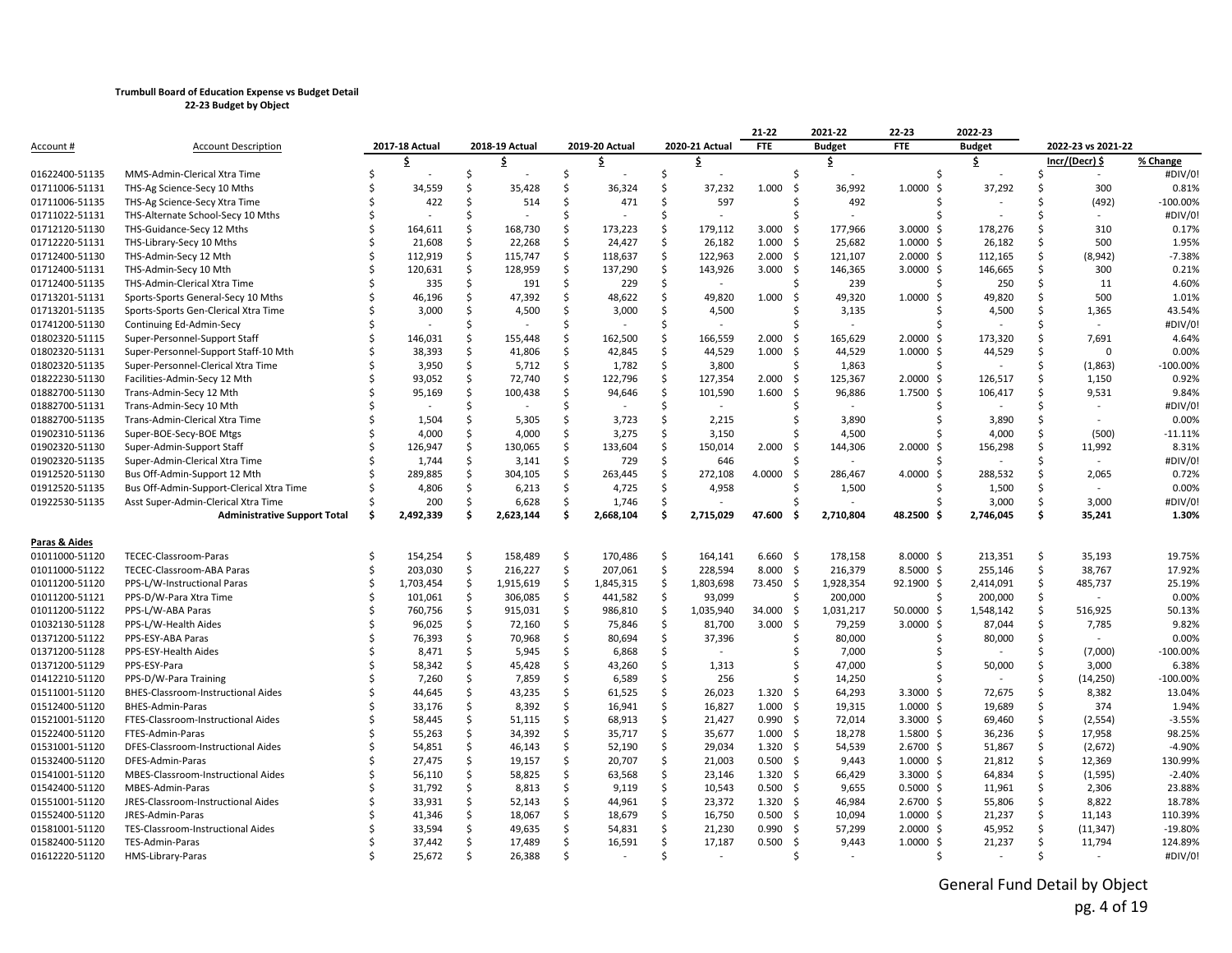|                               |                                     |     |                |                     |                |               |                |     |                          | 21-22          | 2021-22       | 22-23         | 2022-23       |     |                    |            |
|-------------------------------|-------------------------------------|-----|----------------|---------------------|----------------|---------------|----------------|-----|--------------------------|----------------|---------------|---------------|---------------|-----|--------------------|------------|
| Account #                     | <b>Account Description</b>          |     | 2017-18 Actual |                     | 2018-19 Actual |               | 2019-20 Actual |     | 2020-21 Actual           | <b>FTE</b>     | <b>Budget</b> | <b>FTE</b>    | <b>Budget</b> |     | 2022-23 vs 2021-22 |            |
|                               |                                     |     | \$             |                     | Ŝ              |               | s.             |     | \$                       |                | \$            |               | \$            |     | Incr/(Decr) \$     | % Change   |
| 01612400-51120                | HMS-Admin-Admin Para                | Ś   |                | Ś                   | 12,057         | Ś.            | 12,911         | Ŝ   | 12,914                   | $0.500$ \$     | 11,961        | 0.5000S       | 12,229        | Ŝ   | 268                | 2.24%      |
| 01622220-51120                | MMS-Library-Paras                   |     | 25,672         | Ŝ.                  | 26,388         | Ś.            |                | Ŝ   | $\overline{\phantom{a}}$ | Ś              |               | <sup>\$</sup> |               |     | $\sim$             | #DIV/0!    |
| 01622400-51120                | MMS-Admin-Admin Para                | Ś   | 23,290         | \$                  | 40,820         | \$            | 45,205         | \$  | 46,513                   | 0.500<br>- \$  | 12,504        | $1.5000$ \$   | 47,459        | Ŝ   | 34,955             | 279.55%    |
| 01712400-51120                | THS-L/W-Paras                       | \$  | 192,221        | \$                  | 116,058        | \$            | 120,649        | \$  | 73,057                   | 3.000<br>- \$  | 126,078       | $3.0000$ \$   | 80,911        | Ŝ.  | (45, 167)          | -35.83%    |
|                               | Paras & Aides Total                 | \$  | 3,943,971      | Ś                   | 4,342,924      | Ŝ.            | 4,507,018      | Ŝ   | 3,840,839                | 140.370<br>- Ś | 4,369,946     | 190.0100 \$   | 5,481,140     | Ŝ   | 1,111,194          | 25.43%     |
| Substitutes                   |                                     |     |                |                     |                |               |                |     |                          |                |               |               |               |     |                    |            |
| 01802320-51117                | Super-Personnel-Substitute Teachers | Ś   | 1,005,492      | \$                  | 861,264        | \$            | 677,712        | \$  | 767,296                  | \$             | 708,209       | Ŝ.            | 684,900       | Ŝ.  | (23, 309)          | $-3.29%$   |
| 01802320-51129                | Super-Personnel-Substitute Paras    | Ś   | 225,677        | \$                  | 163,568        | \$            | 84,800         | \$  | 118,894                  | Ś.             | 88,616        | Ŝ.            | 95,000        | \$  | 6,384              | 7.20%      |
| 01802320-51139                | Super-Personnel-Substitute Secys    | Ś   | 32,763         | Ś                   | 17,266         | \$            | 13,981         | \$  | 10,797                   | \$             | 14,610        | Ś             |               | \$  | (14, 610)          | $-100.00%$ |
| 01802320-51140                | Facilities-Admin-Substitutes        | Ś   | 52,636         | \$                  | 77,123         | \$            | 53,205         | \$  | 48,533                   | \$             | 61,000        | Ŝ.            | 55,000        | \$  | (6,000)            | $-9.84%$   |
|                               | <b>Substitutes Total</b>            | Ś   | 1,316,568      | Ś                   | 1,119,222      | \$            | 829,699        | \$  | 945,520                  | \$             | 872,435       | Ś.            | 834,900       | \$  | (37, 535)          | $-4.30%$   |
| <b>Coaches &amp; Advisors</b> |                                     |     |                |                     |                |               |                |     |                          |                |               |               |               |     |                    |            |
| 01613202-51116                | HMS-Activities-Advisors             | Ś   | 36,890         | Ŝ.                  | 38,974         | Ś.            | 36,544         | Ŝ.  | 18,578                   | \$             | 35,000        | Ś             | 40,000        | Ŝ.  | 5,000              | 14.29%     |
| 01623202-51116                | MMS-Activities-Advisors             | Ś   | 39,862         | $\ddot{\mathsf{S}}$ | 38,753         | \$            | 38,743         | \$  | 24,897                   | Ŝ.             | 35,000        | Ś             | 40,000        | \$  | 5,000              | 14.29%     |
| 01711016-51116                | THS-Music-Directors                 | Ś   | 21,312         | \$                  | 21,684         | \$            | 17,626         | \$  |                          | Ś.             | 18,419        | Ś             |               | \$  | (18, 419)          | $-100.00%$ |
| 01713202-51116                | THS-Activities-Advisors             | Ś   | 96,666         | \$                  | 118,353        | \$            | 111,261        | \$  | 109,298                  | Ś.             | 115,000       | Ŝ.            | 128,578       | \$  | 13,578             | 11.81%     |
| 01713201-51116                | Sports-Sports General-Coaches       | Ŝ   | 14,449         | \$                  | 14,736         | \$            | 13,976         | Ŝ.  | 13,129                   | Ś              | 491,626       | Ś             | 637,583       | Ŝ.  | 145,957            | 29.69%     |
| 01723301-51116                | Sports-Baseball-Coaches             | Ś   | 17,405         | \$                  | 17,709         | \$            |                | \$  | 18,218                   | Ś              |               | Ś             |               | \$  |                    | #DIV/0!    |
| 01723302-51116                | Sports-Basketball-Coaches           | Ś   | 30,122         | \$                  | 43,270         | \$            | 38,190         | \$  | 38,666                   | Ś              |               | ς             |               | ς.  |                    | #DIV/0!    |
| 01723303-51116                | Sports-Field Hockey-Coaches         |     | 16,482         | \$                  | 17,239         | Ś.            | 17,993         | Ŝ.  | 17,029                   | Ś              |               | ς             |               |     |                    | #DIV/0!    |
| 01723304-51116                | Sports-Football-Coaches             |     | 48,308         | \$                  | 54,935         | \$            | 45,166         | Ś   | 45,730                   | Ś              |               | Ś             |               |     |                    | #DIV/0!    |
| 01723305-51116                | Sports-Ice Hockey-Coaches           |     | 25,574         | Ś.                  | 26,020         | \$            | 20,562         | Ŝ.  | 32,717                   |                |               | ς             |               |     |                    | #DIV/0!    |
| 01723306-51116                | Sports-Lacrosse-Coaches             |     | 34,349         | \$                  | 35,418         | \$            |                | Ŝ.  | 35,479                   | ς              |               | ς             |               |     |                    | #DIV/0!    |
| 01723307-51116                | Sports-Soccer-Coaches               | Ś   | 34,810         | \$                  | 29,635         | \$            | 35,986         | Ŝ.  | 36,436                   | Ś              |               | ς             |               |     |                    | #DIV/0!    |
| 01723308-51116                | Sports-Swimming-Coaches             |     | 25,574         | Ś                   | 24,863         | \$            | 25,263         | Ŝ   | 19,630                   | Ś              |               | ς             |               |     |                    | #DIV/0!    |
| 01723309-51116                | Sports-Tennis-Coaches               |     | 15,525         | \$                  | 20,025         | \$            |                | Ŝ   | 21,566                   | ς              |               |               |               |     |                    | #DIV/0!    |
| 01723310-51116                | Sports-Indoor Track-Coaches         | Ś   | 22,730         | Ś.                  | 22,692         | \$            | 23,498         | Ŝ.  | 23,792                   | Ś              |               | ς             |               |     |                    | #DIV/0!    |
| 01723311-51116                | Sports-Volleyball-Coaches           |     | 25,574         | \$                  | 26,020         | \$            | 13,219         | Ŝ   | 26,768                   | Ś              |               | ς             |               |     |                    | #DIV/0!    |
| 01723312-51116                | Sports-Wrestling-Coaches            |     | 17,903         | Ś.                  | 18,845         | \$            | 19,095         | Ŝ   | 19,333                   | Ś              |               |               |               |     |                    | #DIV/0!    |
| 01723313-51116                | Sports-Outdoor Track-Coaches        |     | 36,942         | \$                  | 31,803         | \$            |                | Ŝ.  | 38,666                   | ς              |               | ς             |               |     |                    | #DIV/0!    |
| 01723314-51116                | Sports-Softball-Coaches             |     | 17,405         | \$                  | 17,709         | \$            |                | Ŝ   | 17,029                   |                |               | Ś             |               |     |                    | #DIV/0!    |
| 01723315-51116                | Sports-Gymnastics-Coaches           |     | 10,657         | \$                  | 10,843         | \$            | 11,017         | Ŝ.  | 11,154                   | \$             |               |               |               |     |                    | #DIV/0!    |
| 01723316-51116                | Sports-Golf-Coaches                 |     | 10,800         | \$                  | 11,566         | <sup>\$</sup> |                |     | 11,898                   | Ś              |               |               |               |     |                    | #DIV/0!    |
| 01723317-51116                | Sports-Cross Country-Coaches        |     | 25,006         | \$                  | 25,442         | \$            | 26,438         | \$  | 26,768                   | \$             |               |               |               |     |                    | #DIV/0!    |
| 01723318-51116                | Sports-Cheerleading-Coaches         | Ś   | 27,062         | \$                  | 23,852         | \$            | 24,234         | \$  | 19,704                   | Ś              |               | Ś             |               |     |                    | #DIV/0!    |
| 01723319-51116                | Sports-Weight Training-Coaches      |     | 13,331         | \$                  | 19,048         | \$            | 13,781         | \$  | 19,597                   | Ś              |               |               |               | Ŝ   |                    | #DIV/0!    |
|                               | <b>Coaches Total</b>                | -\$ | 470,008        | \$.                 | 491,670        | \$            | 328,418        | \$  | 493,309                  | \$             | 491,626       | Ŝ             | 637,583       | \$. | 145,957            | 29.69%     |
|                               | <b>Coaches &amp; Advisors Total</b> | Ś.  | 664,738        | -\$                 | 709,435        | \$            | 532,591        | \$  | 646,082                  | Ś              | 695,045       | Ś.            | 846,161       | \$  | 151,116            | 21.74%     |
| <b>Salaries Other</b>         |                                     |     |                |                     |                |               |                |     |                          |                |               |               |               |     |                    |            |
| 01011201-51117                | PPS-L/W-Tutors Homebound            | Ś   |                | \$                  |                | \$            |                | \$  |                          | \$             | 105,738       | Ś             | 106,000       | \$  | 262                | 0.25%      |
| 01011203-51117                | PPS-L/W-Tutors Tutorial             | Ś   |                | Ś                   |                | Ś.            |                | Ś   |                          | \$             | 61,684        | Ś             | 75,000        | \$  | 13,316             | 21.59%     |
| 01011204-51117                | PPS-L/W-Tutors Expulsions           |     |                | Ś                   |                | Ŝ.            |                | Ŝ.  |                          | Ś              | 12,668        | Ś             | 13,000        | \$  | 332                | 2.62%      |
| 01032130-51123                | PPS-L/W-OT/PT Therapists            |     | 479,882        | Ś                   | 485,146        | Ŝ.            | 507,323        | .\$ | 506,579                  | 7.000<br>Ŝ.    | 506,579       | 7.0000<br>Ŝ.  | 553,077       | Ŝ   | 46,498             | 9.18%      |
| 01331200-51126                | PPS-SPED-Work Experience            |     | 4,258          | Ś                   | 5,387          | Ś.            | 4,209          | Ŝ   | 1,392                    | Ś              | 5,500         |               | 5,800         | ς.  | 300                | 5.45%      |
| 01401201-51117                | Asst Super-L/W-Tutors Homebound     |     | 94,589         | Ś                   | 101,043        | \$            | 101,184        | \$  | 20,726                   | Ś              |               |               |               |     |                    | #DIV/0!    |
| 01401203-51117                | Asst Super-L/W-Tutors Tutorial      | \$  | 54,172         | \$                  | 58,987         | Ŝ.            | 59,028         | Ŝ.  | 23,869                   | Ś              |               |               |               | ¢.  |                    | #DIV/0!    |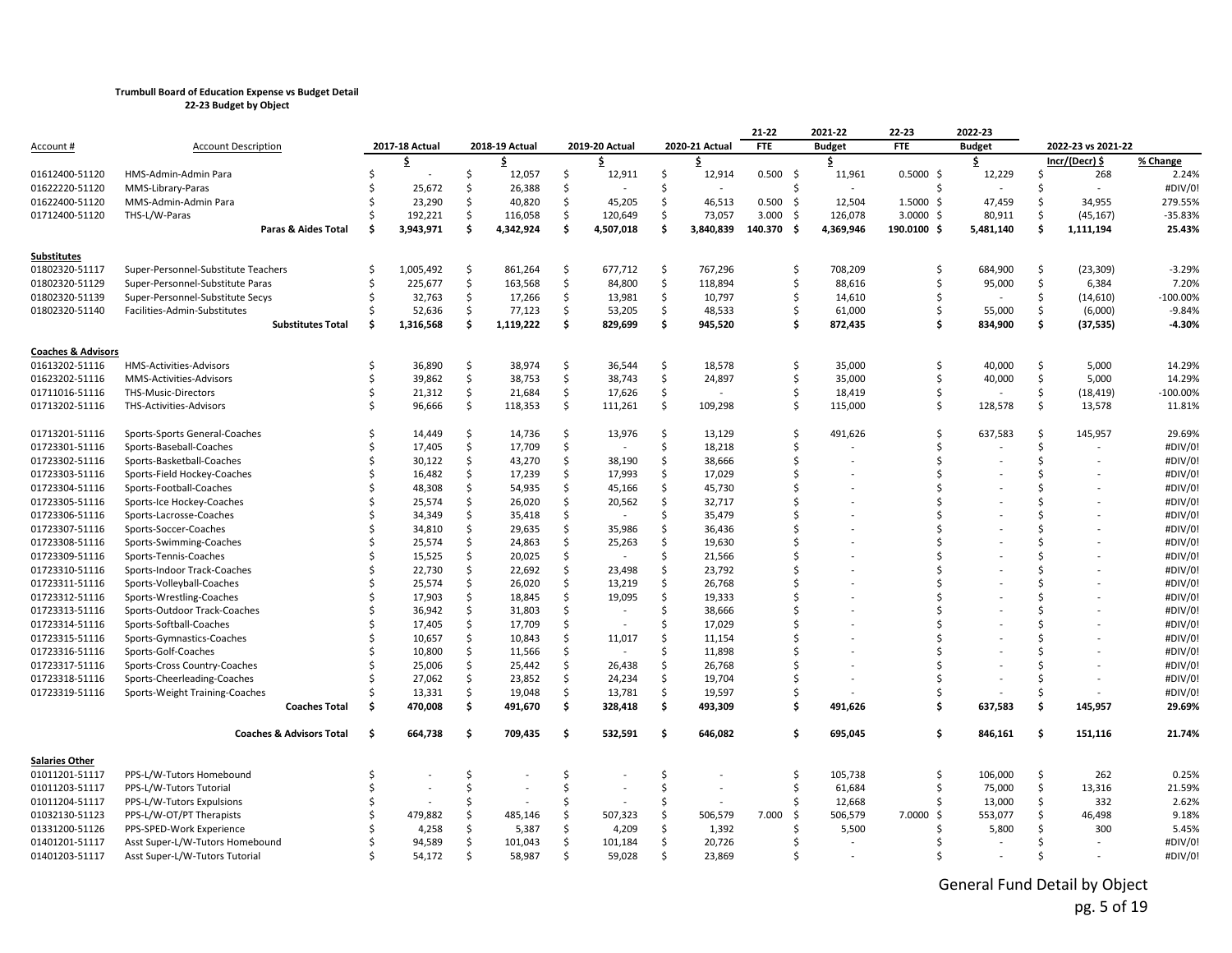|                          |                                         |     |                |     |                |    |                |     |                | 21-22          | 2021-22         | 22-23             | 2022-23       |     |                    |           |
|--------------------------|-----------------------------------------|-----|----------------|-----|----------------|----|----------------|-----|----------------|----------------|-----------------|-------------------|---------------|-----|--------------------|-----------|
| Account #                | <b>Account Description</b>              |     | 2017-18 Actual |     | 2018-19 Actual |    | 2019-20 Actual |     | 2020-21 Actual | <b>FTE</b>     | <b>Budget</b>   | <b>FTE</b>        | <b>Budget</b> |     | 2022-23 vs 2021-22 |           |
|                          |                                         |     | \$             |     | \$             |    | \$             |     | \$             |                | \$              |                   | \$            |     | Incr/(Decr) \$     | % Change  |
| 01401204-51117           | Asst Super-L/W-Tutors Expulsions        |     | 54,562         | \$  | 35,803         | \$ | 12,122         | \$  |                | Ś              |                 | Ś.                |               | Ŝ.  | $\sim$             | #DIV/0!   |
| 01412210-51129           | Curr Dir-D/W-Other Non-Certified        |     | 66,186         | \$  | 69,181         | Ś. | 70,928         | \$  | 73,523         | 1.000<br>-Ś    | 72,978          | 1.0000<br>$\zeta$ | 75,922        | Ŝ.  | 2,944              | 4.03%     |
| 01512400-51121           | BHES-Admin-Lunch Aides                  |     |                | Ŝ.  |                | Ś  |                | Ś.  |                | Ś              |                 | ς.                |               | Š.  |                    | #DIV/0!   |
| 01522400-51121           | FTES-Admin-Lunch Aides                  |     |                | Ś   |                | Ś  |                | Ś.  |                |                |                 | \$                |               | -Ŝ  |                    | #DIV/0!   |
| 01532400-51121           | DFES-Admin-Lunch Aides                  |     |                | Ś   |                | Ś  |                | Ś   |                |                |                 |                   |               |     |                    | #DIV/0!   |
| 01542400-51121           | MBES-Admin-Lunch Aides                  |     |                | \$  |                | \$ |                | Ś   |                |                |                 |                   |               |     |                    | #DIV/0!   |
| 01552400-51121           | JRES-Admin-Lunch Aides                  |     |                | Ś   |                |    |                | \$  |                |                |                 |                   |               | ς.  |                    | #DIV/0!   |
| 01582400-51121           | TES-Admin-Lunch Aides                   |     |                | Ś   |                |    |                | Ś   |                |                |                 |                   |               | Š.  |                    | #DIV/0!   |
| 01711006-51129           | THS-Ag Science-Misc Salaries            |     | 5,306          | Ś.  | 4,575          | Ś  | 4,512          | Ś.  | 4,028          |                | 8,500           |                   | 6,000         | Ŝ.  | (2,500)            | $-29.41%$ |
| 01741200-51110           | Continiung Ed-Classroom Instructors     |     |                | Ś   |                | Ś  |                | \$  |                |                |                 |                   |               | Ŝ.  |                    | #DIV/0!   |
| 01822230-51127           | Facilities-D/W-Security Guards          |     | 547,347        | Ś.  | 633,869        | Ś. | 661,357        | \$  | 651,850        | 17.0000<br>\$  | 691,118         | 17.0000<br>Ŝ.     | 723,946       | Ŝ.  | 32,828             | 4.75%     |
| 01822230-51128           | Facilities-D/W-Security Guards OT       |     | 128,927        | \$. | 119,566        | \$ | 93,965         | Ś   | 47,970         | ς              | 70,000          | Ś,                | 60,000        | -\$ | (10,000)           | $-14.29%$ |
| 01882700-51150           | <b>Bus Monitors</b>                     |     |                | Ś   |                | Ś  |                | Ś.  |                |                |                 | $\zeta$           |               | Ŝ.  |                    | #DIV/0!   |
| 01922530-51129           | Asst Super-Info Svcs-Oth Non-Certified  |     | 61,473         | Ś.  | 63,010         | Ŝ. | 64,585         | \$  |                | 1.000<br>-Ś    | 50,000          | 1.0000<br>Ŝ.      | 71,558        | Ŝ.  | 21,558             | 43.12%    |
|                          | <b>Salaries Other</b>                   | S   | 1,496,702      | \$. | 1,576,567      | Ś  | 1,579,214      | \$  | 1,329,937      | 26.000<br>Ś    | 1,584,765       | 26.0000<br>Ŝ.     | 1,690,303     | \$  | 105,538            | 6.66%     |
|                          |                                         |     |                |     |                |    |                |     |                |                |                 |                   |               |     |                    |           |
| <b>Misc Salary Items</b> |                                         |     |                |     |                |    |                |     |                |                |                 |                   |               |     |                    |           |
| 01912520-51198           | D/W-Admin-Retiree Payments              | ς   | 905,802        | \$  | 418,879        | Ŝ. | 477,194        | Ś.  | 292,286        | Ś.             | 283,668         | Ŝ.                | 300,000       | Ŝ.  | 16,332             | 5.76%     |
| 01912520-51199           | D/W-Admin-Reserve For Negotiations      |     |                | Ś.  |                | Ś. |                | \$  | 1,250,000      | Ś.             | 25,000          | Ś,                | 98,000        | Ŝ.  | 73,000             | 292.00%   |
|                          | <b>Misc Salary Items Total</b>          | Ŝ   | 905,802        | \$  | 418,879        | \$ | 477,194        | \$  | 1,542,286      | Ś              | 308,668         | . Ś               | 398,000       | \$  | 89,332             | 28.94%    |
|                          |                                         |     |                |     |                |    |                |     |                |                |                 |                   |               |     |                    |           |
|                          | <b>Salaries Total</b>                   | Ŝ   | 68,876,795     | \$  | 71,320,483     | Ś  | 72,269,197     | \$. | 71,592,730     | 882.580<br>\$. | 74,064,685      | 948.6130 \$       | 77,919,755    | Ŝ.  | 3,855,070          | 5.21%     |
|                          |                                         |     |                |     |                |    |                |     |                |                |                 |                   |               |     |                    |           |
| <b>Employee Benefits</b> |                                         |     |                |     |                |    |                |     |                |                |                 | 66.0330           |               |     |                    |           |
| <b>Health Insurance</b>  |                                         |     |                |     |                |    |                |     |                |                |                 |                   |               |     |                    |           |
| 01912520-52002           | Benefits-Health & Dental                | Ŝ.  | 16,007,105     | \$  | 16,958,387     | \$ | 18,293,582     | \$  | 19,495,960     | \$             | 16,201,647      | Ś                 | 17,478,864    | -\$ | 1,277,217          | 7.88%     |
| 01912520-52009           | Benefits-Health Premium Share           | S,  | (3,586,808)    | \$  | (3,689,426)    | \$ | (0)            | \$  | (4, 127, 934)  | Ś              |                 | Ś.                |               | Ŝ.  |                    | #DIV/0!   |
| 01912520-52011           | Benefits-Health Premium Share - Medical | ς.  |                | \$  |                | Ŝ  | (3,703,706)    | \$  |                | Ś              |                 |                   |               | Ŝ.  |                    | #DIV/0!   |
| 01912520-52012           | Benefits-Health Premium Share - Dental  |     |                | Ŝ   |                | Ŝ. | (225, 110)     | Ś.  |                | Ś              |                 |                   |               | Ŝ.  |                    | #DIV/0!   |
|                          | <b>Health Insurance Total</b>           | Ŝ   | 12,420,297     | \$  | 13,268,961     | Ś  | 14,364,765     | \$  | 15,368,026     | \$             | 16,201,647      | Ś.                | 17,478,864    | Ŝ.  | 1,277,217          | 7.88%     |
|                          |                                         |     |                |     |                |    |                |     |                |                |                 |                   |               |     |                    |           |
| <b>FICA</b>              |                                         |     |                |     |                |    |                |     |                |                |                 |                   |               |     |                    |           |
| 01912520-52001           | Benefits-FICA                           | ς   | 1,736,266      | Ś.  | 1,776,371      | Ś  | 1,779,133      | Ś   | 1,735,472      | Ś.             | 1,882,323       | Ŝ.                | 1,932,381     | Ŝ.  | 50,058             | 2.66%     |
|                          | <b>FICA</b>                             | -\$ | 1,736,266      | \$  | 1,776,371      | \$ | 1,779,133      | \$  | 1,735,472      |                | \$<br>1,882,323 | . Ś               | 1,932,381     | \$  | 50,058             | 2.66%     |
|                          |                                         |     |                |     |                |    |                |     |                |                |                 |                   |               |     |                    |           |
| <b>Other Insurance</b>   |                                         |     |                |     |                |    |                |     |                |                |                 |                   |               |     |                    |           |
| 01912520-52004           | Benefits-Disability Insurance           | Ŝ   | 21,035         | \$  | 21,453         | \$ | 19,285         | \$  | 18,810         | \$             | 20,403          | \$                | 22,000        | Ŝ.  | 1,597              | 7.83%     |
| 01912520-52003           | D/W-Admin-Medical Waiver                |     | 222,338        | \$  | 214,966        | \$ | 201,227        | \$  | 191,277        | Ś.             | 200,983         | \$                | 200,000       | Ŝ.  | (983)              | $-0.49%$  |
| 01912520-52005           | Benefits-Life Insurance                 |     | 108,825        | \$  | 110,086        | \$ | 108,805        | \$  | 103,962        | \$             | 115,115         | -Ś                | 117,000       | Ŝ.  | 1,885              | 1.64%     |
|                          | <b>Other Insurance Total</b>            | Ŝ   | 352,198        | \$  | 346,505        | \$ | 329,317        | \$  | 314,049        | Ś.             | 336,501         | . Ś               | 339,000       | \$  | 2,499              | 0.74%     |
|                          |                                         |     |                |     |                |    |                |     |                |                |                 |                   |               |     |                    |           |
| <b>Unemployment</b>      |                                         |     |                |     |                |    |                |     |                |                |                 |                   |               |     |                    |           |
| 01912520-52006           | D/W-Admin-Unemployment                  |     | 27,068         | \$  | 9,829          | \$ | 128,781        | Ś.  | 72,128         | Ś.             | 130,000         | -Ś                | 50,000        | Ŝ.  | (80,000)           | $-61.54%$ |
|                          | <b>Unemployment Total</b>               | \$  | 27,068         | \$  | 9,829          | \$ | 128,781        | \$  | 72,128         | Ś.             | 130,000         | \$                | 50,000        | Ŝ.  | (80,000)           | $-61.54%$ |
|                          |                                         |     |                |     |                |    |                |     |                |                |                 |                   |               |     |                    |           |
| <b>Benefits Other</b>    |                                         |     |                |     |                |    |                |     |                |                |                 |                   |               |     |                    |           |
| 01912520-52008           | Benefits-Administrative Fees            |     | 13,481         | \$  | 16,663         | \$ | 17,790         | \$  | 13,529         | \$             | 18,821          | -\$               | 18,000        | Ŝ.  | (821)              | $-4.36%$  |
| 01912520-52010           | Benefits-TBOE 401a Contribution         |     | 91.098         | \$  | 122,702        | \$ | 165.193        | \$  | 172,982        | Ś              | 174,774         | Ś                 | 180,000       | Ŝ.  | 5,226              | 2.99%     |
|                          | <b>Benefits Other Total</b>             | Ŝ   | 104,579        | Ŝ.  | 139,364        | \$ | 182,982        | \$  | 186,511        | Ś.             | 193,595         | Ŝ.                | 198,000       | Ŝ.  | 4,405              | 2.28%     |
|                          |                                         |     |                |     |                |    |                |     |                |                |                 |                   |               |     |                    |           |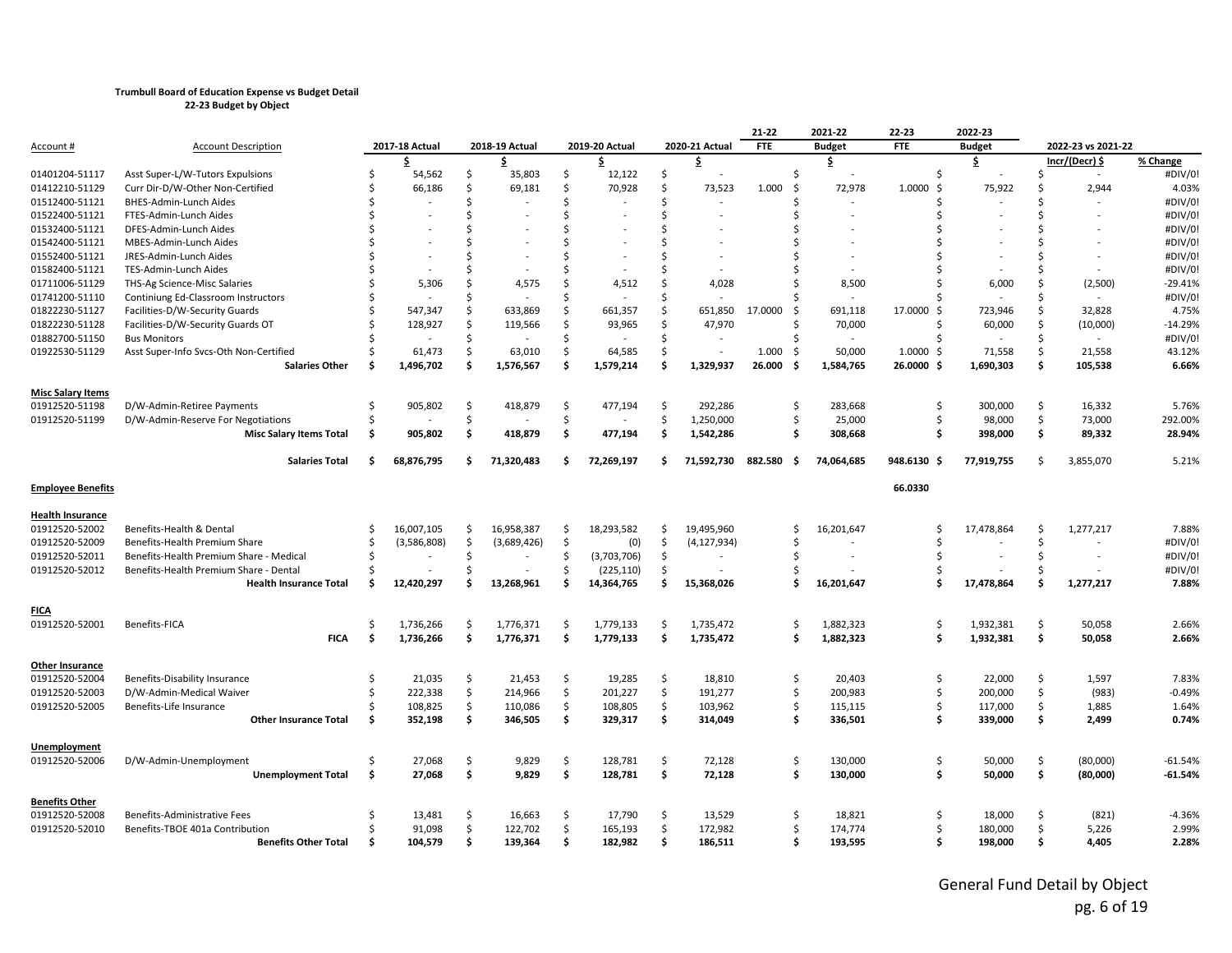**22-23 Budget by Object**

| <u>Account #</u>                       | <b>Account Description</b>            |     | 2017-18 Actual |    | 2018-19 Actual |                     | 2019-20 Actual |    | 2020-21 Actual | 21-22<br><b>FTE</b> | 2021-22<br><b>Budget</b> | 22-23<br><b>FTE</b> |     | 2022-23<br><b>Budget</b> |    | 2022-23 vs 2021-22 |           |
|----------------------------------------|---------------------------------------|-----|----------------|----|----------------|---------------------|----------------|----|----------------|---------------------|--------------------------|---------------------|-----|--------------------------|----|--------------------|-----------|
|                                        |                                       |     | \$             |    | .\$            |                     | \$.            |    | S              |                     | \$                       |                     |     | Ş.                       |    | $Incr/(Decr)$ \$   | % Change  |
|                                        | <b>Employee Benefits Total</b>        | \$  | 14,640,408     | \$ | 15,541,030     | \$                  | 16,784,979     | \$ | 17,676,186     | \$                  | 18,744,066               |                     | \$. | 19,998,245               | \$ | 1,254,179          | 6.69%     |
| <b>Purchased Professional Services</b> |                                       |     |                |    |                |                     |                |    |                |                     |                          |                     |     |                          |    |                    |           |
| <b>Legal</b>                           |                                       |     |                |    |                |                     |                |    |                |                     |                          |                     |     |                          |    |                    |           |
| 01011200-53308                         | PPS-Admin-Legal SPED                  | Ś   | 200,428        | \$ | 133,167        | \$                  | 73,166         | \$ | 73,149         | \$                  | 140,000                  |                     | \$  | 140,000                  | \$ |                    | 0.00%     |
| 01902310-53308                         | Super-BOE-Legal-Reg Ed                | Ś   | 131,809        | \$ | 112,654        | $\ddot{\mathsf{S}}$ | 168,031        | \$ | 113,263        | \$                  | 120,000                  |                     | \$  | 110,000                  | \$ | (10,000)           | $-8.33%$  |
|                                        | <b>Legal Total</b>                    | -\$ | 332,237        | \$ | 245,820        | \$                  | 241,197        | \$ | 186,412        | Ŝ.                  | 260,000                  |                     | \$  | 250,000                  | \$ | (10,000)           | $-3.85%$  |
| <b>Service Contracts</b>               |                                       |     |                |    |                |                     |                |    |                |                     |                          |                     |     |                          |    |                    |           |
| 01011200-53300                         | PPS-Admin-Prof Purch'd Services       |     | 15,708         | \$ | 73,667         | \$                  | 20,829         | \$ | 24,217         | Ŝ.                  | 69,525                   |                     | \$  | 65,000                   | \$ | (4, 525)           | $-6.51%$  |
| 01052130-53305                         | PPS-Health Services-Service Contracts |     |                | Ś  | 56,699         | Ś.                  | 18,260         | \$ | 63,192         | Ŝ.                  | 55,000                   |                     | \$  | 60,000                   | \$ | 5,000              | 9.09%     |
| 01422520-53305                         | Tech-Admin-Maintenance Contracts      |     | 44,052         | \$ | 37,980         | $\zeta$             | 18,967         | \$ | 20,364         | Ś                   | 31,000                   |                     | \$  | 59,900                   | \$ | 28,900             | 93.23%    |
| 01882700-53303                         | Trans-Admin-Software Support          |     | 6,215          | Ś  | 6,526          | Ś                   | 6,787          | Ŝ. | 7,126          | Ŝ                   | 7,000                    |                     | Ś   | 7,000                    | Ŝ. |                    | 0.00%     |
| 01922530-53301                         | Bus off-Admin-Prof Purch'd Svcs       |     | 75,862         | Ś  | 80,545         | Ŝ.                  | 78,078         | .s | 81,665         |                     | 80,000                   |                     | Ś   | 82,000                   | Ŝ. | 2,000              | 2.50%     |
| 01922530-53302                         | Asst Super-Info Svcs-Dbase Students   |     | 148,849        | \$ | 173,461        | \$                  | 165,844        | \$ | 163,878        |                     | 172,562                  |                     | \$  | 190,767                  | \$ | 18,205             | 10.55%    |
|                                        | <b>Service Contracts Total</b>        | Ś   | 290,686        | \$ | 428,877        | \$                  | 308,763        | \$ | 360,442        | Ŝ.                  | 415,087                  |                     | \$  | 464,667                  | \$ | 49,580             | 11.94%    |
| Consultants                            |                                       |     |                |    |                |                     |                |    |                |                     |                          |                     |     |                          |    |                    |           |
| 01011200-53230                         | PPS-L/W-Consultants                   | Ś   | 208,000        | \$ | 200,497        | \$                  | 243,807        | Ŝ. | 442,551        | \$                  | 225,000                  |                     | \$  | 275,000                  | \$ | 50,000             | 22.22%    |
|                                        | <b>Consultants Total</b>              | -\$ | 208,000        | \$ | 200,497        | \$                  | 243,807        | \$ | 442,551        | Ŝ.                  | 225,000                  |                     | \$  | 275,000                  | \$ | 50,000             | 22.22%    |
| <b>Other Professional Services</b>     |                                       |     |                |    |                |                     |                |    |                |                     |                          |                     |     |                          |    |                    |           |
| 01011000-53301                         | <b>PPS-Police Services</b>            | Ś   |                | Ś  |                | Ś                   |                | Ś  |                | Ŝ.                  |                          |                     | Ś   |                          | Ś  |                    | #DIV/0!   |
| 01412210-53300                         | Curr Dir-D/W-Other Professional Svcs  | Ś   | 25,792         | Ś  | 14,571         | Ś                   | 2,317          | Ŝ. | 10,236         | Ś                   | 19,000                   |                     | Ś   | 19,000                   | \$ |                    | 0.00%     |
| 01422214-53300                         | Tech-L/W-Other Professional Svcs      | Ś   | 3,104          | \$ | 5,023          | \$                  | 6,525          | \$ | 1,871          | Ŝ.                  | 4,800                    |                     | \$  | 4,600                    | \$ | (200)              | $-4.17%$  |
| 01422220-53300                         | Tech-Dist AV/Ch17-Other Prof Svcs     |     | 560            | Ś  | 9,926          | Ś                   | 4,711          | Ś  |                |                     | 4,100                    |                     | Ś   | 3,500                    | Ś. | (600)              | $-14.63%$ |
| 01422520-53300                         | Tech-Admin-Other Professional Svcs    |     | 4,320          | Ś  | 11,019         | Ŝ.                  | 16,496         | Ŝ  | 3,821          |                     | 10,600                   |                     | ς   | 8,500                    | Ŝ. | (2,100)            | $-19.81%$ |
| 01512400-53301                         | <b>BH-Police Services</b>             |     |                | ς  |                | ς                   |                |    |                |                     |                          |                     |     |                          | Ś  |                    | #DIV/0!   |
| 01522400-53301                         | <b>FT-Police Services</b>             |     |                |    |                |                     |                |    |                |                     |                          |                     | Ŝ   |                          | Ś  |                    | #DIV/0!   |
| 01532400-53301                         | <b>DF-Police Services</b>             |     |                |    |                |                     |                |    |                |                     |                          |                     |     |                          |    |                    | #DIV/0!   |
| 01542400-53301                         | <b>MB-Police Services</b>             |     |                |    |                |                     |                |    |                |                     |                          |                     |     |                          |    |                    | #DIV/0!   |
| 01552400-53301                         | JR-Police Services                    |     |                |    |                |                     |                |    |                |                     |                          |                     |     |                          | Ŝ  |                    | #DIV/0!   |
| 01582400-53301                         | <b>TA-Police Services</b>             |     |                |    |                |                     |                |    |                |                     |                          |                     | ς   |                          | Ś  |                    | #DIV/0!   |
| 01613202-53301                         | HMS-Activities-Police                 |     | 544            | Ś  | 272            | Ś                   |                |    | 576            |                     | 700                      |                     | Ś   | 700                      | Ś  |                    | 0.00%     |
| 01623202-53301                         | MMS-Activities-Police                 |     | 816            | Ś  | 1,242          | Ś                   | 276            | Ś  | 1,152          | Ś                   | 700                      |                     | Ś   | 700                      | Ś  |                    | 0.00%     |
| 01711016-53300                         | THS-Music-Other Professional Svcs     |     | 44,900         | Ś  | 45,250         | .s                  | 39,050         | Ŝ  | 40,349         | ς.                  | 43,500                   |                     | Ś   | 47,575                   | Ŝ. | 4,075              | 9.37%     |
| 01712120-53220                         | THS-Guidance-Career Guidance          |     | 3,016          | Ś  | 3,098          | Ŝ.                  | 808            | Ŝ  | 1,502          |                     | 1,000                    |                     | Ś   | 920                      | Ŝ. | (80)               | $-8.00%$  |
| 01712400-53301                         | THS-Admin-Police Services             |     | 104,975        | \$ | 108,141        | \$                  | 75,590         | \$ | 89,712         |                     | 65,000                   |                     | Ś   | 65,000                   | \$ |                    | 0.00%     |
| 01713201-53300                         | Sports-Sports General-Purch'd Svcs    |     | 247,883        | Ś  | 211,744        | Ś                   | 217,258        | Ś  | 150,410        |                     | 189,000                  |                     | Ś   | 282,000                  | \$ | 93,000             | 49.21%    |
| 01713201-53301                         | Athletics - Police Services           |     |                |    |                | Ś                   |                | Ś  |                |                     |                          |                     | ς.  | 15,000                   | Ś  | 15,000             | #DIV/0!   |
| 01723301-53300                         | Sports-Baseball-Purch'd Svcs          |     |                |    |                | ς                   |                |    |                |                     |                          |                     |     |                          | Ś  |                    | #DIV/0!   |
| 01723302-53300                         | Sports-Basketball-Purch'd Svcs        |     |                |    |                |                     |                |    |                |                     |                          |                     | ς   |                          | S  |                    | #DIV/0!   |
| 01723304-53300                         | Sports-Field Hockey-Purch'd Svcs      |     |                |    |                |                     |                |    |                |                     |                          |                     |     |                          |    |                    | #DIV/0!   |
| 01723304-53300                         | Sports-Football-Purch'd Svcs          |     |                |    |                |                     |                |    |                |                     |                          |                     |     |                          |    |                    | #DIV/0!   |
| 01723305-53300                         | Sports-Ice Hockey-Purch'd Svcs        |     |                |    |                |                     |                |    |                |                     |                          |                     |     |                          | S  |                    | #DIV/0!   |
| 01723306-53300                         | Sports-Lacrosse-Purch'd Svcs          |     |                |    |                |                     |                |    |                |                     |                          |                     |     |                          | Ś  |                    | #DIV/0!   |
| 01723307-53300                         | Sports-Soccer-Purch'd Svcs            |     |                |    |                |                     |                |    |                |                     |                          |                     |     |                          |    |                    | #DIV/0!   |
| 01723308-53300                         | Sports-Swimming-Purch'd Svcs          |     |                |    |                |                     |                |    |                |                     |                          |                     |     |                          |    |                    | #DIV/0!   |
| 01723312-53300                         | Sports-Wrestling-Purch'd Svcs         |     |                |    |                |                     |                |    |                |                     |                          |                     |     |                          |    |                    | #DIV/0!   |
| 01723315-53300                         | Sports-Gymnastics-Purch'd Svcs        |     |                |    |                |                     |                |    |                |                     |                          |                     |     |                          |    |                    | #DIV/0!   |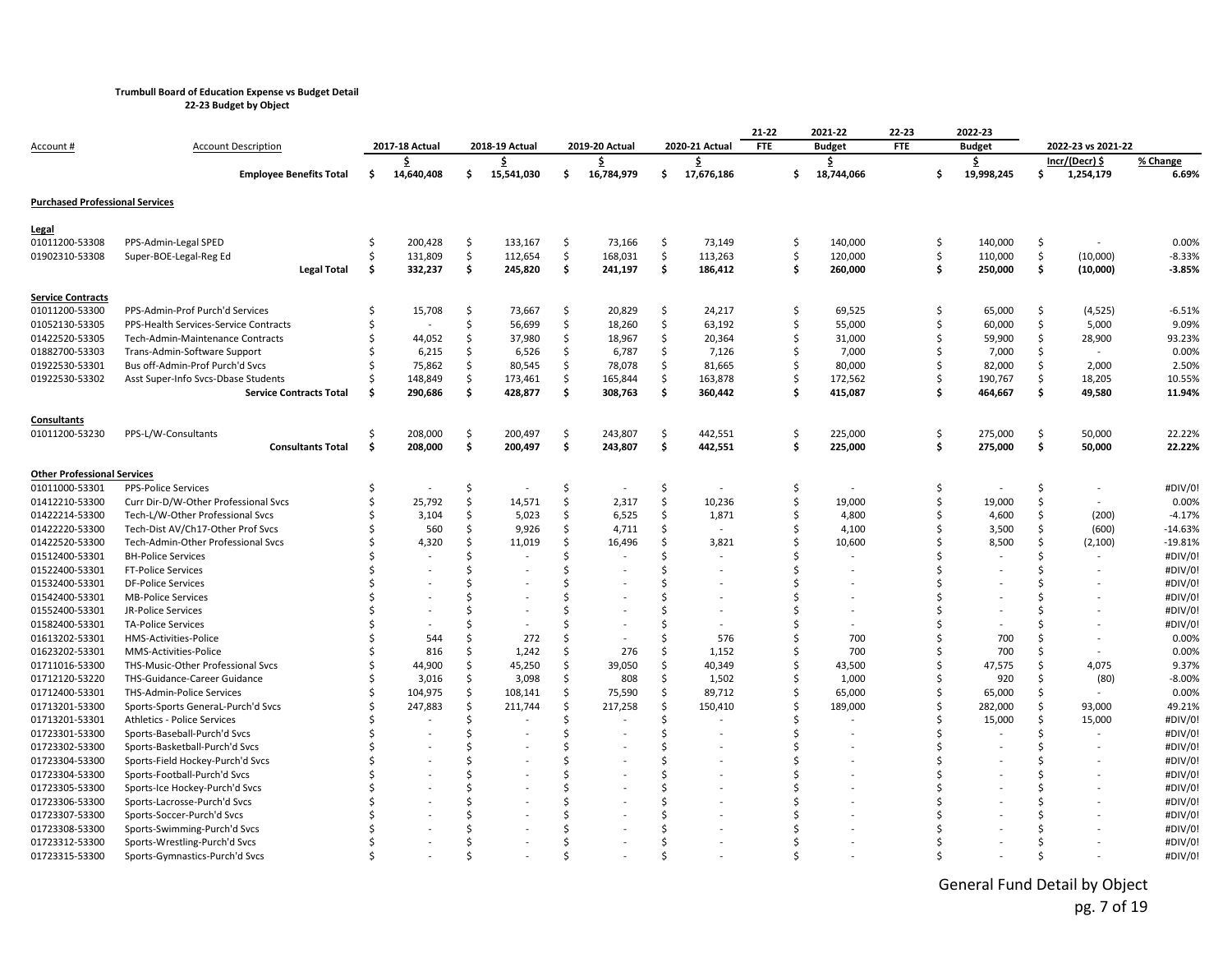|                                    |                                                                                 |    |                |     |                |               |                |         |                          | 21-22      | 2021-22          | 22-23      |     | 2022-23          |               |                          |            |
|------------------------------------|---------------------------------------------------------------------------------|----|----------------|-----|----------------|---------------|----------------|---------|--------------------------|------------|------------------|------------|-----|------------------|---------------|--------------------------|------------|
| Account #                          | <b>Account Description</b>                                                      |    | 2017-18 Actual |     | 2018-19 Actual |               | 2019-20 Actual |         | 2020-21 Actual           | <b>FTE</b> | <b>Budget</b>    | <b>FTE</b> |     | <b>Budget</b>    |               | 2022-23 vs 2021-22       |            |
|                                    |                                                                                 |    | \$             |     | \$             |               | s              |         | \$                       |            | \$               |            |     | \$               |               | Incr/(Decr) \$           | % Change   |
| 01723317-53300                     | Sports-Cross Country-Purch'd Svcs                                               | Ś  |                | Ś   |                | Ś.            |                | \$      |                          | Ś          |                  |            | Ś   |                  | S.            | $\sim$                   | #DIV/0!    |
| 01723318-53300                     | Sports-Cheerleading-Purch'd Svcs                                                |    |                | Ś   |                | $\zeta$       |                |         |                          | Ś          |                  |            | ς   |                  |               | $\overline{\phantom{0}}$ | #DIV/0!    |
| 01741200-53300                     | Continuing Ed-Admin-In Service                                                  |    |                | Ś   |                | ς.            |                |         |                          | Ś          |                  |            |     |                  |               |                          | #DIV/0!    |
| 01852647-53300                     | Facilities-Bldg Improvement-Oth Prof Svcs                                       |    |                | Ś   | 5,700          | Ŝ.            |                |         |                          | \$         | 7,000            |            |     | 3,000            |               | (4,000)                  | $-57.14%$  |
| 01882700-53300                     | <b>Transportation-Professional Svcs</b>                                         |    |                |     |                | $\zeta$       |                |         |                          | Ś          |                  |            |     |                  |               |                          | #DIV/0!    |
| 01902310-53300                     | Super-BOE-Professional Services                                                 |    | 21,159         | Ś   | 29,283         | Ŝ.            | 52,144         |         | 25,351                   | Ś          | 24,000           |            | ς   | 24,000           | Ŝ             |                          | 0.00%      |
| 01912520-53300                     | Bus Off-Admin-Professional Svcs                                                 |    |                | ς   |                | $\zeta$       |                |         |                          | Ś          | 500              |            |     | 500              |               |                          | 0.00%      |
| 01912520-53310                     | Bus Off-Admin-Athletic Insurance                                                |    | 55,737         | Ś   | 60,592         | \$            | 78,390         | Ŝ       | 88,192                   | Ś          | 90,000           |            | ς   | 92,000           | Ŝ.            | 2,000                    | 2.22%      |
|                                    | <b>Other Professional Services Total</b>                                        | S  | 512,806        | \$  | 505,860        | \$            | 493,565        | \$      | 413,171                  | Ś          | 459,900          |            | Ŝ   | 566,995          | \$            | 107,095                  | 23.29%     |
|                                    | <b>Purchased Professional Services Total</b>                                    | Ŝ  | 1,343,729      | .\$ | 1,381,054      | Ŝ.            | 1,287,332      | Ŝ.      | 1,402,577                | \$         | 1,359,987        |            |     | 1,556,662        | \$            | 196,675                  | 14.46%     |
| <b>Purchased Property Services</b> |                                                                                 |    |                |     |                |               |                |         |                          |            |                  |            |     |                  |               |                          |            |
| Utilities                          |                                                                                 |    |                |     |                |               |                |         |                          |            |                  |            |     |                  |               |                          |            |
| 01842611-54101                     | Facilities-D/W-Electricity                                                      | Ś  | 990,021        | Ŝ.  | 1,161,533      | \$            | 1,043,020      | Ŝ.      | 1,051,729                | \$         | 1,160,000        |            | Ś   | 1,034,705        | Ŝ.            | (125, 295)               | $-10.80%$  |
| 01842611-54105                     | Facilities-D/W-Water                                                            | ς  | 121,729        | \$  | 126,749        | \$            | 123,300        | \$      | 115,890                  | Ś          | 129,000          |            | \$  | 125,000          | \$            | (4,000)                  | $-3.10%$   |
|                                    | <b>Utilities Total</b>                                                          | Ŝ. | 1,111,750      | Ŝ.  | 1,288,282      | Ŝ.            | 1,166,320      | \$      | 1,167,619                | Ś          | 1,289,000        |            | \$. | 1,159,705        | \$            | (129, 295)               | $-10.03%$  |
| <b>Repairs &amp; Service Fees</b>  |                                                                                 |    |                |     |                |               |                |         |                          |            |                  |            |     |                  |               |                          |            |
| 01052130-54300                     | PPS-Health Svcs-Repairs & Svc Fees                                              |    | 715            | Ś   | 1,556          | Ś.            |                | Ŝ.      | 940                      | Ś          | 5,000            |            | Ś   | 2,000            | Ŝ.            | (3,000)                  | $-60.00%$  |
| 01422214-54300                     | Tech-L/W-Repairs & Svc Fees                                                     | Ś  | 351            | \$  | 770            | Ś.            | 674            | Ŝ.      | 381                      | Ś.         | 1,200            |            | Ś   | 1,200            | \$            |                          | 0.00%      |
| 01422220-54300                     | Tech-Dist AV/Ch17-Repairs & Svc Fees                                            | \$ |                | Ś   |                | $\zeta$       |                | ς.      |                          | Ś          | 500              |            | \$  | 500              | <sup>\$</sup> |                          | 0.00%      |
| 01422520-54300                     | Tech-Admin-Repairs & Svc Fees                                                   |    | 270            | Ś   |                | ς.            | 60             |         | $\sim$                   | \$         | 1,800            |            | ς   | 1,500            | Ŝ             | (300)                    | $-16.67%$  |
| 01711006-54300                     | THS-Ag Science-Repairs & Svc Fees                                               |    | 1,481          | Ś   | 1,480          | Ŝ.            | 895            | .S      | 395                      | Ś          | 3,000            |            | Ś   | 3,000            | Ŝ             |                          | 0.00%      |
| 01842610-54300                     | Facilities-Custodial-Repairs                                                    |    | 4,296          | Ś   | 485            | <sup>\$</sup> | 2,515          | \$      | 4,091                    | \$         | 8,000            |            | Ś   | 8,000            | Ŝ.            |                          | 0.00%      |
| 01852622-54300                     | Facilities-Snow Removal-Repairs & Svc Fees                                      |    | 670            | Ś   |                | <sup>\$</sup> |                |         | 6,940                    | \$         | 20,000           |            | Ś   | 10,000           | Ŝ.            | (10,000)                 | $-50.00%$  |
| 01852623-54300                     | Facilities-Vehicles-Repairs & Svc Fees                                          |    | 6,545          | Ś   | 6,936          | Ŝ.            | 520            | S.      | 6,740                    | \$         | 14,000           |            | ς   | 10,000           | \$            | (4,000)                  | $-28.57%$  |
| 01852625-54300                     | Facilities-Grounds-Repairs & Svc Fees                                           | \$ | 6,713          | Ś   | 9,471          | Ŝ.            | 6,482          |         | 6,699                    | Ś          | 20,000           |            | ς   | 8,000            | Ŝ.            | (12,000)                 | $-60.00%$  |
| 01852627-54300                     | Facilities-Lawn-Repairs & Svc Fees                                              | S  |                | Ś   |                | Ŝ.            |                | Ŝ       |                          | Ś          |                  |            | Ś   | 5,000            | \$            | 5,000                    | #DIV/0!    |
| 01852631-54300                     | Facilities-Maintenance-Repairs & Svc Fees                                       | Ś  | 32,207         | Ś   | 33,206         | Ś.            | 51,575         | Ŝ.      | 59,176                   | \$         | 35,000           |            | Ś   | 45,000           | \$            | 10,000                   | 28.57%     |
| 01852632-54300                     | Facilities-Inside Maint-Repairs & Svcs Fees                                     |    | 14,547         | Ś   | 13,370         | \$            | 14,046         | Ŝ.      | 2,905                    | \$         | 15,000           |            | Ś   | 10,000           | \$            | (5,000)                  | -33.33%    |
| 01852633-54300                     | Facilities-Electrical-Repairs & Svc Fees                                        |    | 52,158         | Ś   | 41,754         | $\zeta$       | 48,435         | $\zeta$ | 63,148                   | Ś          | 50,000           |            | ς   | 50,000           | \$            |                          | 0.00%      |
| 01852633-54301                     | Facilities-Security-Service Contracts                                           |    |                |     |                | $\zeta$       |                | S.      |                          | \$         |                  |            |     | 1,000            | Ŝ             | 1,000                    | #DIV/0!    |
| 01852634-54300                     | Facilities-Fire Protection-Service Contracts                                    |    |                |     |                | $\zeta$       |                |         |                          | Ś          |                  |            |     | 20,000           | <sup>\$</sup> | 20,000                   | #DIV/0!    |
| 01852635-54300                     | Facilities-Floor Repair-Service Contracts                                       |    |                |     |                | ς.            |                |         |                          | Ś          |                  |            | Ś   | 50,000           | Ŝ             | 50,000                   | #DIV/0!    |
| 01852637-54300                     | Facilities-Glass&Putty-Service Contracts                                        |    |                |     |                | <sup>\$</sup> |                |         |                          | Ś          |                  |            |     | 5,000            | \$            | 5,000                    | #DIV/0!    |
| 01852639-54300                     | Facilities-HVAC-Repairs & Svc Fees                                              |    | 88,826         | Ś   | 191,063        | $\zeta$       | 64,904         | ¢.      | 56,522                   | Ś          | 100,000          |            | Ś   | 100,000          | \$            |                          | 0.00%      |
| 01852642-54300                     | Facilities-Painting-Service Contracts                                           |    |                | ς   |                | ς.            |                |         |                          | Ś          |                  |            |     | 10,000           | Ŝ             | 10,000                   | #DIV/0!    |
| 01852644-54300                     | Facilities-Plumbing-Repairs & Svc Fees                                          |    | 8,158          | Ś   | 8,792          | Ś.            | 1,829          | Ŝ.      | 12,445                   | \$         | 10,000           |            | ς   | 10,000           | \$            |                          | 0.00%      |
| 01852645-54300                     | Facilities-Roofing-Repairs & Svc Fees                                           |    | 28,244         | Ś   | 40,931         | Ś.            | 39,959         | Ŝ.      | 35,411                   | \$         | 40,000           |            | Ś   | 40,000           | Ŝ.            | $\overline{\phantom{a}}$ | 0.00%      |
| 01852646-54300                     | Facilities-Pest Control-Service Contracts                                       |    |                | Ś   |                | Ś.            |                | Ŝ       | $\overline{\phantom{a}}$ | \$         |                  |            | Ś   | 10,000           | \$            | 10,000                   | #DIV/0!    |
| 01852647-54300                     |                                                                                 | \$ | 51,595         | Ś   | 3,809          | \$            |                | \$      | 10,482                   | \$         |                  |            | ς   |                  | \$            | (5,000)                  | -33.33%    |
| 01852648-54300                     | Facilities-Bldg Improve-Repairs & Svc Fees<br>Facilities-IAQ-Repairs & Svc Fees |    | 3,740          | \$  | 666            | Ŝ.            | 1,425          | Ŝ.      | 975                      | Ś          | 15,000<br>10,000 |            | ς   | 10,000<br>15,000 | Ŝ             | 5,000                    | 50.00%     |
|                                    | <b>Repairs &amp; Service Fees Total</b>                                         | Ŝ. | 300,516        | Ŝ.  | 354,289        | \$            | 233,318        | \$      | 267,250                  | Ś          | 348,500          |            | \$. | 425,200          | \$            | 76,700                   | 22.01%     |
|                                    |                                                                                 |    |                |     |                |               |                |         |                          |            |                  |            |     |                  |               |                          |            |
| <u>Copiers</u><br>01422520-54409   | D/W Copiers                                                                     |    |                | \$  |                | \$            |                | Ŝ       |                          | Ś          |                  |            | ς   | 265,000          | Ŝ             | 265,000                  | #DIV/0!    |
| 01902320-54409                     | D/W-Admin-Copiers                                                               |    | 310.110        | Ś   | 303,378        | Ŝ.            | 261,287        | Ŝ.      | 254,912                  | Ś          | 265,000          |            | Ś   |                  | <sup>\$</sup> | (265,000)                | $-100.00%$ |
|                                    | <b>Copiers Total</b>                                                            | Ŝ  | 310,110        | \$  | 303,378        | \$            | 261,287        | \$      | 254,912                  | Ś.         | 265,000          |            | .\$ | 265,000          | \$            |                          | 0.00%      |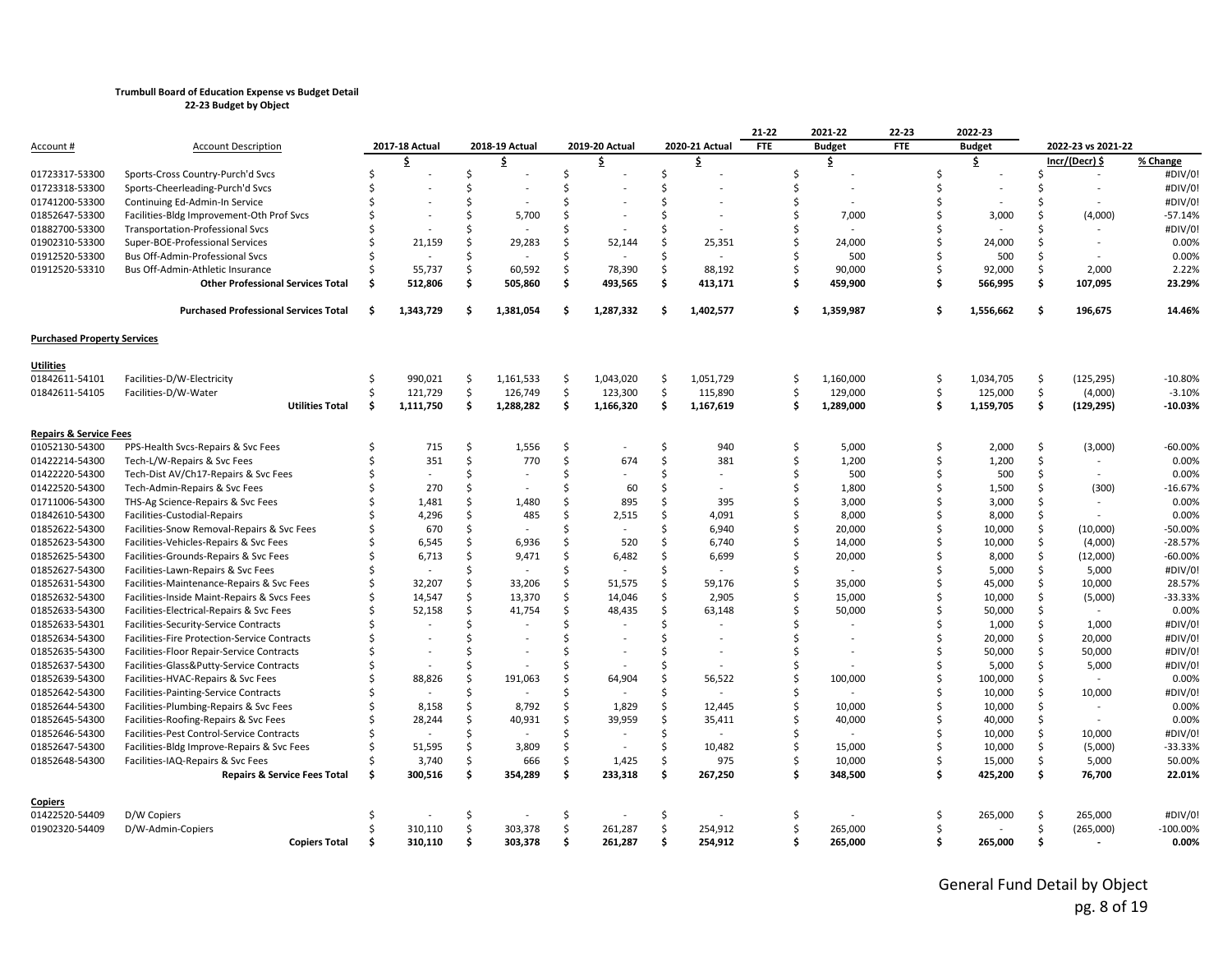|                                          |                                              |    |                |               |                |               |                |    |                          | 21-22      | 2021-22       | 22-23      |    | 2022-23       |               |                    |            |
|------------------------------------------|----------------------------------------------|----|----------------|---------------|----------------|---------------|----------------|----|--------------------------|------------|---------------|------------|----|---------------|---------------|--------------------|------------|
| <u>Account #</u>                         | <b>Account Description</b>                   |    | 2017-18 Actual |               | 2018-19 Actual |               | 2019-20 Actual |    | 2020-21 Actual           | <b>FTE</b> | <b>Budget</b> | <b>FTE</b> |    | <b>Budget</b> |               | 2022-23 vs 2021-22 |            |
|                                          |                                              |    | \$             |               | \$             |               | \$             |    | \$                       |            | \$            |            |    | \$            |               | Incr/(Decr) \$     | % Change   |
| <b>Other Purchased Property Services</b> |                                              |    |                |               |                |               |                |    |                          |            |               |            |    |               |               |                    |            |
| 01512400-54900                           | BHES-Admin-Other Purch'd Svcs                | Ŝ. | 84             | Ŝ.            | 122            | S             | 24             | Ŝ  |                          | \$         | 300           |            | Ŝ. | 300           | Ŝ             |                    | 0.00%      |
| 01522400-54900                           | FTES-Admin-Other Purch'd Svcs                | Ś  |                | $\zeta$       |                | Ś.            |                | Ŝ. |                          | Ś          | 300           |            | \$ | 300           | <sup>\$</sup> | $\sim$             | 0.00%      |
| 01532400-54900                           | DFES-Admin-Other Purch'd Svcs                |    | 267            | ς.            | 183            | <sup>\$</sup> | 225            | Ś  |                          | Ś          | 500           |            | Ś, | 300           | Ŝ             | (200)              | $-40.00%$  |
| 01542400-54900                           | MBES-Admin-Other Purch'd Svcs                |    |                |               |                | Ŝ.            |                |    |                          | Ś          | 300           |            |    | 300           |               |                    | 0.00%      |
| 01552400-54900                           | JRES-Admin-Other Purch'd Svcs                |    |                |               |                | ς.            |                |    |                          | Ś          | 500           |            |    | 500           |               |                    | 0.00%      |
| 01582400-54900                           | TES-Admin-Other Purch'd Svcs                 |    |                |               |                |               |                |    |                          | Ś          | 300           |            |    | 300           |               |                    | 0.00%      |
| 01611016-54900                           | HMS-Music-Other Purch'd Property Svcs        |    | 734            | ς.            | 900            | ς.            |                |    | 283                      | \$         | 1,200         |            |    | 1,200         |               |                    | 0.00%      |
| 01612400-54900                           | HMS-Classroom-Other Purch'd Svcs             |    | 255            | Ŝ.            | 1,537          | Ŝ.            | 262            | Ŝ  | 684                      | Ś          | 1,700         |            | ¢, | 1,700         |               |                    | 0.00%      |
| 01621016-54900                           | MMS-Music-Other Purch'd Property Svcs        |    | 843            | Ŝ.            | 1,293          | Ŝ.            | 570            | Ŝ. | 220                      | Ś          | 1,200         |            |    | 1,000         |               | (200)              | $-16.67%$  |
| 01622400-54900                           | MMS-Classroom-Other Purch'd Svcs             |    | 843            | Ŝ.            | 655            | Ŝ.            | 650            | Ŝ. | 505                      | Ś          | 1,700         |            |    | 1,700         | Ŝ             |                    | 0.00%      |
| 01711001-54900                           | THS-Classroom-Other Purch'd Property Svcs    |    |                | ¢.            |                | ς.            |                |    |                          | Ś          |               |            |    |               |               |                    | #DIV/0!    |
| 01711006-54900                           | THS-Ag Science-Other Purch'd Prop Svcs       |    | 2,342          | ς.            | 2,935          | ς.            | 738            |    | 3,184                    | Ś          | 3,000         |            |    | 3,000         |               |                    | 0.00%      |
| 01711014-54900                           | THS-Industrial Arts-Other Purch'd Prop Svcs  |    | 809            | Ŝ.            |                | Ŝ.            |                |    |                          | Ś          |               |            |    |               |               |                    | #DIV/0!    |
| 01711016-54201                           | THS-Music-Uniform Cleaning                   |    | 2,000          | Ŝ             | 1,686          | Ŝ.            | 1,865          | Ŝ  |                          | Ś          | 1,500         |            |    | 1,500         |               |                    | 0.00%      |
| 01713201-54200                           | Sports-Sports General-Cleaning Svcs          |    | 12,056         | Ŝ.            | 9.947          | Ś.            | 11,424         | Ŝ. | 11.924                   | Ś          | 15,000        |            | \$ | 15.000        |               |                    | 0.00%      |
| 01842610-54103                           | Facilities-Custodial-Trash/Recycling         |    | 48,814         | Ŝ.            | 48,097         | Ŝ             | 46,109         | \$ | 46,385                   | \$         | 50,000        |            | Ś. | 50,000        |               |                    | 0.00%      |
| 01842610-54202                           | Facilities-Custodial-Cleaning                |    | 3,823          | Ŝ.            | 3,823          | Ś.            | 3,715          | \$ | 3,964                    | Ś          | 3,900         |            |    | 3,900         | Ŝ             |                    | 0.00%      |
| 01852631-54301                           | Facilities-Maint-Elevator Services           |    | 24,681         | Ŝ.            | 17,284         | Ś.            | 61,226         | \$ | 29,430                   | Ś          | 30,000        |            | \$ | 30,000        | Ŝ             |                    | 0.00%      |
| 01882700-54900                           | Trans-Admin-Purch'd Property Svcs            |    |                | Ŝ.            | 663            | Ś.            |                | Ŝ  | 96                       | Ś          | 500           |            |    | 500           | Ŝ             |                    | 0.00%      |
|                                          | <b>Other Purch'd Property Services Total</b> | Ŝ  | 97,551         | Ś.            | 89,124         | \$            | 126,808        | \$ | 96,675                   | Ŝ.         | 111,900       |            | Š. | 111,500       | \$            | (400)              | $-0.36%$   |
|                                          | <b>Purchased Property Services Total</b>     | -Ś | 1,819,927      |               | 2,035,072      | \$.           | 1,787,733      | Ŝ  | 1,786,456                | Ś.         | 2,014,400     |            |    | 1,961,405     | Ŝ             | (52, 995)          | $-2.63%$   |
| <b>Purchased Other Services</b>          |                                              |    |                |               |                |               |                |    |                          |            |               |            |    |               |               |                    |            |
| Transportation                           |                                              |    |                |               |                |               |                |    |                          |            |               |            |    |               |               |                    |            |
| 01711006-55809                           | THS-Ag Science-Transportation                | Ś  | 1,924          | Ŝ.            |                | Ŝ.            | 160            | Ŝ. | 250                      | \$         | 2,629         |            | Ŝ. | 2,629         | Ŝ             |                    | 0.00%      |
| 01711016-55809                           | THS-Music-Transportation                     |    | 15,931         | \$            | 20,396         | \$            | 13,419         | \$ | $\overline{\phantom{a}}$ | \$         | 15,000        |            | Ś  | 17,500        | \$            | 2,500              | 16.67%     |
| 01711022-55809                           | THS-Alternate School-Field Trips             |    | 539            | Ŝ.            | 643            | Ś.            |                | Ŝ  |                          | Ś          | 1,000         |            | \$ |               | Ś             | (1,000)            | $-100.00%$ |
| 01713202-55807                           | THS-Activities-Competitions                  |    | 46,110         | <sup>\$</sup> | 36,527         | Ś.            | 875            | Ŝ  | 1,066                    | Ś          | 45,000        |            | Ś, | 45,000        | Ŝ             |                    | 0.00%      |
| 01882700-55101                           | Trans-Admin-Reg Buses                        |    | 2,848,239      | Ŝ.            | 3,086,134      | Ś.            | 3,096,519      | \$ | 2,082,614                | Ś          | 3,354,190     |            | Ś, | 3,467,161     | Ŝ             | 112,971            | 3.37%      |
| 01882700-55102                           | Trans-Admin-ACE Trips                        |    | 10,909         | Ŝ.            | 6,721          | Ŝ.            | 2,314          | Ŝ  |                          | Ś          | 3,000         |            |    | 3,000         | Ŝ             |                    | 0.00%      |
| 01882700-55105                           | Trans-Admin-SPED-Summer Buses                |    | 153,500        | Ŝ.            | 159,376        | Ś.            | 160,000        | Ŝ  | 18.664                   | Ś          | 163,200       |            | Ś, | 237,280       | Ŝ.            | 74,080             | 45.39%     |
| 01882700-55109                           | Trans-Admin-Fuel                             |    | 215,069        | $\zeta$       | 199,989        | Ś.            | 192,428        | Ś. | 182,542                  | Ś          | 200,000       |            |    | 200,000       | Ŝ.            |                    | 0.00%      |
| 01882700-55809                           | Trans-Admin-Field Trips                      |    | 11,599         | Ŝ.            | 5,196          | Ś.            | 9,000          | \$ | 134                      | Ś          |               |            |    | 8,000         | Ŝ             | 8,000              | #DIV/0!    |
| 01882701-55101                           | Trans-Admin-SPED In District                 |    | 882,500        | Ŝ.            | 1,207,474      | \$            | 950,000        | \$ | 1,342,826                | \$         | 1,265,675     |            | Ŝ. | 1,389,649     | Ŝ             | 123,974            | 9.80%      |
| 01882701-55105                           | Trans-Admin-SPED Out of District             |    | 479,000        | Ŝ.            | 678,080        | \$            | 648,169        | \$ | 432,427                  | Ś          | 721,900       |            |    | 770,100       | Ŝ.            | 48,200             | 6.68%      |
| 01882701-55108                           | Trans-Admin-Monitors                         |    | 158,400        | Ŝ.            | 154,264        | Ś             | 251,014        | Ś  | 228,984                  | Ś          | 254,113       |            | \$ | 263,000       | \$            | 8,887              | 3.50%      |
| 01713201-55809                           | THS-Activities-Sports                        | ς. |                | Ŝ.            |                | Ś.            | 61,974         | Ŝ. | 26,247                   | Ś          | 127,000       |            | Ś, | 130,810       | Ŝ             | 3,810              | 3.00%      |
| 01723301-55809                           | Sports-Baseball-Buses                        |    | 3,614          | Ŝ.            | 4,903          | Ś.            |                | Ŝ  |                          | Ś          |               |            | Ś, |               | Ŝ             |                    | #DIV/0!    |
| 01723302-55809                           | Sports-Basketball-Buses                      |    | 15,798         | Ŝ.            | 12,054         | Ś.            |                | ς. |                          | Ś          |               |            |    |               |               |                    | #DIV/0!    |
| 01723303-55809                           | Sports-Field Hockey-Buses                    |    | 3,335          | \$            | 2,771          | Ś.            | 1,707          | ς. |                          | Ś          |               |            |    |               |               |                    | #DIV/0!    |
| 01723304-55809                           | Sports-Football-Buses                        |    | 4,690          | \$            | 3,762          | Ś.            | 1,865          | Ŝ  |                          | Ś          |               |            |    |               |               |                    | #DIV/0!    |
| 01723305-55809                           | Sports-Ice Hockey-Buses                      |    | 5,185          | Ŝ.            | 4,072          | Ś.            |                | .S |                          |            |               |            |    |               |               |                    | #DIV/0!    |
| 01723306-55809                           | Sports-Lacrosse-Buses                        |    | 6,207          | Ŝ.            | 8,297          | \$            |                |    |                          |            |               |            |    |               |               |                    | #DIV/0!    |
| 01723307-55809                           | Sports-Soccer-Buses                          |    | 6,960          | Ś             | 8,024          | Ś.            | 4,743          |    |                          |            |               |            |    |               |               |                    | #DIV/0!    |
| 01723308-55809                           | Sports-Swimming-Buses                        |    | 13,168         | Ŝ.            | 9,554          | Ś.            | 1,266          |    |                          |            |               |            |    |               |               |                    | #DIV/0!    |
| 01723309-55809                           | Sports-Tennis-Buses                          |    | 6,369          | Ŝ.            | 4,775          | Ŝ             |                |    |                          |            |               |            |    |               |               |                    | #DIV/0!    |
| 01723310-55809                           | Sports-Indoor Track-Buses                    |    | 6,734          | Ś.            | 3.980          | Ŝ.            |                |    |                          |            |               |            |    |               |               |                    | #DIV/0!    |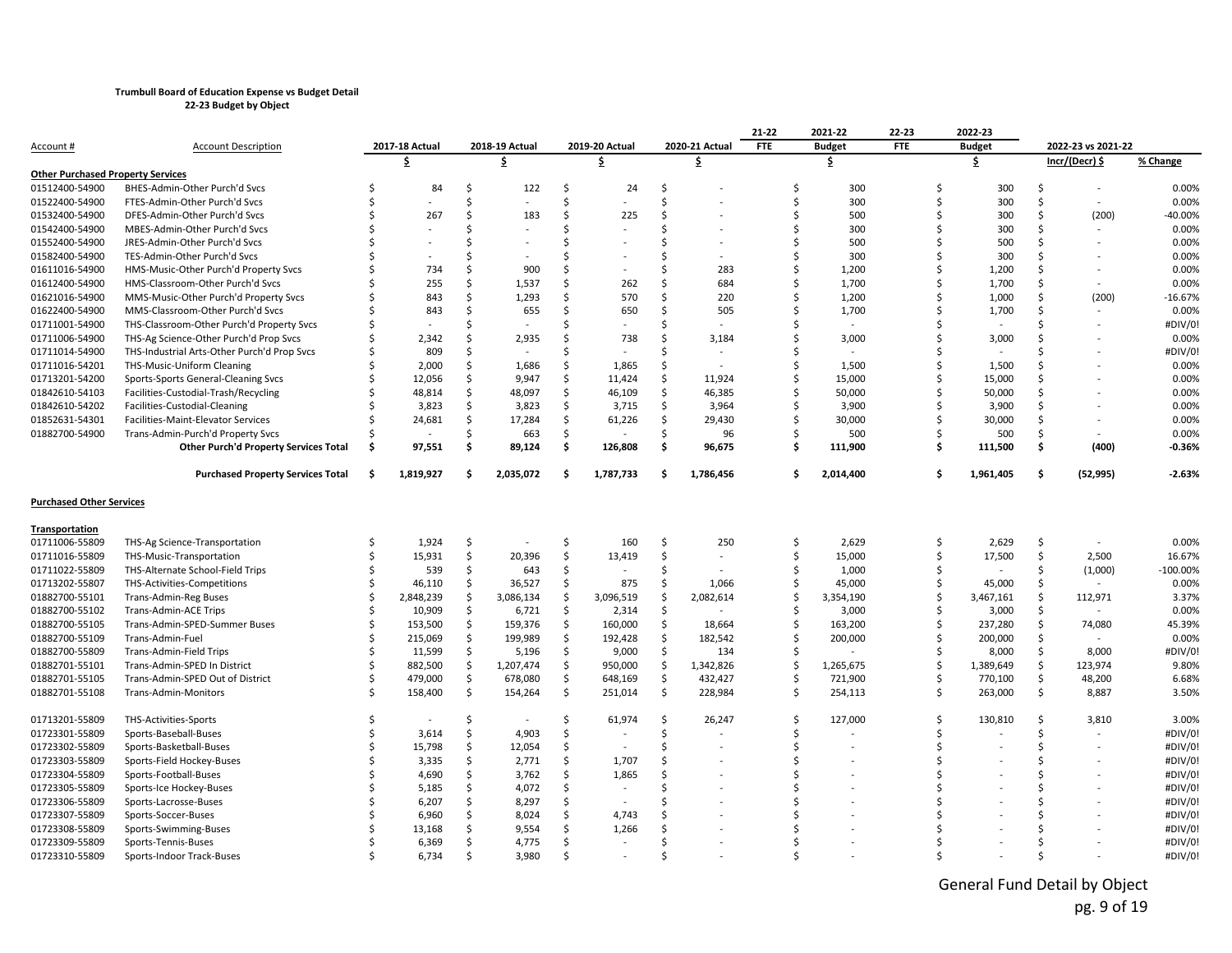|                    |                                    |     |                |         |                |     |                |    |                | 21-22      | 2021-22       | 22-23      | 2022-23       |             |         |                          |           |
|--------------------|------------------------------------|-----|----------------|---------|----------------|-----|----------------|----|----------------|------------|---------------|------------|---------------|-------------|---------|--------------------------|-----------|
| Account #          | <b>Account Description</b>         |     | 2017-18 Actual |         | 2018-19 Actual |     | 2019-20 Actual |    | 2020-21 Actual | <b>FTE</b> | <b>Budget</b> | <b>FTE</b> | <b>Budget</b> |             |         | 2022-23 vs 2021-22       |           |
|                    |                                    |     | \$             |         | \$.            |     | \$             |    | \$             |            | \$            |            | \$.           |             |         | <u>Incr/(Decr) \$</u>    | % Change  |
| 01723311-55809     | Sports-Volleyball-Buses            | Ś   | 7,014          | Ŝ.      | 6,709          | Ŝ.  | 2,515          | Ŝ  |                | \$         |               | Ś          |               |             | Ŝ.      | $\overline{\phantom{a}}$ | #DIV/0!   |
| 01723312-55809     | Sports-Wrestling-Buses             |     | 4,910          | Ŝ.      | 5,217          | Ŝ   |                | Ŝ  |                | Ś          |               | ς          |               |             |         |                          | #DIV/0!   |
| 01723313-55809     | Sports-Outdoor Track-Buses         |     | 7,487          | Ŝ.      | 4,625          | Ŝ.  |                | Ŝ  |                | Ś          |               |            |               |             |         |                          | #DIV/0!   |
| 01723314-55809     | Sports-Softball-Buses              |     | 4,279          | Ŝ.      | 3,597          | Ŝ.  |                | Ŝ. |                | Ś          |               |            |               |             | ς.      |                          | #DIV/0!   |
| 01723315-55809     | Sports-Gymnastics-Buses            |     | 2,496          | Ŝ.      | 1,859          | Ŝ   |                | Ŝ. |                | Ś          |               |            |               |             | ς.      |                          | #DIV/0!   |
| 01723316-55809     | Sports-Golf-Buses                  |     | 839            | Ŝ.      | 1,162          | Ŝ.  |                | Ŝ. |                | Ś          |               |            |               |             | \$      |                          | #DIV/0!   |
| 01723317-55809     | Sports-Cross Country-Buses         |     | 11,389         | Ŝ.      | 6,295          | Ś.  | 4,635          | Ŝ  |                | Ś          |               |            |               |             | Ś       |                          | #DIV/0!   |
| 01723318-55809     | Sports-Cheerleading-Buses          |     | 3,453          | Ŝ.      | 4,794          | \$  | 894            | Ŝ  |                | Ś          |               |            |               |             | .S      |                          | #DIV/0!   |
|                    | <b>Sports Transportation Total</b> | \$. | 113,927        | Ś.      | 96,450         | \$  | 79,599         | \$ | 26,247         | \$         | 127,000       | Ś.         |               | 130,810     | Ś.      | 3,810                    | 3.00%     |
|                    | <b>Transportation Total</b>        | \$. | 4,937,647      | Ŝ.      | 5,651,249      | \$. | 5,403,497      | \$ | 4,315,755      | \$         | 6,152,707     | Ś.         |               | 6,534,129   | \$      | 381,422                  | 6.20%     |
| Communications     |                                    |     |                |         |                |     |                |    |                |            |               |            |               |             |         |                          |           |
| 01422520-55903     | Tech-Admin-Telephone Cell          | Ś   | 29,285         | \$      | 30,249         | \$  | 32,286         | \$ | 33,362         | \$         | 32,000        | \$         |               | 33,500      | \$      | 1,500                    | 4.69%     |
| 01422520-55904     | Tech-Admin-Telephone LAN           | Ś   | 86,383         | \$      | 86,937         | Ŝ.  | 91,223         | Ŝ  | 99,519         | \$         | 88,000        | Ś          |               | 68,100      | \$      | (19,900)                 | $-22.61%$ |
| 01422520-55907     | Tech-Admin-WAN Communications      | Ś   | 144,457        | $\zeta$ | 153,420        | \$  | 155,428        | \$ | 154,869        | \$         | 155,250       | Ŝ.         |               | 198,100     | $\zeta$ | 42,850                   | 27.60%    |
|                    | <b>Communications Total</b>        | \$. | 260,125        | \$      | 270,606        | \$  | 278,937        | \$ | 287,750        | Ś          | 275,250       | Ś.         |               | 299,700     | \$      | 24,450                   | 8.88%     |
| Postage            |                                    |     |                |         |                |     |                |    |                |            |               |            |               |             |         |                          |           |
| 01902320-55900     | Super-Admin-Postage                | Ś   | 47,485         | $\zeta$ | 46,301         | \$  | 44,192         | \$ | 25,227         | \$         | 40,000        | Ś          |               | 46,000      | $\zeta$ | 6,000                    | 15.00%    |
|                    | <b>Postage Total</b>               | \$  | 47,485         | Ś       | 46,301         | \$  | 44,192         | \$ | 25,227         | \$         | 40,000        | \$         |               | 46,000      | \$      | 6,000                    | 15.00%    |
| <b>Advertising</b> |                                    |     |                |         |                |     |                |    |                |            |               |            |               |             |         |                          |           |
| 01802130-55903     | HR-Admin-Advertising               | Ś   |                | \$      |                | \$  |                | \$ |                | \$         |               | \$         |               | 1,675       | \$      | 1,675                    | #DIV/0!   |
| 01912520-55903     |                                    | Ś   | 1,205          | \$      | 1,711          | \$  | 1,282          | \$ | 1,307          | \$         | 1,200         | Ŝ.         |               | 1,300       | \$      | 100                      | 8.33%     |
|                    | Bus Off-Admin-Advertising          | \$  | 1,205          | \$      | 1,711          | \$  | 1,282          | \$ | 1,307          | \$         | 1,200         | Ś.         |               | 2,975       | \$      |                          | 147.92%   |
|                    | <b>Advertising Total</b>           |     |                |         |                |     |                |    |                |            |               |            |               |             |         | 1,775                    |           |
| <b>Interns</b>     |                                    |     |                |         |                |     |                |    |                |            |               |            |               |             |         |                          |           |
| 01401000-55502     | THS-Classroom-Interns              | Ś   | 61,500         | Ŝ.      | 22,800         | Ŝ.  | 46,800         | \$ |                | \$         | 46,800        | \$         |               | 48,750      | Ŝ.      | 1,950                    | 4.17%     |
| 01401000-55503     | TECEC-Classroom-Interns            | Ś   |                | Ś       |                | Ŝ.  |                | Ś. |                | \$         |               | Ś          |               |             | Ś       |                          | #DIV/0!   |
| 01511001-55500     | BHES-Classroom-Interns             | Ś   | 45,900         | \$      | 39,000         | \$  | 31,200         | \$ | 31,300         | \$         | 31,200        | Ś          |               | 32,500      | Ŝ.      | 1,300                    | 4.17%     |
| 01521001-55500     | FTES-Classroom-Interns             |     | 46,200         | Ŝ.      | 46,200         | \$  | 31,200         | \$ | 31,300         | \$         | 31,200        | Ś          |               | 32,500      | Ŝ.      | 1,300                    | 4.17%     |
| 01531001-55500     | DFES-Classroom-Interns             | Ś   | 39,900         | \$      | 36,400         | Ŝ.  | 24,800         | Ś. | 55,650         | \$         | 31,200        | Ś          |               | 32,500      | Ŝ.      | 1,300                    | 4.17%     |
| 01541001-55500     | MBES-Classroom-Interns             |     | 45,600         | Ŝ.      | 46,800         | Ŝ.  | 23,400         | \$ | 15,650         | \$         | 31,200        | Ś          |               | 32,500      | Ŝ.      | 1,300                    | 4.17%     |
| 01551001-55500     | JRES-Classroom-Interns             | Ś   | 46,500         | Ŝ.      | 46,800         | Ś.  | 31,200         | Ś. | 31,125         | \$         | 31,200        | Ś          |               | 32,500      | Ŝ.      | 1,300                    | 4.17%     |
| 01581001-55500     | TES-Classroom-Interns              | ς   | 46,800         | \$      | 46,800         | \$  | 39,000         | \$ | 31,125         | \$         | 31,200        | ς.         |               | 32,500      | Ŝ.      | 1,300                    | 4.17%     |
| 01611001-55500     | HMS-Classroom-Interns              | Ś   | 31,200         | \$      | 31,200         | \$  | 20,020         | \$ | 19,475         | \$         | 31,200        | Ś          |               | 48,750      | Ŝ.      | 17,550                   | 56.25%    |
| 01621001-55500     | MMS-Classroom-Interns              |     | 31,200         | \$      | 31,200         | Ŝ.  | 31,200         | \$ | 35,825         | Ś          | 31,200        | Ś          |               | 48,750      | Ś       | 17,550                   | 56.25%    |
|                    | <b>Interns Total</b>               | \$  | 394,800        | \$      | 347,200        | \$  | 278,820        | \$ | 251,450        | \$         | 296,400       | Ŝ.         |               | 341,250     | \$      | 44,850                   | 15.13%    |
| <b>Tuition</b>     |                                    |     |                |         |                |     |                |    |                |            |               |            |               |             |         |                          |           |
| 01396110-55600     | PPS-L/W-Tuition Outplaced          | Ś   | 3,500,000      | \$      | 4,154,753      | \$  | 3,755,378      | \$ | 4,407,032      | \$         | 5,300,000     | \$         |               | 4,807,698   | \$      | (492, 302)               | $-9.29%$  |
| 01396110-55601     | PPS-EXCESS COST REFUND (ECR)       | Ś   |                | \$      |                | Ŝ.  |                | Ś. |                | Ś.         | (1,000,000)   | Ŝ.         |               | (1,300,000) | \$      | (300,000)                | 30.00%    |
| 01402320-55600     | Asst Super-Admin-Tuition           | Ś   | 303,272        | \$      | 186,982        | \$  | 210,600        | \$ | 440,758        | \$         | 450,000       | Ŝ.         |               | 454,000     | \$      | 4,000                    | 0.89%     |
|                    | <b>Tuition Total</b>               | Ŝ   | 3,803,272      | Ŝ.      | 4,341,735      | \$  | 3,965,978      | Ś  | 4,847,790      | \$         | 4,750,000     | Ŝ          |               | 3,961,698   | Ś.      | (788, 302)               | $-16.60%$ |
| <b>Printing</b>    |                                    |     |                |         |                |     |                |    |                |            |               |            |               |             |         |                          |           |
| 01011000-55906     | TECEC-Admin-Printing               | Ś   | 836            | .s      | 871            | Ŝ   | 695            | Ŝ  | 298            | Ś          | 200           | Ŝ.         |               | 200         | -Ŝ      |                          | 0.00%     |
| 01011200-55906     | PPS-Admin-Printing                 | Ś   | 233            | Ŝ.      | 698            | Ŝ.  |                | Ŝ  | 385            | Ś.         | 500           | Ŝ.         |               | 500         | Ŝ.      |                          | 0.00%     |
| 01402320-55906     | Asst Super-Admin-Printing          | Ś   |                | Ŝ.      | 214            | Ŝ.  | 392            | Ŝ  | 300            | \$         | 1,500         | Ś          |               | 1,500       | Ŝ.      |                          | 0.00%     |
| 01412210-55906     | Curr Dir-Admin-Printing            | ς.  | 2,751          | Ŝ.      | 2,512          | Ŝ   | 1,570          | Ŝ. | 907            | Ś          |               | ς.         |               |             | Ŝ.      |                          | #DIV/0!   |
|                    |                                    |     |                |         |                |     |                |    |                |            |               |            |               |             |         |                          |           |

General Fund Detail by Object pg. 10 of 19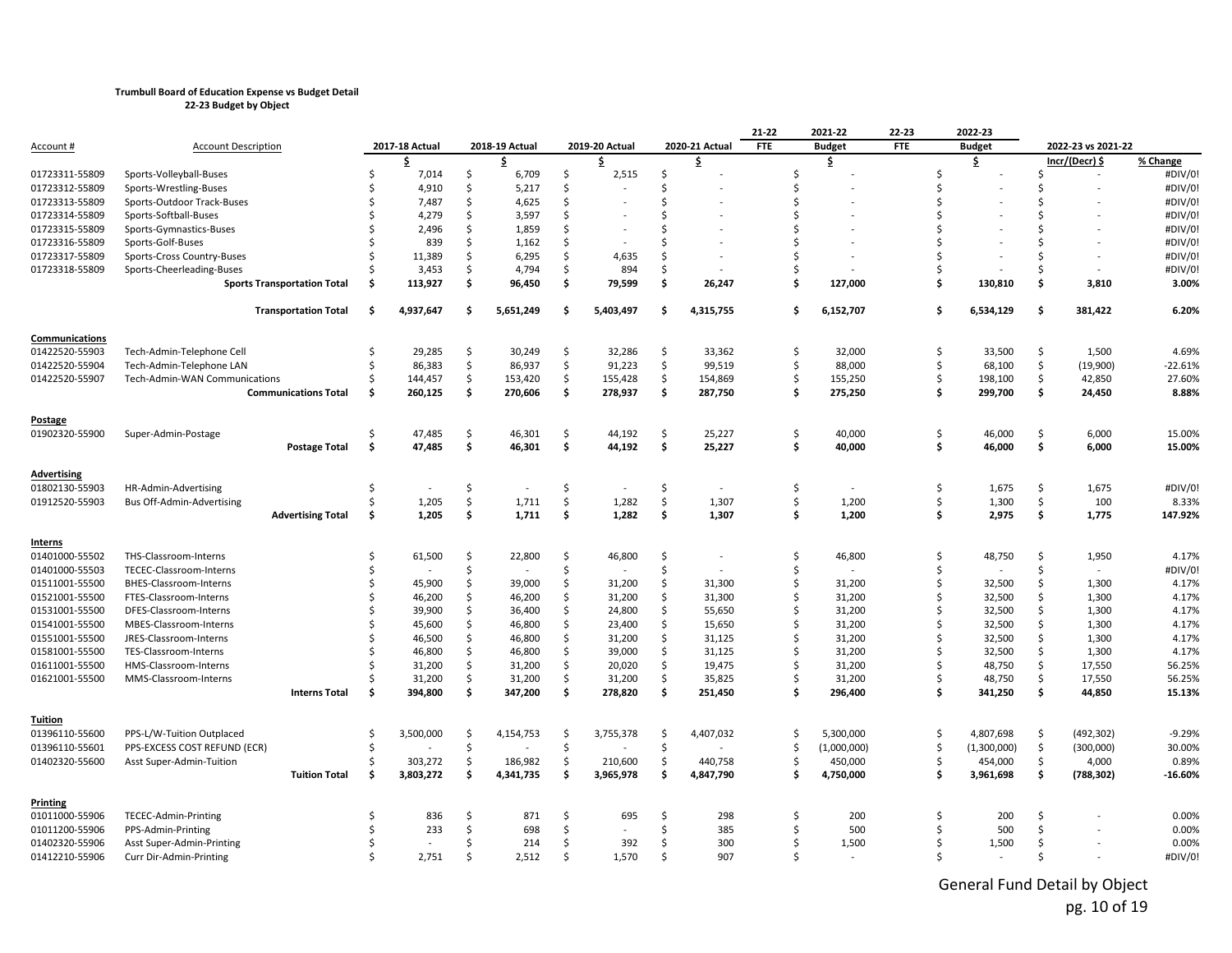|                                  |                                            |     |                  |    |                   |    |                |    |                          | 21-22      | 2021-22       | 22-23      |   | 2022-23       |               |                    |             |
|----------------------------------|--------------------------------------------|-----|------------------|----|-------------------|----|----------------|----|--------------------------|------------|---------------|------------|---|---------------|---------------|--------------------|-------------|
| <u>Account #</u>                 | <b>Account Description</b>                 |     | 2017-18 Actual   |    | 2018-19 Actual    |    | 2019-20 Actual |    | 2020-21 Actual           | <b>FTE</b> | <b>Budget</b> | <b>FTE</b> |   | <b>Budget</b> |               | 2022-23 vs 2021-22 |             |
|                                  |                                            |     | \$               |    | \$                |    | \$             |    | \$                       |            | \$            |            |   | \$            |               | Incr/(Decr) \$     | % Change    |
| 01612400-55906                   | HMS-Classroom-Printing                     |     |                  | \$ |                   | \$ |                | \$ |                          |            |               |            |   |               |               |                    | #DIV/0!     |
| 01622400-55906                   | MMS-Classroom-Printing                     |     |                  | Ś  |                   |    |                | Ś  |                          |            |               |            |   |               |               |                    | #DIV/0!     |
| 01711006-55906                   | THS-Ag Science-Printing                    |     | 219              | Ś  |                   |    | 283            | Ś  |                          |            | 1,500         |            |   | 1,500         |               |                    | 0.00%       |
| 01712400-55906                   | THS-Admin-Printing                         |     | 10,805           | Ś  | 11,583            |    | 13,855         | Ś  | 6,927                    |            | 9,000         |            |   | 9,000         |               |                    | 0.00%       |
| 01713202-55906                   | THS-Activities-Printing                    |     |                  | Ś  |                   |    |                |    |                          |            | 750           |            |   | 500           |               | (250)              | $-33.33%$   |
| 01902320-55905                   | Super-Admin-Printing                       |     | 245              | Ŝ. | 1,247             | Ŝ  |                | Ś  | 544                      |            | 1,500         |            |   | 550           | Ŝ             | (950)              | $-63.33%$   |
|                                  | <b>Printing Total</b>                      | \$. | 15,089           | \$ | 17,124            | \$ | 16,794         | \$ | 9,360                    | Ŝ          | 14,950        |            | Ŝ | 13,750        | \$            | (1, 200)           | $-8.03%$    |
| <b>Other Purch'd Services</b>    |                                            |     |                  |    |                   |    |                |    |                          |            |               |            |   |               |               |                    |             |
| 01011000-55800                   | TECEC-Admin-Professional Devt              | Ŝ   | 179              | \$ | 389               | Ŝ. | 50             | Ŝ. | $\overline{\phantom{a}}$ |            | 700           |            | Ŝ | 700           | Ŝ             |                    | 0.00%       |
| 01011200-55800                   | PPS-Admin-Professional Devt                |     | 42,436           | \$ | 32,096            | Ś  | 26,250         | \$ | 668                      |            | 30,000        |            |   | 30,000        | <sup>\$</sup> |                    | 0.00%       |
| 01011200-55801                   | PPS-D/W-Mileage                            |     | 13,781           | \$ | 14,381            | Ś  | 7,714          | Ŝ. | 3,933                    | Ś          | 15,000        |            |   | 15,000        | Ŝ             |                    | 0.00%       |
| 01011000-55900                   | TECEC-Admin-Other Purch'd Prop Svcs        |     | 1,676            | \$ | 114               |    |                | Ś  |                          |            | 500           |            |   | 23,824        | Ŝ.            | 23,324             | 4664.80%    |
| 01401203-55801                   | Asst Super-L/W-Mileage                     |     | 14,231           | \$ | 19,275            |    | 9,354          | Ś  | 3,086                    |            | 20,000        |            |   | 12,000        | Ŝ             | (8,000)            | $-40.00%$   |
| 01402320-55800                   | Asst Super-Admin-Professional Devt         |     | 3,210            | \$ | 75                |    | 3,510          | Ś  |                          |            | 20,000        |            |   | 20,000        | Ŝ             |                    | 0.00%       |
| 01412210-55800                   | Curr Dir-Admin-Professional Devt           |     | 78,993           | \$ | 154,237           |    | 58,897         | \$ | 23,682                   | Ś          | 80,000        |            |   | 80,000        |               |                    | 0.00%       |
| 01412210-55802                   | Curr Dir-Admin-Prof Devt Admin             |     |                  | Ś  |                   |    |                | Ś  | 1,828                    |            |               |            |   |               |               |                    | #DIV/0!     |
| 01422520-55800                   | Tech-Admin-Professional Devt               |     | 6,652            | \$ | 491               |    | 35             | Ś  | 100                      |            | 2,850         |            |   | 2,500         |               | (350)              | $-12.28%$   |
| 01422520-55804                   | Tech-Admin-Milelage                        |     | 4,304            | Ś  | 3,493             |    | 2,324          | Ś  | 2,099                    |            | 4,200         |            |   | 3,000         |               | (1,200)            | $-28.57%$   |
| 01512400-55800                   | BHES-Admin-Professional Devt               |     | 63               | Ś  | 1,120             |    | 466            | Ś  | 389                      |            | 500           |            |   | 500           |               |                    | 0.00%       |
| 01522400-55800                   | FTES-Admin-Professional Devt               |     |                  | Ś  |                   |    |                |    |                          |            | 500           |            |   | 500           |               |                    | 0.00%       |
| 01532400-55800                   | DFES-Admin-Professional Devt               |     | 496              | Ś  | 427               |    | 506            |    |                          |            | 500           |            |   | 500           |               |                    | 0.00%       |
| 01542400-55800                   | MBES-Admin-Professional Devt               |     | 30               | Ś  | 715               |    |                |    |                          |            | 500           |            |   | 250           |               | (250)              | $-50.00%$   |
| 01552400-55800                   | JRES-Admin-Professional Devt               |     | 935              | Ś  | 765               |    |                |    |                          |            | 500           |            |   | 500           |               |                    | 0.00%       |
| 01582400-55800                   | TES-Admin-Professional Devt                |     | 435              | Ś  | 1,401             |    | 79             |    | 274                      |            | 500           |            |   | 500           |               |                    | 0.00%       |
| 01612400-55800                   | HMS-Admin-Professional Devt                |     | 570              | Ś  | 1,064             |    | 675            |    | 830                      |            | 1,000         |            |   | 1,500         |               | 500                | 50.00%      |
| 01622400-55800                   | MMS-Admin-Professional Devt                |     |                  |    |                   |    |                |    |                          |            | 1,000         |            |   | 1,500         |               | 500                | 50.00%      |
| 01711001-55800                   | THS-Classroom-Professional Devt            |     |                  |    |                   |    |                |    |                          |            |               |            |   |               |               |                    | #DIV/0!     |
| 01711011-55800                   | THS-Foreign Lang-Professional Devt         |     |                  |    |                   |    |                |    |                          |            |               |            |   |               |               |                    | #DIV/0!     |
| 01712400-55800                   | THS-Admin-Professional Devt                |     | 10,287           | Ś  | 417               |    | 6,110          | Ś  | 1,275                    |            | 2,000         |            |   | 3,500         |               | 1,500              | 75.00%      |
| 01712400-55901                   | THS-Admin-Other Purch'd Svcs               |     | 1,871            | Ś  | 2,404             |    | 1,638          | Ŝ. | $\overline{\phantom{a}}$ |            | 2,000         |            |   | 1,750         | Ŝ             | (250)              | $-12.50%$   |
| 01741200-55800                   | Continuing Ed-Admin-Professional Devt      |     |                  | Ś  |                   |    |                |    | $\overline{\phantom{a}}$ |            |               |            |   |               |               |                    | #DIV/0!     |
| 01741200-55900                   | Continuing Ed-Other Purch'd Svcs           |     | 1,000            | Ś. | 10,000            |    | 25,000         | Ś  | 40,000                   |            | 40,000        |            |   | 61,050        |               | 21,050             | 52.63%      |
| 01802130-55800                   | HR-Personnel-Professional Devt             |     |                  | Ś  |                   |    |                | Ś  |                          |            |               |            |   | 16,550        | Ŝ             | 16,550             | #DIV/0!     |
| 01802130-55900                   | HR-Personnel-Other Purch'd Svcs            |     | 38,808           | Ś  | 80,810            | Ś  | 57,606         | Ŝ. | 114,883                  |            | 61,702        |            |   | 115,800       | Ŝ             | 54,098             | 87.68%      |
| 01822230-55800                   | Facilities-Admin-Professional Devt         |     |                  | Ś  |                   |    | 5,490          | \$ | 187                      |            | 2,500         |            |   | 2,000         | Ŝ             | (500)              | $-20.00%$   |
| 01822230-55910                   | Facilities-Admin-Other Purch'd Svcs        |     | 15,640           | \$ | 14,334            |    | 14,160         | \$ | 12,965                   |            | 20,900        |            |   | 21,000        | Ŝ             | 100                | 0.48%       |
| 01842610-55803                   | Facilities-Admin-Mileage                   |     | 1,775            | Ś  | 2,645             | Ś  | 2,170          | Ś  | 2,156                    |            | 2,600         |            |   | 2,500         | Ŝ             | (100)              | $-3.85%$    |
| 01852632-55910                   | Facilities-Inside Maint-Other Purch'd Svcs |     |                  | Ś  | 719               | Ś  | 250            | Ś  |                          |            | 1,500         |            |   |               |               | (1,500)            | $-100.00\%$ |
| 01882700-55800                   | Trans-Admin-Professional Devt              |     | 697              | Ś  |                   |    |                |    |                          |            |               |            |   |               |               |                    | #DIV/0!     |
| 01902310-55800                   | Super-BOE-Professional Devt                |     | 1,360            | \$ | 1,224             |    | 801            |    | 130                      |            | 1,400         |            |   | 1,400         |               |                    | 0.00%       |
| 01902320-55800                   | Super-Admin-Professional Devt              |     | 4,546            | Ś  | 9,961             |    | 3,407          | Ś  | 7,840                    |            | 4,500         |            |   | 5,000         |               | 500                | 11.11%      |
|                                  |                                            |     |                  | Ś  |                   | Ś  |                | Ś  |                          |            |               |            |   |               |               |                    | #DIV/0!     |
| 01912520-55800<br>01922530-55804 | Bus Off-Admin-Professional Devt            |     |                  | Ś. | 750               | Ś  | 1,440          | Ś  | 9,520                    |            | 6,000         |            |   | 14,000        | Ŝ             | 8,000              | 133.33%     |
|                                  | Asst Super-Info Svcs-Oth Purch Svcs        |     | 3,183<br>247,158 | Ś  | 10,035<br>363,343 | Ś. | 227,933        | Ŝ. | 225,845                  |            | 323,352       |            |   | 437,324       | Ŝ             | 113,972            | 35.25%      |
|                                  | <b>Other Purch'd Services Total</b>        |     |                  |    |                   |    |                |    |                          |            |               |            |   |               |               |                    |             |
|                                  | <b>Purchased Other Services Total</b>      | \$  | 9,706,781        | \$ | 11,039,270        | Ŝ  | 10,217,433     | Ŝ  | 9,964,484                | \$.        | 11,853,859    |            | Ŝ | 11,636,826    | \$.           | (217, 033)         | $-1.83%$    |

**Supplies**

**Supplies Teaching**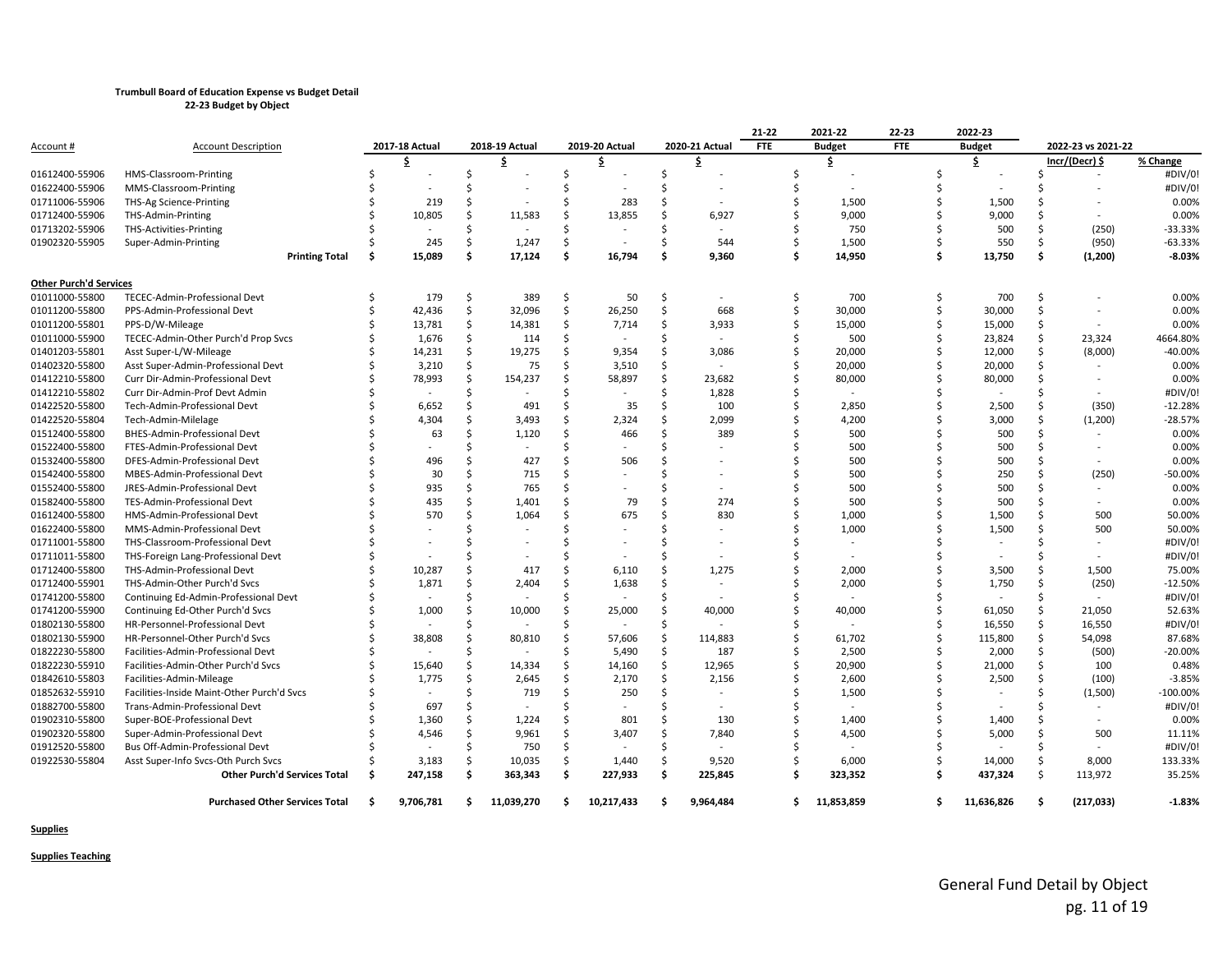|                |                                           |                |               |                |     |                |    |                | 21-22      | 2021-22       | 22-23      |   | 2022-23       |     |                          |           |
|----------------|-------------------------------------------|----------------|---------------|----------------|-----|----------------|----|----------------|------------|---------------|------------|---|---------------|-----|--------------------------|-----------|
| Account #      | <b>Account Description</b>                | 2017-18 Actual |               | 2018-19 Actual |     | 2019-20 Actual |    | 2020-21 Actual | <b>FTE</b> | <b>Budget</b> | <b>FTE</b> |   | <b>Budget</b> |     | 2022-23 vs 2021-22       |           |
|                |                                           |                |               | s              |     |                |    | \$             |            | \$            |            |   | \$            |     | Incr/(Decr) \$           | % Change  |
| 01011000-56111 | <b>TECEC-Classroom-Classroom Supplies</b> | 4,535          | Ŝ             | 6,508          | \$  | 5,835          | \$ | 11,762         | Ś          | 6,000         |            | Ś | 6,000         | Ŝ   |                          | 0.00%     |
| 01011200-56111 | PPS-Classroom-Classroom Supplies          | 32,262         | Ŝ             | 22,169         | Ŝ.  | 14,032         | Ŝ  | 35,294         | Ŝ.         | 30,000        |            |   | 30,000        | Ŝ   |                          | 0.00%     |
| 01412214-56111 | Curr Dir-D/W-Classroom Supplies           | 206,850        | Ŝ             | 118,886        | \$  | 136,426        | S  | 248,404        | Ś          | 100,000       |            |   | 100,000       | Ŝ   |                          | 0.00%     |
| 01511001-56111 | <b>BHES-Classroom Supplies</b>            | 29,857         | Ŝ             | 29,043         | Ŝ.  | 16,498         | \$ | 25,737         | Ś          | 23,000        |            |   | 27,000        | Ŝ   | 4,000                    | 17.39%    |
| 01512220-56901 | <b>BHES-Library-Supplies</b>              | 1,506          | Ŝ             | 1,849          | \$  | 2,715          | \$ | 2,816          | Ś          | 2,568         |            |   | 3,000         | Ŝ   | 432                      | 16.82%    |
| 01521001-56111 | FTES-Classroom Supplies                   | 18,172         | Ŝ.            | 26,329         | \$  | 21,222         | Ŝ  | 15,190         | Ś          | 29,000        |            |   | 31,000        | Ŝ.  | 2,000                    | 6.90%     |
| 01522220-56901 | FTES-Library-Supplies                     | 2,779          | Ŝ.            | 3,181          | Ŝ.  | 1,194          | Ŝ  | 945            | Ś          | 2,500         |            |   | 2,500         | Ŝ   |                          | 0.00%     |
| 01531001-56111 | DFES-Classroom Supplies                   | 21,699         | Ŝ.            | 29,026         | \$  | 27,873         | \$ | 27,319         | Ś          | 30,000        |            |   | 29,000        | Ŝ   | (1,000)                  | $-3.33%$  |
| 01532220-56901 | DFES-Library-Supplies                     |                | Ś             | 2,421          | \$  | 815            | S  | 417            | Ś          | 2,500         |            |   | 2,500         | \$  |                          | 0.00%     |
| 01541001-56111 | <b>MBES-Classroom Supplies</b>            | 21,990         |               | 26,442         | \$  | 20,864         | Ŝ  | 17,594         | Ś          | 28,000        |            |   | 30,000        | Ŝ   | 2,000                    | 7.14%     |
| 01542220-56901 | MBES-Library-Supplies                     | 576            | Ŝ             | 3,299          | \$  | 1,075          | \$ | 1,534          | Ś          | 2,500         |            |   | 2,500         | \$  |                          | 0.00%     |
| 01551001-56111 | <b>JRES-Classroom Supplies</b>            | 22,903         | Ś.            | 23,790         | Ŝ.  | 11,963         | Ŝ  | 12,252         | Ś          | 25,000        |            |   | 27,000        | Ŝ   | 2,000                    | 8.00%     |
| 01552220-56901 | JRES-Library-Supplies                     | 2,904          | Ŝ             | 2,341          | Ŝ.  | 1,736          | \$ | 2,366          | Ś          | 2,500         |            |   | 2,500         | Ŝ   |                          | 0.00%     |
| 01581001-56111 | <b>TES-Classroom Supplies</b>             | 20,255         | \$            | 20,912         | \$  | 13,507         | \$ | 15,629         | Ś          | 25,000        |            |   | 25,000        | .s  |                          | 0.00%     |
| 01582220-56901 | TES-Library-Supplies                      | 1,755          | Ŝ             | 1,911          | \$  |                | Ŝ  | 2,281          | Ś          | 2,500         |            |   | 2,500         | .s  |                          | 0.00%     |
| 01611001-56111 | HMS-Classroom-Classroom Supplies          | 20,459         | \$            | 20,983         | \$  | 18,591         | Ŝ  | 15,931         | Ś          | 32,059        |            |   | 35,000        | Ŝ   | 2,941                    | 9.17%     |
| 01611016-56111 | HMS-Music-Classroom Supplies              | 2,474          | Ŝ             | 2,200          | Ŝ.  | 1,733          | Ŝ  | 1,149          | Ś          | 2,500         |            |   | 2,500         | Ŝ   |                          | 0.00%     |
| 01611019-56111 | HMS-PE/Health-Classroom Supplies          | 1,718          | Ŝ             | 785            | \$  | 1,669          | \$ | 1,077          | Ŝ.         | 2,000         |            |   | 3,800         | Ŝ   | 1,800                    | 90.00%    |
| 01621001-56111 | MMS-Classroom-Classroom Supplies          | 25,710         | Ŝ.            | 27,510         | \$  | 23,361         | Ŝ  | 22,981         | Ŝ.         | 35,000        |            |   | 35,000        | Ŝ   |                          | 0.00%     |
| 01621016-56111 | MMS-Music-Classroom Supplies              | 1,966          | Ŝ             | 2,813          | Ŝ.  | 629            | Ŝ  | 935            | Ś          | 2,500         |            |   | 2,750         | Ŝ   | 250                      | 10.00%    |
| 01621019-56111 | MMS-PE/Health-Classroom Supplies          | 1,758          | Ŝ.            | 2,182          | \$  | 2,059          | Ś. | 1,196          | Ś          | 2,000         |            |   | 2,500         | Ŝ   | 500                      | 25.00%    |
| 01612220-56111 | HMS-Library-Supplies                      | 1,436          | Ŝ             | 2,128          | Ŝ.  | 1,139          | Ŝ  | 1,110          | Ś          | 1,900         |            |   | 2,150         | Ŝ.  | 250                      | 13.16%    |
| 01622220-56901 | MMS-Library-Supplies                      | 1,299          | Ŝ             | 1,681          | Ŝ.  | 1,801          | S  | 857            | Ś          | 2,000         |            |   | 2,000         |     | $\overline{\phantom{a}}$ | 0.00%     |
| 01711001-56111 | THS-Classroom-Classroom Supplies          | 39,885         | Ŝ             | 30,504         | \$  | 36,102         | \$ | 6,054          | \$         | 35,000        |            |   | 35,000        | .S  |                          | 0.00%     |
| 01711002-56112 | <b>THS-Art-Supplies</b>                   | 11,391         | Ś.            | 13,249         | \$  | 10,477         | Ŝ  | 10,562         | Ś          | 18,000        |            |   | 18,600        |     | 600                      | 3.33%     |
| 01711003-56112 | <b>THS-Business Ed-Supplies</b>           | 889            | Ŝ             | 1,955          | \$  | 1,311          | Ŝ  | 2,532          | Ś          | 1,100         |            |   | 1,700         | Ŝ   | 600                      | 54.55%    |
| 01711006-56112 | THS-Ag Science-Supplies                   | 31,859         | Ŝ.            | 27,522         | \$  | 29,580         | Ŝ  | 27,152         | Ŝ.         | 31,000        |            |   | 31,000        | \$  |                          | 0.00%     |
| 01711010-56112 | THS-Language Arts-Supplies                | 212            | Ŝ             | 292            | \$  | 752            | S  | 2,013          | \$         | 2,005         |            |   | 1,000         | \$. | (1,005)                  | $-50.12%$ |
| 01711011-56112 | THS-Foreign Language-Supplies             | 1,495          | \$            | 1,692          | \$  | 649            | Ŝ  | 2,319          | Ś          | 1,750         |            |   | 1,500         | \$  | (250)                    | $-14.29%$ |
| 01711013-56112 | THS-Home Economics-Supplies               | 15,572         | Ŝ.            | 17,335         | \$  | 11,226         | Ŝ  | 13,167         | \$         | 13,500        |            |   | 14,600        | Ŝ   | 1,100                    | 8.15%     |
| 01711014-56112 | <b>THS-Industrial Arts-Supplies</b>       | 10,281         | Ŝ.            | 10,686         | \$  | 7,440          | Ŝ  | 16,879         | Ś          | 14,000        |            |   | 21,000        | Ŝ   | 7,000                    | 50.00%    |
| 01711015-56112 | THS-Mathematics-Supplies                  | 2,064          | <sup>\$</sup> | 5,233          | \$  | 694            | Ŝ  | 299            | Ś          | 2,015         |            |   | 1,550         | Ŝ   | (465)                    | $-23.08%$ |
| 01711016-56112 | THS-Music-Supplies                        | 4,414          | Ŝ             | 5,432          | \$  | 2,990          | Ŝ  | 3,590          | Ś          | 5,900         |            |   | 6,000         | .S  | 100                      | 1.69%     |
| 01711019-56112 | THS-PE/Health-Supplies                    | 829            | <sup>\$</sup> | 3,631          | Ŝ.  | 2,360          | Ŝ  | 829            | Ś          | 3,000         |            |   | 3,000         | Ŝ.  |                          | 0.00%     |
| 01711022-56112 | THS-Alternate School-Supplies             | 1,262          | Ŝ.            | 630            | \$  | 268            | Ŝ  |                | Ś          | 500           |            |   | 500           |     |                          | 0.00%     |
| 01711027-56112 | THS-Science-Supplies                      | 11,596         | Ŝ             | 10,631         | Ŝ.  | 5,104          | S  | 1,959          | Ś          | 12,000        |            |   | 12,360        |     | 360                      | 3.00%     |
| 01711028-56112 | <b>THS-Social Studies-Supplies</b>        | 3,902          | Ŝ             | 340            | Ŝ.  | 19             | Ŝ  |                | ς          | 830           |            |   | 880           | Ŝ.  | 50                       | 6.02%     |
| 01712120-56112 | THS-Guidance-Supplies                     |                |               |                |     |                |    |                | \$         | 600           |            |   |               |     | (600)                    | -100.00%  |
| 01712220-56901 | THS-Library-Supplies                      | 4,552          |               | 2,454          | Ŝ.  | 950            | Ŝ. | 2,820          | Ś          | 3,000         |            |   | 3,045         | Ŝ   | 45                       | 1.50%     |
| 01712221-56112 | THS-Audio Visual-Supplies                 | 244            | Ŝ             | 949            | Ŝ.  | 6              | Ś  |                | Ś          |               |            |   |               |     |                          | #DIV/0!   |
| 01712400-56116 | THS-Admin-Supplies                        | 501            | Ŝ             | 919            | Ŝ   |                |    | 4,495          | Ś          | 1,000         |            |   | 7,750         | .S  | 6,750                    | 675.00%   |
| 01741200-56110 | Continuing Ed-Teaching Supplies           |                |               |                | Ŝ.  |                |    |                | Ś          |               |            |   |               | Ś   |                          | #DIV/0!   |
| 01713201-56112 | Sports-Sports General-Supplies            | 31,137         | Ŝ             | 49,698         | Ŝ.  | 29,983         | S  | 89,780         | Ŝ          | 65,000        |            | Ś | 140,000       | .S  | 75,000                   | 115.38%   |
| 01723301-56112 | Sports-Baseball-Supplies                  |                |               |                | Ŝ.  |                | Ŝ  |                | Ś          |               |            | Ś |               | Ŝ.  |                          | #DIV/0!   |
| 01723302-56112 | Sports-Basketball-Supplies                |                |               |                | \$. |                |    |                | Ś          |               |            |   |               | Ŝ   |                          | #DIV/0!   |
| 01723303-56112 | Sports-Field Hockey-Supplies              |                |               |                | Ŝ.  |                |    |                |            |               |            |   |               |     |                          | #DIV/0!   |
| 01723304-56112 | Sports-Football-Supplies                  |                |               |                |     |                |    |                |            |               |            |   |               |     |                          | #DIV/0!   |
| 01723305-56112 | Sports-Ice Hockey-Supplies                |                |               |                |     |                |    |                |            |               |            |   |               |     |                          | #DIV/0!   |
| 01723306-56112 | Sports-Lacrosse-Supplies                  |                |               |                |     |                |    |                |            |               |            |   |               |     |                          | #DIV/0!   |
| 01723307-56112 | Sports-Soccer-Supplies                    |                |               |                |     |                |    |                |            |               |            |   |               |     |                          | #DIV/0!   |

General Fund Detail by Object pg. 12 of 19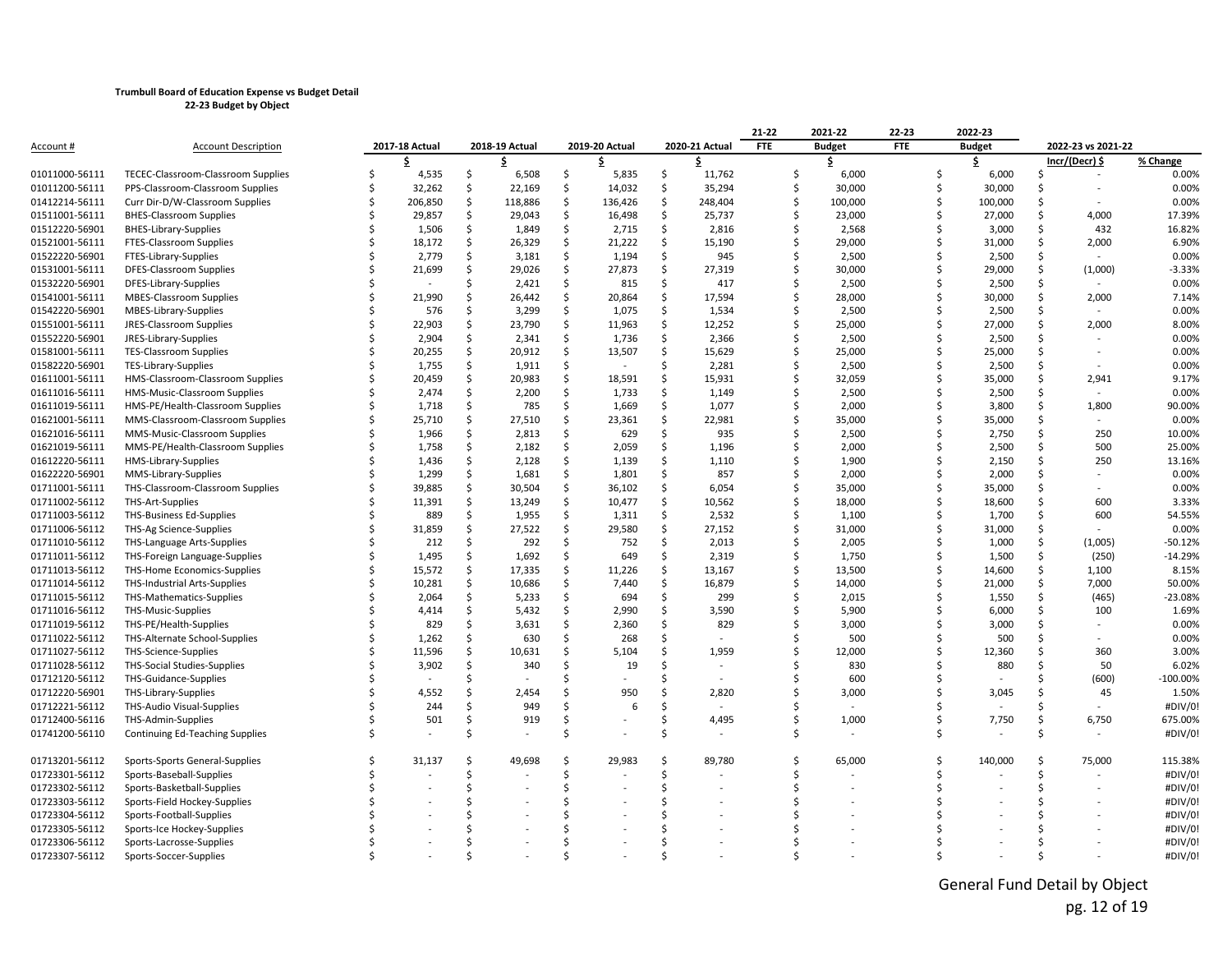|                             |                                                        |        |                |     |                |                     |                |          |                | 21-22      | 2021-22                  | 22-23      |    | 2022-23       |               |                    |           |
|-----------------------------|--------------------------------------------------------|--------|----------------|-----|----------------|---------------------|----------------|----------|----------------|------------|--------------------------|------------|----|---------------|---------------|--------------------|-----------|
| Account #                   | <b>Account Description</b>                             |        | 2017-18 Actual |     | 2018-19 Actual |                     | 2019-20 Actual |          | 2020-21 Actual | <b>FTE</b> | <b>Budget</b>            | <b>FTE</b> |    | <b>Budget</b> |               | 2022-23 vs 2021-22 |           |
|                             |                                                        |        | \$             |     | \$             |                     | \$             |          | \$             |            | \$                       |            |    | \$            |               | Incr/(Decr) \$     | % Change  |
| 01723309-56112              | Sports-Tennis-Supplies                                 |        |                | Ś   |                | Ś.                  |                | Ŝ        |                | Ś          |                          |            | Ś  |               |               |                    | #DIV/0!   |
| 01723311-56112              | Sports-Volleyball-Supplies                             |        |                | Ś   |                | Ś                   |                |          |                | Ś          |                          |            | Ś  |               |               |                    | #DIV/0!   |
| 01723312-56112              | Sports-Wrestling-Supplies                              |        |                |     |                | $\zeta$             |                |          |                | Ś          |                          |            | ς  |               |               |                    | #DIV/0!   |
| 01723313-56112              | Sports-Outdoor Track-Supplies                          |        |                |     |                |                     |                |          |                | Ś          |                          |            |    |               |               |                    | #DIV/0!   |
| 01723314-56112              | Sports-Softball-Supplies                               |        |                |     |                | Ś.                  |                |          |                | Ś          |                          |            |    |               |               |                    | #DIV/0!   |
| 01723316-56112              | Sports-Golf-Supplies                                   |        |                |     |                | ς.                  |                |          |                | Ś          |                          |            |    |               |               |                    | #DIV/0!   |
| 01723317-56112              | Sports-Cross Country-Supplies                          |        |                |     |                |                     |                |          |                | Ś          |                          |            |    |               |               |                    | #DIV/0!   |
| 01723318-56112              | Sports-Cheerleading-Supplies                           |        |                | Ś   |                | Ŝ.                  |                |          |                | Ś          |                          |            | Ś  |               |               |                    | #DIV/0!   |
|                             | <b>Sports Supplies Total</b>                           | Ŝ.     | 31,137         | \$  | 49,698         | \$                  | 29,983         | \$       | 89,780         | \$         | 65,000                   |            | Š. | 140,000       | \$            | 75,000             | 115.38%   |
|                             | <b>Supplies Teaching Total</b>                         | \$     | 616,948        | Ŝ.  | 561,540        | Ś                   | 466,647        | Ś.       | 649,224        | Ś          | 601,227                  |            | Ŝ  | 705,685       | \$            | 104,458            | 17.37%    |
| <b>Supplies Office</b>      |                                                        |        |                |     |                |                     |                |          |                |            |                          |            |    |               |               |                    |           |
| 01011000-56110              | <b>TECEC-Admin-Office Supplies</b>                     | Ś      | 4,950          | Ŝ.  | 4,932          | Ś.                  | 2,654          | Ŝ.       | 4,304          | \$         | 4,800                    |            | Ś  | 4,500         | Ŝ             | (300)              | $-6.25%$  |
| 01011200-56110              | PPS-Admin-Office Supplies                              | Ś      | 823            | Ś   | 531            | Ś.                  | 201            | Ŝ.       | 527            | \$         | 1,000                    |            | Ś  | 1,000         | Ŝ.            |                    | 0.00%     |
| 01052130-56110              | PPS-Health Services-Supplies                           | Ś      | 6,389          | Ś   | 5,264          | Ŝ.                  | 6,064          | Ŝ.       | 8,047          | \$         | 6,500                    |            | Ś  | 8,500         | <sup>\$</sup> | 2,000              | 30.77%    |
| 01402320-56110              | Asst Super-Admin-Office Supplies                       | Ś      |                | Ś   | 401            | Ś.                  | 1,288          | \$       | 259            | \$         | 4,000                    |            | Ś  | 4,500         | Ŝ             | 500                | 12.50%    |
| 01412210-56110              | Curr Dir-Admin-Office Supplies                         |        | 11,072         | Ś   | 11,707         | <sup>\$</sup>       | 2,426          | Ŝ.       | 2,553          | Ś          |                          |            |    |               |               |                    | #DIV/0!   |
| 01422214-56900              | Tech-L/W-Parts                                         |        | 20,540         | \$  | 13,533         | Ś.                  | 17,348         | Ŝ        | 4,846          | Ś          | 12,500                   |            | Ś  | 9,500         | Ŝ             | (3,000)            | $-24.00%$ |
| 01422520-56110              | Tech-Admin-Office Supplies                             |        | 2,066          | Ś   | 1,090          | <sup>\$</sup>       | 426            | Ŝ        | 1,197          | \$         | 1,250                    |            | Ś  | 1,300         | Ŝ             | 50                 | 4.00%     |
| 01422520-56900              | Tech-Admin-Parts                                       |        | 39             | Ś   | 9,144          | Ś.                  | 3,832          | Ŝ        | 4,254          | \$         | 5,700                    |            | Ś  | 4,800         | Ŝ             | (900)              | $-15.79%$ |
| 01512400-56110              | <b>BHES-Admin-Office Supplies</b>                      | Ś      | 5,182          | Ś   | 3,165          | Ś.                  | 4,310          | Ŝ.       | 2,948          | \$         | 4,000                    |            | Ś  | 4,000         | <sup>\$</sup> |                    | 0.00%     |
| 01522400-56110              | FTES-Admin-Office Supplies                             |        | 4,272          | Ś   | 6,188          | Ŝ.                  | 3,803          | Ŝ        | 2,051          | Ś          | 4,000                    |            | Ś  | 4,000         | Ŝ             |                    | 0.00%     |
| 01532400-56110              | DFES-Admin-Office Supplies                             |        | 12,087         | Ś   | 9,165          | Ś                   | 2,268          | \$       | 3,851          | \$         | 4,000                    |            | Ś  | 4,000         | Ś             |                    | 0.00%     |
| 01542400-56110              | MBES-Admin-Office Supplies                             |        | 8,071          | Ś   | 5,967          | Ś.                  | 6,558          | \$       | 7,928          | \$         | 4,000                    |            | Ś  | 4,000         | Ŝ             |                    | 0.00%     |
| 01552400-56110              | JRES-Admin-Office Supplies                             |        | 6,222          | Ś   | 3,960          | Ŝ.                  | 3,002          | Ŝ.       | 1,226          | Ś          | 4,000                    |            | ς  | 4,000         | Ŝ             |                    | 0.00%     |
|                             |                                                        |        |                | Ś   |                | \$                  |                | Ŝ        |                | Ś          |                          |            | Ś  |               | Ŝ             |                    | 0.00%     |
| 01582400-56110              | TES-Admin-Office Supplies<br>HMS-Admin-Office Supplies |        | 4,369<br>7,984 | Ś   | 2,216          | Ś.                  | 4,051<br>648   | \$       | 3,232<br>2,550 | \$         | 4,000                    |            | Ś  | 4,000         | Ś             | 500                | 7.14%     |
| 01612400-56110              |                                                        |        |                | Ś   | 8,310          |                     |                |          |                |            | 7,000                    |            | Ś  | 7,500         |               |                    |           |
| 01622400-56110              | MMS-Admin-Office Supplies                              | Ś<br>Ś | 6,716          | \$  | 7,495          | \$<br><sup>\$</sup> | 5,545          | Ŝ.<br>Ŝ. | 5,913          | \$<br>\$   | 8,000                    |            | ς  | 8,500         | Ŝ.            | 500                | 6.25%     |
| 01712400-56110              | THS-Admin-Office Supplies                              |        | (8, 345)       |     | 3,823          |                     | 3,721          |          | 2,628          |            | 4,000                    |            |    | 3,500         | Ŝ.            | (500)              | $-12.50%$ |
| 01712221-56900              | THS-Audio Visual-Parts & Maintenance                   |        | 2,118          | Ś   | 6,079          | Ŝ.                  | 850            | Ŝ.       | 500            | \$         | 2,500                    |            | ς  | 1,500         | Ŝ             | (1,000)            | $-40.00%$ |
| 01741200-56117              | Continuing Ed-Office Supplies                          |        | 1,940          | Ś   |                | Ś                   |                |          |                | Ś          |                          |            |    |               | Ś.            |                    | #DIV/0!   |
| 01802130-56110              | <b>HR-Office Supplies</b>                              |        |                | ς   |                | $\zeta$             |                |          |                | \$         | $\overline{\phantom{a}}$ |            | Ś  | 3,250         | Ŝ.            | 3,250              | #DIV/0!   |
| 01822230-56110              | Facilities-Admin-Office Supplies                       |        | 1,114          | ς   | 8,446          |                     | 2,434          |          | 7,246          | \$         | 6,300                    |            | ς  | 6,000         | Ŝ             | (300)              | $-4.76%$  |
| 01882700-56110              | <b>Transportation-Office Supplies</b>                  |        |                | Ś   |                | Ŝ.                  |                |          |                | Ś          |                          |            | Ś  | 4,000         | Ŝ.            | 4,000              | #DIV/0!   |
| 01902320-56110              | Super-Admin-Office Supplies                            |        | 7,240          | Ś   | 4,948          | Ś.                  | 8,034          | Ŝ.       | 3,201          | \$         | 5,000                    |            | Ś  | 6,000         | \$            | 1,000              | 20.00%    |
| 01912520-56110              | Bus Off-Admin-Office Supplies                          |        | 10,799         | Ś   | 13,984         | Ś.                  | 9,159          | Ŝ.       | 9,733          | \$         | 9,000                    |            | Ś  | 4,000         | \$            | (5,000)            | -55.56%   |
|                             | <b>Supplies Office Total</b>                           | Ś      | 115,648        | Ŝ.  | 130,348        | Ŝ.                  | 88,623         | Ś.       | 78,995         | Ś          | 101,550                  |            | Ŝ  | 102,350       | \$            | 800                | 0.79%     |
| <b>Supplies Custodial</b>   |                                                        |        |                |     |                |                     |                |          |                |            |                          |            |    |               |               |                    |           |
| 01842610-56130              | Facilities-Custodial-Supplies                          | .S     | 161,267        | Ŝ.  | 165,764        | Ś.                  | 197,450        | Ŝ        | 183,848        | Ś          | 175,000                  |            | Ś  | 175,000       | Ŝ             |                    | 0.00%     |
|                             | <b>Supplies Custodial Total</b>                        | \$     | 161,267        | \$. | 165,764        | \$                  | 197,450        | \$       | 183,848        | \$         | 175,000                  |            | \$ | 175,000       | Ś             |                    | 0.00%     |
| <b>Supplies Maintenance</b> |                                                        |        |                |     |                |                     |                |          |                |            |                          |            |    |               |               |                    |           |
| 01852622-56134              | Facilities-Snow Removal-Supplies                       | Ś      | 5,724          | \$  | 1,945          | \$                  | 9,311          | \$       | 12,938         | \$         | 9,000                    |            | Ś  | 9,000         | \$            |                    | 0.00%     |
| 01852623-56133              | Facilities-Vehicles-Gas/Diesel                         | Ś      | 26,236         | \$  | 42,487         | Ś.                  | 26,673         | Ŝ.       | 22,505         | \$         | 32,000                   |            | Ś  | 30,000        | Ŝ.            | (2,000)            | $-6.25%$  |
| 01852623-56134              | Facilities-Vehicles-Supplies                           |        | 9,490          | \$  | 15,425         | \$                  | 11,003         | \$       | 29,866         | Ś          | 15,000                   |            | Ś  | 15,000        | \$            |                    | 0.00%     |
| 01852625-56134              | Facilities-Grounds-Supplies                            |        | 27,081         | Ś   | 14,419         | Ś.                  | 31,573         | Ŝ.       | 12,835         | Ś          | 35,000                   |            | Ś  | 10,000        | \$            | (25,000)           | $-71.43%$ |
| 01852627-56134              | Facilities-Grounds-Supplies                            |        |                | Ś   |                | Ŝ.                  |                | Ŝ        |                | Ś          |                          |            |    | 5,000         | \$            | 5,000              | #DIV/0!   |
| 01852631-56134              | Facilities-Maintenance-Supplies                        | \$     | 989            | \$. | 894            | Ś.                  | 1,073          | Ŝ.       | 1,382          | \$         | 2,000                    |            | \$ | 2,000         | Ŝ.            |                    | 0.00%     |
|                             |                                                        |        |                |     |                |                     |                |          |                |            |                          |            |    |               |               |                    |           |

General Fund Detail by Object pg. 13 of 19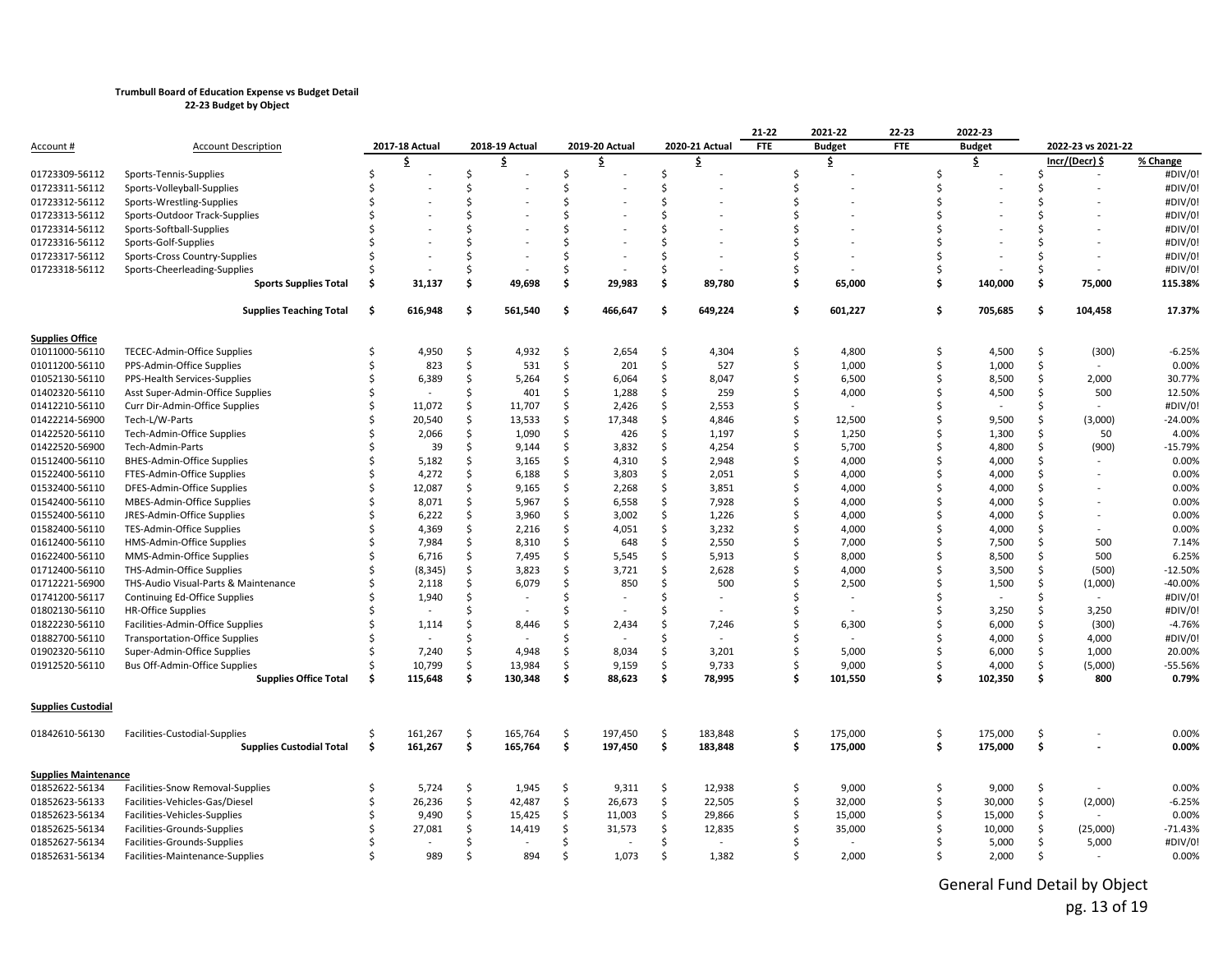|                             |                                            |    |                |     |                          |     |                |    |                          | 21-22      | 2021-22       | 22-23      |    | 2022-23       |              |                    |            |
|-----------------------------|--------------------------------------------|----|----------------|-----|--------------------------|-----|----------------|----|--------------------------|------------|---------------|------------|----|---------------|--------------|--------------------|------------|
| Account #                   | <b>Account Description</b>                 |    | 2017-18 Actual |     | 2018-19 Actual           |     | 2019-20 Actual |    | 2020-21 Actual           | <b>FTE</b> | <b>Budget</b> | <b>FTE</b> |    | <b>Budget</b> |              | 2022-23 vs 2021-22 |            |
|                             |                                            |    |                |     | \$                       |     |                |    | \$                       |            | \$            |            |    | \$            |              | Incr/(Decr) \$     | % Change   |
| 01852632-56134              | Facilities-Inside Maintenance-Supplies     |    | 61,424         | Ŝ   | 31,126                   | \$  | 29,093         | \$ | 34,523                   | Ś          | 30,000        |            |    | 30,000        | Ŝ            |                    | 0.00%      |
| 01852633-56134              | Facilities-Electrical-Supplies             |    | 55,922         | -Ŝ  | 47,510                   | Ś.  | 33,304         | \$ | 19,931                   | Ś          | 55,000        |            |    | 33,500        | Ŝ            | (21,500)           | -39.09%    |
| 01852635-56134              | Facilities-Floor Repair-Supplies           |    |                | Ŝ   |                          | \$  |                | Ś. |                          | Ś          |               |            |    | 5,000         | \$           | 5,000              | #DIV/0!    |
| 01852637-56134              | Facilities-Glass & Putty-Supplies          |    |                |     | $\overline{\phantom{a}}$ | \$  |                | Ś  | $\overline{a}$           | Ś          |               |            |    | 1,000         | Ŝ            | 1,000              | #DIV/0!    |
| 01852638-56134              | Facilities-Hardware-Supplies               |    |                |     |                          | Ś   |                | Ŝ  |                          |            |               |            |    | 5,000         | Ŝ            | 5,000              | #DIV/0!    |
| 01852639-56134              | Facilities-HVAC-Supplies                   |    | 111,862        | Ŝ   | 51,149                   | Ś   | 40,939         | S  | 133.148                  | Ś          | 55,000        |            |    | 55,000        | Ŝ            |                    | 0.00%      |
| 01852642-56134              | Facilities-Painting-Supplies               |    |                | ς.  |                          | Ś   |                | S  |                          |            |               |            |    | 5,000         | \$.          | 5,000              | #DIV/0!    |
| 01852644-56134              | Facilities-Plumbing-Supplies               |    | 34,266         | Ŝ.  | 26,197                   | \$  | 31,153         | Ś  | 36,469                   | Ś          | 36,000        |            |    | 35,000        | Ŝ            | (1,000)            | $-2.78%$   |
| 01852645-56134              | Facilities-Roofing-Supplies                |    | 152            | \$. | 643                      | \$  | 5,682          | Ś  | 1,576                    | Ś          | 5,000         |            |    |               | Ŝ            | (5,000)            | $-100.00%$ |
| 01852646-56134              | Facilities-Pest Control-Supplies           |    |                | ς.  |                          | Ś   |                | Ŝ  |                          |            |               |            |    | 1,000         | Ŝ            | 1,000              | #DIV/0!    |
| 01852648-56134              | Facilities-Indoor Air Quality-IAQ-Supplies |    | 3,877          | \$  | 13,696                   | \$  | 6,970          | Ŝ  | 9,627                    | Ś          | 10,000        |            |    | 10,000        | Ŝ            |                    | 0.00%      |
|                             | <b>Supplies Maintenance Total</b>          | Ŝ. | 337,023        | Ś   | 245,490                  | \$  | 226,773        | Ŝ. | 314,800                  | Ś          | 284,000       |            | Ŝ. | 251,500       | \$           | (32,500)           | $-11.44%$  |
|                             |                                            |    |                |     |                          |     |                |    |                          |            |               |            |    |               |              |                    |            |
| <b>Text &amp; Workbooks</b> |                                            |    |                |     |                          |     |                |    |                          |            |               |            |    |               |              |                    |            |
| 01011000-56411              | TECEC-Classroom-Text & Workbooks           | Ŝ. | 436            | \$  | 236                      | \$  | 699            | \$ | 1,232                    | Ŝ          | 1,000         |            | Ŝ. | 1,300         | Ŝ            | 300                | 30.00%     |
| 01011200-56411              | PPS-Admin-Text & Workbooks                 |    | 3,438          | \$  | 4,051                    | \$  | 8,429          | \$ | 32                       | \$         | 4,300         |            |    | 4,300         | \$           |                    | 0.00%      |
| 01412210-56411              | Curr Dir-D/W-Text & Workbooks              |    | 225,662        | Ŝ.  | 146,392                  | \$  | 127,116        | \$ | 333,436                  | \$         | 130,000       |            |    | 197,200       | Ŝ            | 67,200             | 51.69%     |
| 01511001-56411              | BHES-Classroom-Text & Workbooks            |    | 24,092         | \$  | 29,192                   | \$  | 22,452         | Ś. | 27,229                   | Ś          | 29,000        |            |    | 34,000        | Ŝ.           | 5,000              | 17.24%     |
| 01521001-56411              | FTES-Classroom-Text & Workbooks            |    | 32,632         | \$  | 22,952                   | \$  | 17,838         | \$ | 12,643                   | Ś          | 29,000        |            |    | 30,000        | Ŝ            | 1,000              | 3.45%      |
| 01531001-56411              | DFES-Classroom-Text & Workbooks            |    | 31,866         | Ŝ.  | 32,898                   | Ś.  | 30,296         | Ŝ. | 35,828                   | Ś          | 29,000        |            |    | 28,664        | Ŝ            | (336)              | $-1.16%$   |
| 01541001-56411              | MBES-Classroom-Text & Workbooks            |    | 33,181         | \$  | 29,512                   | \$  | 30,088         | \$ | 33,007                   | Ś          | 29,000        |            |    | 29,000        | \$           |                    | 0.00%      |
| 01551001-56411              | JRES-Classroom-Text & Workbooks            |    | 23,107         | \$. | 23,826                   | Ś.  | 15,404         | Ś. | 11,724                   | Ś          | 26,000        |            |    | 29,000        | Ŝ.           | 3,000              | 11.54%     |
| 01581001-56411              | TES-Classroom-Text & Workbooks             |    | 21,724         | \$  | 31,373                   | \$  | 14,875         | \$ | 13,797                   | Ś          | 29,000        |            |    | 29,000        | Ŝ            |                    | 0.00%      |
| 01611001-56411              | HMS-Classroom-Text & Workbooks             |    | 14,445         | Ŝ.  | 13,638                   | Ś.  | 11,799         | \$ | 6,146                    | Ś          | 13,000        |            |    | 15,000        | Ŝ            | 2,000              | 15.38%     |
| 01621001-56411              | MMS-Classroom-Text & Workbooks             |    | 11,340         | Ŝ.  | 13,083                   | \$  | 12,186         | \$ | 2,933                    | Ś          | 13,000        |            |    | 15,000        | Ŝ            | 2,000              | 15.38%     |
| 01621016-56411              | MMS-Music-Text & Workbooks                 |    |                | \$  | 400                      | Ś.  |                | Ś. |                          |            |               |            |    |               |              |                    | #DIV/0!    |
| 01711003-56411              | THS-Business Ed-Text & Workbooks           |    | 11,331         | Ŝ.  | 6,305                    | \$  | 7,911          | Ŝ. | 4,267                    | Ś          | 8,000         |            |    | 9,225         | Ŝ            | 1,225              | 15.31%     |
| 01711006-56411              | THS-Ag Science-Text & Workbooks            |    | 2,867          | Ś.  | 55                       | \$  | 322            | S  | 254                      | Ś          | 4,000         |            |    | 4,000         | -S           |                    | 0.00%      |
| 01711010-56411              | THS-Language Arts-Text & Workbooks         |    | 6,997          | Ŝ.  | 12,693                   | Ś.  | 6,005          | Ŝ. | 18,736                   | Ś          | 18,000        |            |    | 18,000        | Ŝ            |                    | 0.00%      |
| 01711011-56411              | THS-Foreign Language-Text & Workbooks      |    | 8,333          | Ś.  | 14,208                   | Ś.  | 1,540          | Ŝ. | 8,811                    |            | 11,516        |            |    | 12,500        | .S           | 984                | 8.54%      |
| 01711013-56411              | THS-Home Economics-Text & Workbooks        |    |                | \$  |                          | Ś.  |                |    |                          |            | 3,800         |            |    |               |              | (3,800)            | $-100.00%$ |
| 01711015-56411              | THS-Mathematics-Text & Workbooks           |    | 2,989          | \$  | 3,246                    | Ś   | 5,165          | Ś  | 8,373                    |            | 9,000         |            |    | 15,100        | Ŝ            | 6,100              | 67.78%     |
| 01711019-56411              | THS-PE/Health-Text & Workbooks             |    |                |     |                          | Ś.  |                | S  |                          |            | 500           |            |    | 500           | S            |                    | 0.00%      |
| 01711022-56411              | THS-Alternate School-Text & Workbooks      |    |                |     |                          | \$. | 2,963          | Ś. | $\overline{\phantom{a}}$ |            |               |            |    |               | S,           |                    | #DIV/0!    |
| 01711027-56411              | THS-Science-Text & Workbooks               |    | 4,552          | Ŝ.  | 8,703                    | Ś.  |                | Ś. | 9,773                    | Ś          | 9,800         |            |    | 9,800         |              |                    | 0.00%      |
| 01711028-56411              | THS-Social Studies-Text & Workbooks        |    | 8,699          | \$  | 14,173                   | Ś.  | 16,134         | Ś. | 15,633                   | Ś          | 10,350        |            |    | 12,774        | Ŝ            | 2,424              | 23.42%     |
| 01741200-56411              | <b>Continuing Ed-Textbooks</b>             |    |                | \$  |                          | Ś.  |                | Ś. |                          | Ś          |               |            |    |               | <sub>S</sub> |                    | #DIV/0!    |
|                             | <b>Text &amp; Workbooks Total</b>          | Ŝ  | 467,691        | \$  | 406,936                  | \$  | 331,224        | Ŝ. | 543,854                  | Ś          | 407,266       |            | .s | 494,363       | Ŝ            | 87,097             | 21.39%     |
|                             |                                            |    |                |     |                          |     |                |    |                          |            |               |            |    |               |              |                    |            |
| <u>Subscriptions</u>        |                                            |    |                |     |                          |     |                |    |                          |            |               |            |    |               |              |                    |            |
| 01011200-56425              | PPS-Admin-Periodicals                      |    | 1,378          | Ŝ.  | 1,104                    | \$  | 3,435          | \$ | 1,362                    | Ś          | 1,000         |            | Ŝ. | 1,000         | Ŝ            |                    | 0.00%      |
| 01412210-56425              | Curr Dir-Admin-Periodicals                 |    |                | Ŝ   |                          | Ś.  |                | Ŝ. |                          | Ś          | 300           |            |    |               | Ŝ            | (300)              | $-100.00%$ |
| 01412214-56426              | Cur Dir-D/W-Online Subscriptions           |    | 65,884         | \$  | 152,834                  | \$  | 202,089        | \$ | 292.210                  | Ś          | 300,000       |            |    | 296.048       | Ŝ            | (3,952)            | $-1.32%$   |
| 01422520-56425              | Tech-Admin-Periodicals                     |    |                | ς.  | 332                      | Ś.  | 338            | \$ | 30                       |            | 200           |            |    | 200           | Ŝ            |                    | 0.00%      |
| 01512220-56425              | <b>BHES-Library-Periodicals</b>            |    | 866            | Ŝ   | 234                      | \$  | 874            | Ś. | 1,249                    | Ś          | 1,245         |            |    | 1,300         | Ŝ            | 55                 | 4.42%      |
| 01522220-56425              | FTES-Library-Periodicals                   |    | 650            | \$  |                          | Ś.  | 659            | Ś. | 700                      | Ś          | 1,200         |            |    | 1,200         | Ŝ            |                    | 0.00%      |
| 01532220-56425              | DFES-Library-Periodicals                   |    |                | Ŝ   | 185                      | \$. |                | Ś  |                          |            | 1,250         |            |    | 1,200         | Ŝ            | (50)               | $-4.00%$   |
| 01542220-56425              | MBES-Library-Periodicals                   |    | 1,090          | ς.  | 1,396                    | Ś.  | 955            | ς  | 1,047                    | ς          | 1,200         |            |    | 1,200         |              |                    | 0.00%      |
| 01552220-56425              | JRES-Library-Periodicals                   |    |                |     | 1,253                    | Ś   |                |    | 1,234                    |            | 1,250         |            |    | 1,250         |              |                    | 0.00%      |
| 01582220-56425              | TES-Library-Periodicals                    |    | 1,076          | Ŝ   | 1,223                    | Ś.  |                |    | 1,028                    |            | 1,250         |            |    | 1,250         | Ŝ            |                    | 0.00%      |
| 01612220-56425              | HMS-Library-Periodicals                    |    | 631            | ς   | 2,160                    | \$  | 1.426          | ς  | 1,221                    |            | 2,000         |            |    | 1.750         |              | (250)              | $-12.50%$  |

General Fund Detail by Object pg. 14 of 19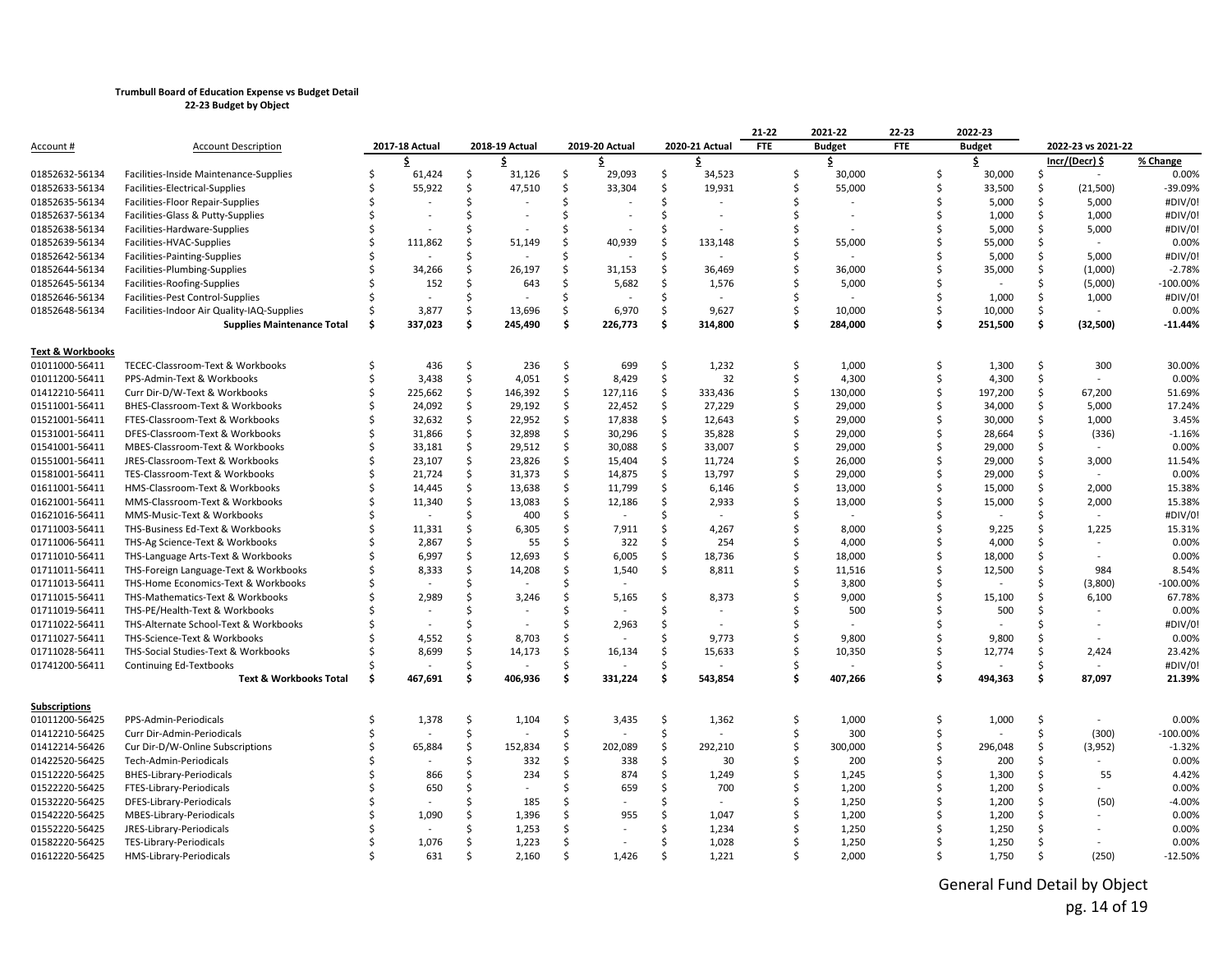|                          |                                          |     |                |               |                |               |                |     |                | 21-22      | 2021-22       | 22-23      |     | 2022-23       |               |                          |           |
|--------------------------|------------------------------------------|-----|----------------|---------------|----------------|---------------|----------------|-----|----------------|------------|---------------|------------|-----|---------------|---------------|--------------------------|-----------|
| Account #                | <b>Account Description</b>               |     | 2017-18 Actual |               | 2018-19 Actual |               | 2019-20 Actual |     | 2020-21 Actual | <b>FTE</b> | <b>Budget</b> | <b>FTE</b> |     | <b>Budget</b> |               | 2022-23 vs 2021-22       |           |
|                          |                                          |     | Ŝ              |               | Ŝ              |               | Ŝ              |     | \$             |            | \$            |            |     | \$            |               | Incr/(Decr) \$           | % Change  |
| 01622220-56425           | MMS-Library-Periodicals                  |     | 1,383          | \$            | 1,547          | \$            | 1,242          | \$  | 1,345          | \$         | 1,500         |            | Ś   | 1,250         | Ś.            | (250)                    | $-16.67%$ |
| 01712220-56425           | THS-Library-Periodicals                  |     | 4,799          | \$            | 6,706          | Ś.            | 6,353          | Ŝ   | 2,068          | Ś.         | 2,100         |            | \$  | 2,200         | Ŝ             | 100                      | 4.76%     |
| 01712400-56425           | THS-Admin-Periodicals                    |     | 20             | <sup>\$</sup> | 437            | Ŝ.            |                |     |                | Ŝ          |               |            | ς.  | 750           | Ŝ             | 750                      | #DIV/0!   |
| 01822230-56425           | Facilities-Admin-Periodicals             |     | 216            | Ś.            |                | Ŝ.            | 277            | Ŝ   | 134            | Ś          | 350           |            |     | 350           | Ŝ             |                          | 0.00%     |
| 01882700-56425           | Trans-Admin-Periodicals                  |     |                | Ś             |                | <sup>\$</sup> |                |     |                | Ś          |               |            |     |               | Ś             |                          | #DIV/0!   |
| 01902310-56425           | Super-BOE-Periodicals                    |     | 341            | Ś             |                | Ŝ.            |                | ς.  |                | Ś          |               |            |     |               | Ś             | $\overline{\phantom{a}}$ | #DIV/0!   |
| 01902320-56425           | Super-Admin-Periodicals                  |     | 647            | <sup>\$</sup> | 730            | Ŝ.            | 685            | Ŝ.  | 676            | Ś          | 700           |            |     | 700           | Ŝ             |                          | 0.00%     |
|                          | <b>Subscriptions Total</b>               | Ŝ   | 78,981         | Ŝ.            | 170,142        | Ś             | 218,333        | Ś.  | 304,303        | Ś          | 315,545       |            | Ś   | 311,648       | \$            | (3,897)                  | $-1.24%$  |
| <b>Testing Materials</b> |                                          |     |                |               |                |               |                |     |                |            |               |            |     |               |               |                          |           |
| 01011000-56904           | <b>TECEC-Classroom-Testing Materials</b> |     | 1,857          | Ś             | 2,909          | $\zeta$       | 852            | Ŝ.  | 2,742          | \$         | 2,000         |            | Ś.  | 4,600         | Ś             | 2,600                    | 130.00%   |
| 01011200-56904           | PPS-L/W-Testing Materials                |     | 24,676         | \$            | 41,187         | \$            | 44,353         | \$  | 86,692         | \$         | 37,000        |            | \$  | 55,000        | \$            | 18,000                   | 48.65%    |
| 01412210-56904           | Curr Dir-D/W-Testing Materials           |     | 60,110         | \$            | 62,053         | \$            | 71,287         | \$  | 71,260         | Ś.         | 95,000        |            | \$  | 110,000       | \$            | 15,000                   | 15.79%    |
| 01712120-56903           | <b>THS-Guidance-Testing Materials</b>    |     |                | Ś             | 575            | Ś.            | 537            | Ŝ   | 33             | Ś          | 600           |            |     | 400           | Ŝ             | (200)                    | -33.33%   |
|                          | <b>Testing Materials Total</b>           | Ś   | 86,643         | \$            | 106,724        | \$            | 117,030        | Ś.  | 160,728        | \$         | 134,600       |            | Ŝ   | 170,000       | \$            | 35,400                   | 26.30%    |
| Books & A/V              |                                          |     |                |               |                |               |                |     |                |            |               |            |     |               |               |                          |           |
| 01512220-56420           | BHES-Library-Books & Media               |     | 1,371          | Ŝ.            | 9,060          | Ś.            | 7,949          | Ŝ.  | 2,000          | Ś.         | 8,000         |            | Ŝ.  | 8,000         | Ŝ             |                          | 0.00%     |
| 01522220-56420           | FTES-Library-Books & Media               |     | 6,384          | Ś             | 3,757          | Ś.            | 2,217          | Ŝ   | 1,820          | Ś.         | 5,000         |            | Ś   | 5,000         | Ŝ             |                          | 0.00%     |
| 01532220-56420           | DFES-Library-Books & Media               |     | 1,380          | Ś             | 4,038          | Ś.            | 4,834          | Ŝ   | 6,828          | Ŝ.         | 5,000         |            | Ś   | 5,000         | Ŝ             |                          | 0.00%     |
| 01542220-56420           | MBES-Library-Books & Media               |     | 6,687          | Ś             | 5,317          | \$            | 2,075          | \$  | 1,998          | \$         | 5,000         |            | Ś   | 5,000         | Ś.            |                          | 0.00%     |
| 01552220-56420           | JRES-Library-Books & Media               |     | 1,249          | Ś             | 4,682          | Ś.            | 3,820          | Ŝ.  | 1,997          | Ś          | 5,000         |            | Ś   | 5,000         | Ŝ.            |                          | 0.00%     |
| 01582220-56420           | TES-Library-Books & Media                |     | 3,701          | Ś.            | 4,156          | Ŝ.            | 732            | Ŝ.  | 1,965          | \$         | 5,000         |            | ς   | 5,000         | Ŝ             |                          | 0.00%     |
| 01612220-56420           | HMS-Library-Books & Media                |     | 3,848          | Ś             | 5,226          | Ś.            | 4,807          | Ŝ   | 2,995          | Ś.         | 2,000         |            |     | 2,000         | Ŝ             |                          | 0.00%     |
| 01622220-56420           | MMS-Library-Books & Media                |     | 3,473          | \$            | 4,731          | Ś.            | 2,508          | Ŝ   | 2,857          | Ś.         | 2,000         |            | ς.  | 2,250         | Ŝ             | 250                      | 12.50%    |
| 01712220-56420           | THS-Library-Books & Media                |     | 9,825          | \$            | 10,661         | $\zeta$       | 7,120          | \$  | 4,803          | \$         | 7,040         |            | Ś   | 7,040         | Ŝ             | $\sim$                   | 0.00%     |
|                          | Books & A/V Total                        | Ś.  | 37,918         | \$            | 51,629         | \$            | 36,063         | \$  | 27,263         | \$         | 44,040        |            | Ś   | 44,290        | \$            | 250                      | 0.57%     |
| <u>Software</u>          |                                          |     |                |               |                |               |                |     |                |            |               |            |     |               |               |                          |           |
| 01412210-56118           | Curr Dir-D/W Software                    | Ś   | 2,118          | \$            | 2,190          | \$            | 6,975          | \$  | 5,386          | \$         | 5,000         |            | Ś.  | 5,000         | \$            |                          | 0.00%     |
| 01422214-56118           | Tech-L/W-Software                        | Ś   | 148,042        | Ś             | 171,408        | \$            | 165,814        | Ś   | 225,914        | \$         | 114,000       |            | Ś   | 188,925       | Ś             | 74,925                   | 65.72%    |
| 01712120-56118           | THS-Guidance-Software                    |     |                | \$            | 13,625         | \$            |                | Ŝ.  |                | \$         |               |            | Ś.  |               | Ŝ             |                          | #DIV/0!   |
|                          | <b>Software Total</b>                    | \$  | 150,160        | \$            | 187,223        | \$            | 172,789        | \$  | 231,300        | \$         | 119,000       |            | \$  | 193,925       | \$            | 74,925                   | 62.96%    |
| Energy                   |                                          |     |                |               |                |               |                |     |                |            |               |            |     |               |               |                          |           |
| 01842611-56201           | Facilities-D/W-Heating Oil               | Ś   |                | \$            |                | \$            |                | Ś   |                | \$         |               |            | Ś   |               | Ś             |                          | #DIV/0!   |
| 01842611-56202           | Facilities-D/W-Natural Gas               |     | 409,798        | \$            | 431,262        | Ś.            | 370,700        | Ś   | 432,533        | Ś          | 435,000       |            | Ś   | 485,000       | Ś             | 50,000                   | 11.49%    |
|                          | <b>Energy Total</b>                      | \$. | 409,798        | \$            | 431,262        | \$            | 370,700        | \$  | 432,533        | \$         | 435,000       |            | \$  | 485,000       | \$            | 50,000                   | 11.49%    |
| Other Supplies           |                                          |     |                |               |                |               |                |     |                |            |               |            |     |               |               |                          |           |
| 01422214-56117           | Tech-L/W-Computer Supplies               |     | 1,110          | Ŝ.            | 714            | Ŝ.            | 569            | Ŝ   | 651            | Ś.         | 850           |            | Ŝ.  | 500           | Ŝ.            | (350)                    | $-41.18%$ |
| 01422220-56117           | Tech-Dist AV/Chan 17-Supplies            |     |                | Ś             | 91             | Ś.            |                | Ŝ.  | 480            | Ŝ.         | 350           |            | Ś   | 300           | \$            | (50)                     | $-14.29%$ |
| 01422220-56900           | Tech-Dist AV/Ch17-Parts                  |     | 9,562          | Ŝ.            | 5,617          | Ś.            | 2,028          | Ŝ   | 17,169         | \$         | 6,500         |            | Ś   | 6,800         | Ŝ.            | 300                      | 4.62%     |
| 01613202-56119           | HMS-Activities-Supplies                  |     |                | Ś             | 1,419          | \$            |                | Ś   | 576            | \$         | 2,500         |            | Ś   | 3,000         | Ŝ             | 500                      | 20.00%    |
| 01623202-56119           | MMS-Activities-Supplies                  |     |                | Ś             | 2,270          | Ś.            | 1.098          | Ŝ.  | 1,272          | Ś          | 2,500         |            | ς   | 2.000         | <sup>\$</sup> | (500)                    | $-20.00%$ |
| 01712400-56270           | THS-Admin-Security Supplies              |     | 1,075          | \$            | 559            | Ś.            | 1,005          | Ŝ   | 1,306          | \$         | 1,250         |            | ς   | 1,500         | Ŝ             | 250                      | 20.00%    |
| 01712400-56907           | THS-Admin-Graduation                     |     | 12,299         | Ś             | 13,278         | Ś.            | 19,942         | Ŝ   | 16,683         | Ś          | 15,000        |            | ς.  | 16,800        | Ŝ             | 1,800                    | 12.00%    |
| 01713203-56906           | THS-Activities-Fees, Awards & Supplies   |     | 1,407          | \$            | 1,130          | Ś.            | 523            | Ŝ.  |                | Ś          | 2,700         |            | Ś   | 1,500         | Ŝ.            | (1,200)                  | -44.44%   |
|                          | <b>Other Supplies Total</b>              | Ś.  | 25,453         | \$            | 25,078         | \$            | 25,166         | \$  | 38,136         | \$         | 31,650        |            | Ŝ   | 32,400        | \$            | 750                      | 2.37%     |
|                          | <b>Supplies Total</b>                    | Ŝ   | 2.487.530      | Ŝ.            | 2.482.135      | Ŝ.            | 2.250.797      | .\$ | 2,964,984      | Ś.         | 2,648,878     |            | \$. | 2,966,161     | Ŝ             | 317.283                  | 11.98%    |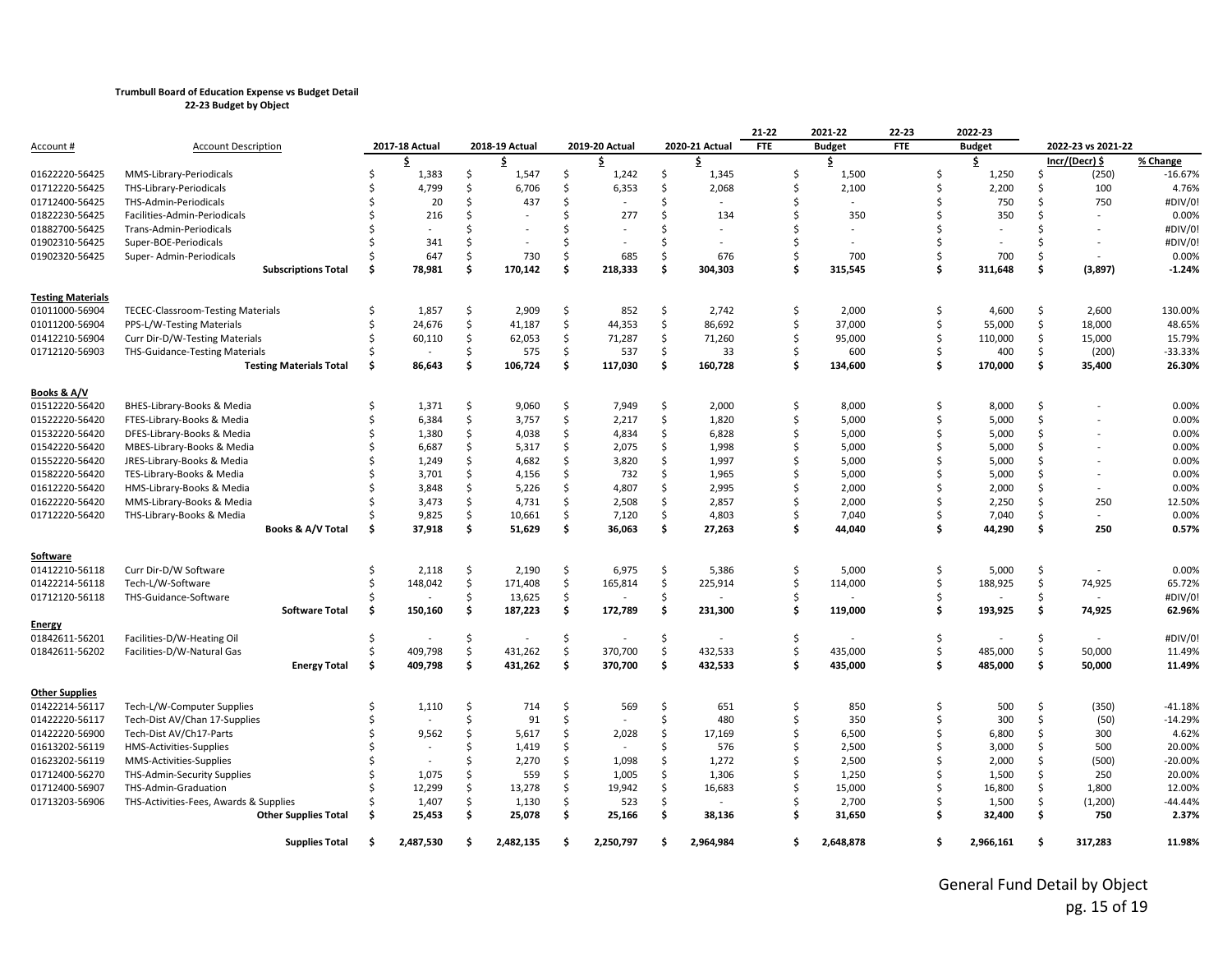**22-23 Budget by Object**

|                            |                                              |                |         |                |         |                |         |                |         | 21-22      | 2021-22       | 22-23      |         | 2022-23       |               |                          |           |
|----------------------------|----------------------------------------------|----------------|---------|----------------|---------|----------------|---------|----------------|---------|------------|---------------|------------|---------|---------------|---------------|--------------------------|-----------|
| Account #                  | <b>Account Description</b>                   | 2017-18 Actual |         | 2018-19 Actual |         | 2019-20 Actual |         | 2020-21 Actual |         | <b>FTE</b> | <b>Budget</b> | <b>FTE</b> |         | <b>Budget</b> |               | 2022-23 vs 2021-22       |           |
|                            |                                              |                | \$      |                | \$      |                | \$      |                | \$      |            | \$            |            |         | \$            |               | Incr/(Decr) \$           | % Change  |
| Property                   |                                              |                |         |                |         |                |         |                |         |            |               |            |         |               |               |                          |           |
| <b>Office Equipment</b>    |                                              |                |         |                |         |                |         |                |         |            |               |            |         |               |               |                          |           |
| 01612400-57301             | HMS-Admin-Equipment                          | Ś              | 468     | \$             | 530     | Ś              | 682     | \$             |         | Ś          | 500           |            | Ŝ       | 500           | Ŝ.            |                          | 0.00%     |
| 01622400-57301             | MMS-Admin-Equipment                          |                |         | Ś              |         | Ś.             |         | \$             |         | Ś          |               |            | Ŝ.      |               | Ŝ.            |                          | #DIV/0!   |
| 01822230-57301             | Facilities-Admin-Equipment                   | Ś              | 8       | \$             |         | \$             |         | \$             |         | Ś          | 350           |            | Ŝ.      | 350           | \$            |                          | 0.00%     |
|                            | <b>Office Equipment Total</b>                | \$             | 476     | \$             | 530     | \$             | 682     | \$             |         | \$         | 850           |            | Ś.      | 850           | \$            |                          | 0.00%     |
| Office Furniture           |                                              |                |         |                |         |                |         |                |         |            |               |            |         |               |               |                          |           |
| 01052130-57304             | SPED-Health Services Furniture               | S              |         | \$             |         | \$             |         | \$             | 2,166   | \$         |               |            | \$      |               | \$.           |                          | #DIV/0!   |
| 01712400-57308             | THS-Admin-Office Furniture                   | Ŝ              | 2,043   | \$             | 6,156   | \$             |         | \$             | 700     | Ś          |               |            | Ŝ.      |               | Ŝ.            |                          | #DIV/0!   |
| 01902520-57308             | Bus Off-Admin-Office Furniture               |                |         | \$             |         | \$             |         | \$             | $\sim$  | Ś          |               |            | Ś       |               | \$            |                          | #DIV/0!   |
|                            | <b>Office Furniture Total</b>                | Ś              | 2,043   | Ś              | 6,156   | Ś              |         | \$             | 2,865   | Ś          |               |            | \$      |               | Ś             |                          | #DIV/0!   |
| <b>Classroom Equipment</b> |                                              |                |         |                |         |                |         |                |         |            |               |            |         |               |               |                          |           |
| 01011000-57301             | TECEC-Classroom-Instructional Equipment      | \$             | 461     | \$             | 4,539   | \$             | 2,560   | \$             | 5,543   | \$         | 3,000         |            | \$      | 4,000         | \$            | 1,000                    | 33.33%    |
| 01032130-57303             | PPS-L/W-Equipment Instructional              | Ś              | 16,483  | \$             | 9,986   | \$             | 8,057   | \$             | 23,533  | Ś.         | 11,000        |            | Ŝ.      | 15,000        | Ś             | 4,000                    | 36.36%    |
| 01412210-57301             | Curr Dir-D/W-Equipment Instructional         |                | 20,148  | \$             |         | Ś              | 31,598  | \$             | 30,066  | Ś          | 10,000        |            | Ŝ       | 20,000        | Ŝ             | 10,000                   | 100.00%   |
| 01421001-57310             | Tech-Classroom-Computer Equipment            |                | 511,803 | \$             | 237,880 | \$             | 387,083 | \$             | 782,332 | \$         | 233,500       |            | Ŝ.      | 262,325       | \$            | 28,825                   | 12.34%    |
| 01422214-57301             | Tech-L/W-Computer Equipment                  |                | 13,717  | \$             | 11,352  | \$             | 2,928   | \$             | 14,063  |            | 11,500        |            | Ŝ       | 10,500        | Ŝ             | (1,000)                  | $-8.70%$  |
| 01422220-57301             | Tech-Dist AV/Ch17-Equipment Instructional    |                | 13,495  | \$             | 32,594  | \$             | 21,302  | \$             | 30,192  | Ś          | 28,500        |            | \$      | 22,000        | Ŝ.            | (6,500)                  | $-22.81%$ |
| 01511001-57301             | BHES-Classroom-Equipment Instructional       |                |         | Ś              | 541     | Ś.             | 1,704   | Ŝ.             | 950     | Ś          | 2,479         |            | Ŝ.      | 2,500         | Ŝ             | 21                       | 0.85%     |
| 01512220-57302             | BHES-Library-Equipment Instructional         |                |         | \$             | 281     | Ś              |         | Ś.             | 2,118   |            | 2,214         |            | ς.      | 2,200         | Ŝ             | (14)                     | $-0.63%$  |
| 01521001-57301             | FTES-Classroom-Equipment Instructional       | Ś              | 40      | Ś.             | 128     | Ś              | 234     | \$             | 644     | Ś          | 2,400         |            | Ŝ.      | 2,400         | Ŝ.            |                          | 0.00%     |
| 01522220-57302             | FTES-Library-Equipment Instructional         |                |         | \$             | 1,237   | Ś              | 191     | \$             | 750     | Ś          | 2,300         |            | Ŝ.      | 2,300         | Ŝ.            |                          | 0.00%     |
| 01531001-57301             | DFES-Classroom-Equipment Instructional       | Ŝ              | 649     | \$             | 3,253   | Ś.             | 681     | Ŝ.             | 3,681   | Ś          | 400           |            | ς.      | 2,500         | Ŝ             | 2,100                    | 525.00%   |
| 01532220-57302             | DFES-Library-Equipment Instructional         | Ś              |         | \$             | 4,846   | \$             |         | Ś              | 1,032   | Ś          | 2,400         |            | $\zeta$ | 2,400         | Ŝ             | $\sim$                   | 0.00%     |
| 01541001-57301             | MBES-Classroom-Equipment Instructional       | Ś              | 384     | Ś.             | 1,127   | Ś.             | $\sim$  | Ś              | 256     | Ś          | 1,000         |            | Ŝ.      | 4,000         | Ŝ             | 3,000                    | 300.00%   |
| 01542220-57302             | MBES-Library-Equipment Instructional         | Ś              |         | \$             | 2,135   | \$             | 650     | Ś              | 2,693   | Ś          | 2,200         |            | \$      | 2,200         | Ŝ.            |                          | 0.00%     |
| 01551001-57301             | JRES-Classroom-Equipment Instructional       |                | 989     | \$             | 1,832   | Ś              | 375     | Ś              |         |            | 2,500         |            |         | 2,500         | <sup>\$</sup> |                          | 0.00%     |
| 01552220-57302             | JRES-Library-Equipment Instructional         | Ŝ              | 1,115   | Ś              | 2,399   | Ś.             | 1,565   | Ŝ.             | 2,052   | Ś          | 2,200         |            |         | 2,200         | S.            |                          | 0.00%     |
| 01581001-57301             | TES-Classroom-Equipment Instructional        |                | 1,924   | \$             | 497     | Ś              | 51      | \$             | 1,734   | Ś          | 2,500         |            | \$      | 2,500         | Ŝ             |                          | 0.00%     |
| 01582220-57302             | TES-Library-Equipment Instructional          |                | 1,550   | \$             | 2,198   | \$             |         | Ś              | 1,618   | Ś          | 2,200         |            | Ŝ.      | 2,200         | Ŝ             |                          | 0.00%     |
| 01611001-57301             | HMS-Classroom-Equipment Instructional        |                | 1,827   | \$             | 3,908   | \$             | 3,383   | Ś              | 723     | Ś          | 3,400         |            | \$      | 3,400         | <sup>\$</sup> |                          | 0.00%     |
| 01611016-57301             | HMS-Music-Equipment Instructional            |                | 1,964   | \$             | 3,589   | Ś              | 36      | Ś.             | 1,350   | Ś          | 3,300         |            | ς.      | 3,300         |               |                          | 0.00%     |
| 01612220-57302             | HMS-Library-Equipment Instructional          |                | 1,178   | \$             | 1,956   | \$             | 1,708   | Ŝ.             | 972     |            | 1,700         |            |         | 1,700         | Ŝ             |                          | 0.00%     |
| 01621001-57301             | MMS-Classroom-Equipment Instructional        | Ś              | 3,160   | \$             | 3,712   | \$             | 2,677   | \$             | 1,447   | Ś          | 3,400         |            | Ŝ.      | 3,400         | Ŝ             |                          | 0.00%     |
| 01621016-57301             | MMS-Music-Equipment Instructional            |                | 2,820   | \$             | 3,900   | Ś              | 221     | \$.            | 1,916   |            | 3,300         |            | \$      | 3,500         | <sup>\$</sup> | 200                      | 6.06%     |
| 01622220-57302             | MMS-Library-Equipment Instructional          |                | 1,229   | \$             | 1,091   | Ś.             | 715     | Ŝ.             | 818     | Ś          | 1,700         |            | ς.      | 1,700         | Ŝ             | $\overline{\phantom{a}}$ | 0.00%     |
| 01711001-57301             | THS-Classroom-Equipment                      |                | 396     | \$             | 104     | Ś              |         | Ś              |         |            |               |            |         |               | S.            |                          | #DIV/0!   |
| 01711002-57301             | THS-Art-Equipment Instructional              |                | 2,515   | Ś.             | 1,483   | Ś.             | 500     | Ŝ.             | 500     | Ś          | 2,000         |            | Ŝ       | 8,500         | Ŝ             | 6,500                    | 325.00%   |
| 01711003-57301             | THS-Business Ed-Equipment Instructional      | Ś              |         | Ś              | 176     | \$             |         | \$             |         | Ś          |               |            |         |               | Ŝ             |                          | #DIV/0!   |
| 01711006-57301             | THS-Ag Science-Equipment Instructional       |                | 1,200   | Ś.             |         | Ś              |         | Ś.             | 7,451   | Ś          | 969           |            | ς.      | 969           | Ŝ             | $\overline{\phantom{a}}$ | 0.00%     |
| 01711011-57301             | THS-Foreign Language-Equipment Instructional | \$             | 5,389   | \$             | 5,389   | Ś              | 5,599   | \$             | 5,599   | Ś          | 6,200         |            | ς.      | 5,600         | Ŝ             | (600)                    | $-9.68%$  |
| 01711013-57301             | THS-Home Economics-Equipment Instructional   | Ś              | 8,124   | \$             | 1,503   | Ś.             | 2,532   | \$             | 2,419   | Ś          | 2,500         |            | Ŝ.      | 3,000         | Ŝ.            | 500                      | 20.00%    |
| 01711014-57301             | THS-Industrial Arts-Equipment Instructional  |                |         | \$             | 794     | Ś              | 697     | \$             | 882     |            | 800           |            | Ŝ       | 2,000         | Ŝ             | 1,200                    | 150.00%   |
| 01711016-57301             | THS-Music-Equipment Instructional            |                | 18,180  | \$             | 802     | Ś              |         | Ś              | 4,885   | Ś          | 1,794         |            |         | 2,500         | <sup>\$</sup> | 706                      | 39.35%    |
| 01711019-57301             | THS-PE/Health-Equipment Instructional        |                | 2,453   | Ś              | 1,870   | Ś              | 4,327   |                | 1,932   |            | 2,500         |            |         | 3,500         |               | 1,000                    | 40.00%    |
| 01711027-57301             | THS-Science-Equipment Instructional          |                | 2,484   | Ś              | 7,926   | Ś              | 404     |                |         |            | 8,500         |            |         | 8,755         |               | 255                      | 3.00%     |
| 01712220-57302             | THS-Library-Equipment Instructional          |                | 649     | \$             | 775     | Ś              |         | Ś              | 530     |            | 775           |            |         | 775           | Ŝ             |                          | 0.00%     |
| 01712221-57301             | THS-Audio Visual-Equipment Instructional     |                | 967     | \$             | 4.975   | \$             | 2.000   | ς.             |         |            | 4,000         |            | \$      | 4.000         | $\zeta$       |                          | 0.00%     |

General Fund Detail by Object pg. 16 of 19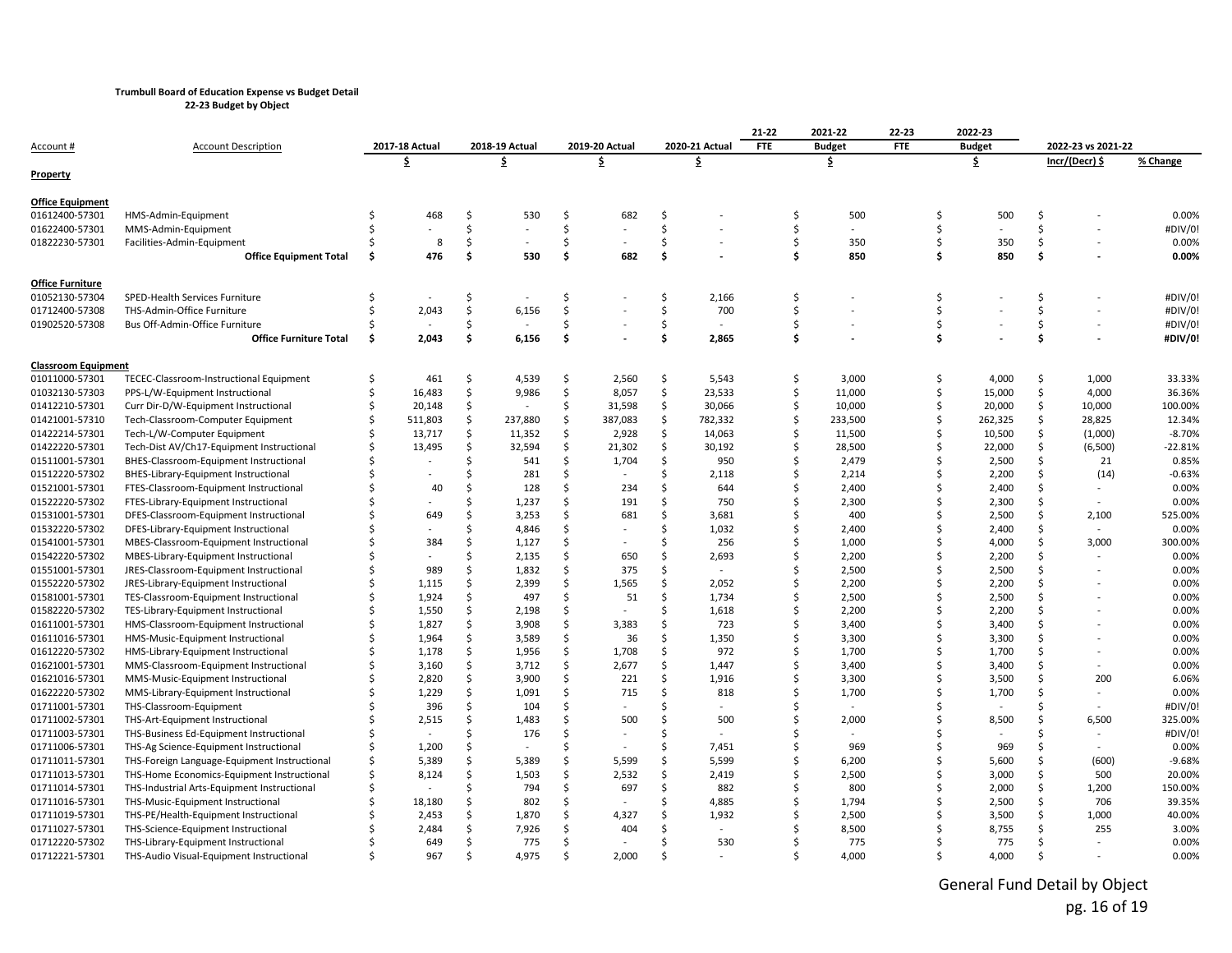|                              |                                                 |    |                |     |                          |    |                |    |                          | 21-22      | 2021-22       | 22-23      |    | 2022-23       |               |                          |             |
|------------------------------|-------------------------------------------------|----|----------------|-----|--------------------------|----|----------------|----|--------------------------|------------|---------------|------------|----|---------------|---------------|--------------------------|-------------|
| <u>Account</u> #             | <b>Account Description</b>                      |    | 2017-18 Actual |     | 2018-19 Actual           |    | 2019-20 Actual |    | 2020-21 Actual           | <b>FTE</b> | <b>Budget</b> | <b>FTE</b> |    | <b>Budget</b> |               | 2022-23 vs 2021-22       |             |
|                              |                                                 |    | \$             |     | s                        |    | \$             |    | Ş.                       |            | \$            |            |    | \$.           |               | Incr/(Decr) \$           | % Change    |
| 01712400-57301               | THS-Admin-Equipment                             |    |                | \$  |                          | \$ |                | \$ | 616                      | Ś          |               | Ŝ.         |    |               | Ŝ             | $\sim$                   | #DIV/0!     |
| 01713201-57301               | Sports-Sports General-Equipment Instructional   |    | 16,954         | Ś   | 37,342                   | Ś  | 16,831         | \$ | 44,118                   | Ś          | 40,000        |            |    | 30,000        | Ŝ             | (10,000)                 | $-25.00%$   |
| 01723307-57301               | Sports-Soccer-Equipment                         |    |                | Ś   |                          | Ś  |                | Ś  |                          |            |               |            |    |               | Ŝ             |                          | #DIV/0!     |
| 01723308-57301               | Sports-Swimming-Equipment                       |    |                | \$  |                          | ς  |                | Ś  |                          |            |               |            |    |               | S.            |                          | #DIV/0!     |
| 01723309-57301               | Sports-Tennis-Equipment                         |    |                |     |                          |    |                | Ś  |                          |            |               |            |    |               |               |                          | #DIV/0!     |
| 01723311-57301               | Sports-Volleyball-Equipment                     |    |                | ς.  |                          |    |                | Ś  |                          |            |               |            |    |               |               |                          | #DIV/0!     |
| 01723313-57301               | Sports-Outdoor Track-Equipment                  |    |                | \$  |                          | Ś  |                | Ś  |                          |            |               |            |    |               | <sub>S</sub>  |                          | #DIV/0!     |
| 01723315-57301               | Sports-Gymnastics-Equipment                     |    |                | \$  |                          | Ś  |                | \$ |                          | Ś          |               | Ŝ.         |    |               | <sup>\$</sup> |                          | #DIV/0!     |
|                              | <b>Classroom Equipment Total</b>                |    | 654,247        | Ś   | 398,123                  | \$ | 500,609        | \$ | 979,415                  |            | Ś<br>409,131  | Ś.         |    | 450,324       | \$            | 41,193                   | 10.07%      |
| <b>Classroom Furniture</b>   |                                                 |    |                |     |                          |    |                |    |                          |            |               |            |    |               |               |                          |             |
| 01011000-57308               | SPED-Furniture                                  | -S |                | Ŝ.  |                          | Ś  |                | Ś. |                          | Ś          |               | Ŝ          |    | 3,200         | \$            | 3,200                    | #DIV/0!     |
| 01402320-57308               | Asst. Super.-Furniture                          |    |                | Ś   |                          | Ś  |                | Ś  |                          | Ś          |               | $\zeta$    |    |               | <sup>\$</sup> |                          | #DIV/0!     |
| 01511001-57308               | BHES-Classroom-New Furniture                    |    |                | Ŝ   | 1,824                    | Ś  | 711            | Ś. | ٠                        | Ś          | 1,000         | Ŝ.         |    | 2,000         | Ŝ             | 1,000                    | 100.00%     |
| 01521001-57308               | FTES-Classroom-New Furniture                    |    |                | Ś   | 1,545                    | \$ |                | Ś  | 247                      | Ś          | 2,000         | Ŝ.         |    | 2,000         | Ŝ.            |                          | 0.00%       |
| 01531001-57308               | DFES-Classroom-New Furniture                    |    | 501            | Ś   | 7,989                    | \$ | 455            | Ś  | 834                      | Ś          | 2,000         | \$         |    | 2,000         | Ŝ             |                          | 0.00%       |
| 01541001-57308               | MBES-Classroom-New Furniture                    |    |                | Ś   | 6,132                    | \$ | 15,245         | Ś  | 247                      | Ś          | 2,000         |            |    | 2,000         | Ŝ.            |                          | 0.00%       |
| 01551001-57308               | JRES-Classroom-New Furniture                    |    | 1,058          | \$  | 1,495                    | \$ | 1,896          | Ś  | 247                      |            | 2,000         |            |    | 2,000         | Š,            |                          | 0.00%       |
| 01581001-57308               | TES-Classroom-New Furniture                     |    | 1,400          | \$. | 9,269                    | Ŝ. |                | Ś  | 247                      |            | 2,000         |            |    | 2,000         | Ŝ             |                          | 0.00%       |
| 01611001-57308               | HMS-Classroom-New Furniture                     |    | 1,038          | Ś.  | 795                      | Ś  |                | Ś  |                          |            | 500           |            |    | 500           | Ŝ             |                          | 0.00%       |
| 01621001-57308               | MMS-Classroom-New Furniture                     |    | 27             | Ś.  | 823                      | Ś  |                | Ś. |                          | Ś          |               | Š.         |    |               | Ŝ             |                          | #DIV/0!     |
| 01852651-57301               | Facilities-Building Improvement-Furniture       |    |                | Ś.  | $\overline{\phantom{a}}$ | \$ |                | Ś  | $\overline{\phantom{a}}$ | Ś          | 1,200         | Ŝ.         |    |               | Ŝ.            | (1,200)                  | $-100.00\%$ |
|                              | <b>Classroom Furniture Total</b>                | Ŝ. | 4,024          | \$  | 29,871                   | \$ | 18,307         | \$ | 1,823                    |            | \$<br>12,700  | Ś          |    | 15,700        | \$            | 3,000                    | 23.62%      |
| <b>Building Equipment</b>    |                                                 |    |                |     |                          |    |                |    |                          |            |               |            |    |               |               |                          |             |
| 01842610-57301               | Facilities-Custodial-Equipment                  |    | 2,923          | \$  | 2,325                    | \$ |                | \$ | 5,645                    |            | \$<br>5,000   | Ŝ          |    | 5,000         | Ŝ.            |                          | 0.00%       |
| 01852622-57307               | Facilities-Snow Removal-Equipment               |    | 4,751          | Ś.  |                          | \$ | $\overline{a}$ | Ś. | 8,452                    |            | Ś<br>5,000    | Ŝ.         |    | 5,000         | Ŝ.            | $\overline{\phantom{a}}$ | 0.00%       |
| 01852623-57307               | Facilities-Vehicles-Equipment                   |    | 77             | Ś.  |                          | Ś  | 1,150          | Ś. |                          | Ś          | 1,000         | Ŝ.         |    | 1,000         | Ŝ             | $\overline{\phantom{a}}$ | 0.00%       |
| 01852625-57307               | Facilities-Grounds-Equipment                    |    | 12,780         | \$  | 1,358                    | Ś  | 7,918          | Ś. | 5,724                    |            | Ś<br>17,000   |            |    | 20,000        | Ŝ             | 3,000                    | 17.65%      |
| 01852627-57307               | Facilities-Lawn-Equipment                       |    |                | Ś   |                          | Ś  |                | Ś  |                          |            |               | $\zeta$    |    | 20,000        | Ŝ.            | 20,000                   | #DIV/0!     |
| 01852632-57307               | Facilities-Inside Maintenance-Equipment         |    |                | Ś   |                          | Ś  | 405            | Ś. | 113                      | Ś          | 1,000         | Ŝ.         |    | 1,000         | Ŝ             |                          | 0.00%       |
| 01852633-57307               | Facilities-Electrical-Equipment                 |    | 1,726          | Ś   | 5,823                    | Ś  |                | Ś  | 731                      | Ś          | 2,500         | \$         |    |               | Ŝ.            | (2,500)                  | $-100.00\%$ |
| 01852639-57307               | Facilities-HVAC-Equipment                       |    |                | \$  | 1,444                    | Ś  | 61,140         | Ś  | 12,958                   |            | Ś<br>25,992   |            |    | 25,000        | Ŝ             | (992)                    | $-3.82%$    |
| 01852644-57307               | Facilities-Plumbing-Equipment                   |    | 746            | \$. | 33                       | Ś  | 201            | Ś  | 1,802                    |            | 1,000         |            |    | 1,000         | Ŝ             |                          | 0.00%       |
| 01852648-57307               | Facilities-IAQ-Equipment                        |    | 899            | Ś.  |                          | Ś  |                | Ś  |                          | Ś          | 10,000        | Š.         |    | 5,000         | Ŝ.            | (5,000)                  | $-50.00%$   |
| 01852654-57340               | Facilities-Maintenance-Vehicle                  |    | 17,988         | \$  | 7,436                    | Ś  | 13,622         | \$ |                          |            | 80,000        | Ŝ.         |    |               | Ŝ             | (80,000)                 | $-100.00\%$ |
|                              | <b>Building Equipment Total</b>                 |    | 41,890         | \$  | 18,419                   | \$ | 84,436         | \$ | 35,424                   |            | Ś<br>148,492  | \$         |    | 83,000        | \$            | (65, 492)                | -44.10%     |
| <b>Building Improvements</b> |                                                 |    |                |     |                          |    |                |    |                          |            |               |            |    |               |               |                          |             |
| 01842611-57202               | Facilities-Project Lease Pymts                  |    | 742,399        | \$  | 697,063                  | \$ | 806,732        | \$ | 310,724                  | Ś          | 128,489       | Ŝ.         |    |               | \$            | (128, 489)               | $-100.00\%$ |
| 01852650-57200               | Facilities-Site Improvements-FF&E/Space Recap   |    |                | Ś.  |                          | Ŝ. |                | \$ |                          | Ś          |               | Ŝ.         |    | 15,000        | Ŝ.            | 15,000                   | #DIV/0!     |
| 01852650-57202               | Facilities-Site Improvements-Portable Classroom |    |                | \$  |                          | Ś  |                | \$ |                          | Ś          |               | Ŝ          |    |               | Ŝ.            |                          | #DIV/0!     |
| 01852651-57202               | Facilities-Building Improvement-Projects        |    |                | Ś.  | 4,800                    | Ś. | 21,697         | \$ | 62,800                   |            | Ś.<br>30,000  | Ŝ.         |    | 30,000        | Ŝ             |                          | 0.00%       |
|                              | <b>Building Improvements Total</b>              | Ŝ  | 742,399        | \$  | 701,863                  | \$ | 828,429        | \$ | 373,524                  |            | 158,489       | Ŝ          |    | 45,000        | \$            | (113, 489)               | $-71.61%$   |
| <b>Other Equipment</b>       |                                                 |    |                |     |                          |    |                |    |                          |            |               |            |    |               |               |                          |             |
| 01422520-57301               | Tech-Admin-WAN Equipment                        |    |                | \$  | 12,321                   | \$ |                | \$ |                          | \$         | 3,500         | \$         |    | 3,550         | \$            | 50                       | 1.43%       |
|                              | <b>Other Equipment Total</b>                    | Ŝ  |                | \$  | 12,321                   | \$ |                | \$ |                          |            | Ś.<br>3,500   |            | Ŝ. | 3,550         | \$.           | 50                       | 1.43%       |
|                              | <b>Property Total</b>                           | S  | 1,445,079      | \$  | 1,167,282                | Ŝ  | 1,432,463      | Ŝ  | 1,393,052                |            | \$<br>733,162 |            | Ŝ. | 598,424       | \$.           | (134, 738)               | $-18.38%$   |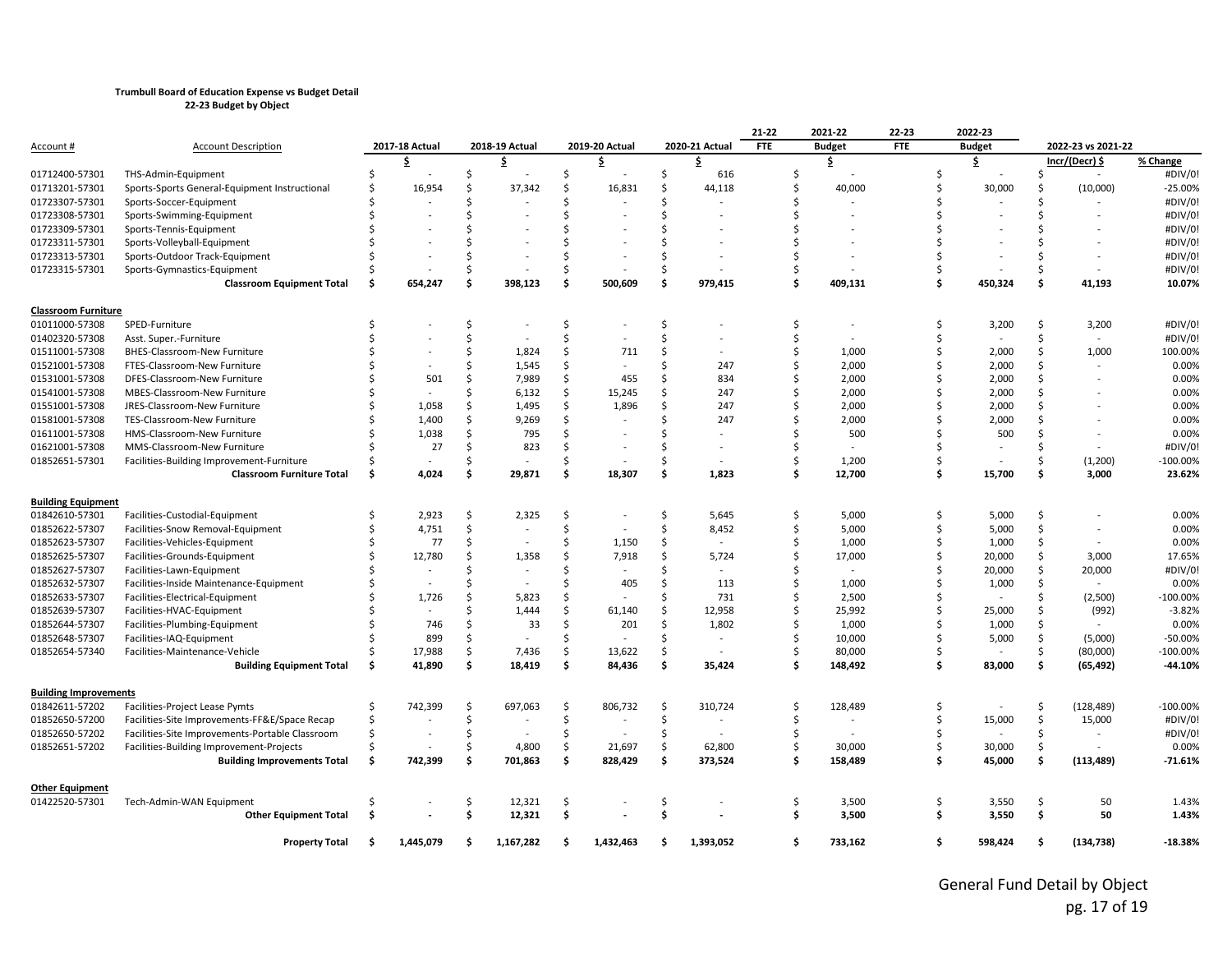**22-23 Budget by Object**

|                                              |                                      |     |                          |     |                          |     |                |    |                          | 21-22      | 2021-22                  | 22-23      |    | 2022-23       |    |                          |             |
|----------------------------------------------|--------------------------------------|-----|--------------------------|-----|--------------------------|-----|----------------|----|--------------------------|------------|--------------------------|------------|----|---------------|----|--------------------------|-------------|
| Account #                                    | <b>Account Description</b>           |     | 2017-18 Actual           |     | 2018-19 Actual           |     | 2019-20 Actual |    | 2020-21 Actual           | <b>FTE</b> | <b>Budget</b>            | <b>FTE</b> |    | <b>Budget</b> |    | 2022-23 vs 2021-22       |             |
|                                              |                                      |     | \$.                      |     | \$                       |     | \$             |    | \$                       |            | \$                       |            |    | \$.           |    | Incr/(Decr) \$           | % Change    |
| Miscellaneous                                |                                      |     |                          |     |                          |     |                |    |                          |            |                          |            |    |               |    |                          |             |
| Dues, Fees and Memberships                   |                                      |     |                          |     |                          |     |                |    |                          |            |                          |            |    |               |    |                          |             |
| 01011000-58900                               | TECEC-Admin-Dues & Fees              | Ś   | 760                      | Ŝ.  | 579                      | Ś.  | 369            | Ŝ. | 721                      | Ś.         | 700                      |            | Ś  | 800           | \$ | 100                      | 14.29%      |
| 01011200-58900                               | PPS-Admin-Dues & Fees                | Ś   | 1,820                    | Ś   | 1,450                    | Ś   | 545            | Ś  | 693                      | Ś          | 2,000                    |            | \$ | 2,000         | Ś  | $\overline{\phantom{a}}$ | 0.00%       |
| 01402210-58900                               | Instructional-Dues & Fees            | Ś   |                          | Ś   |                          | Ś   |                | Ś  |                          | Ŝ.         |                          |            | Ś. |               | Ś  |                          | #DIV/0!     |
| 01402320-58900                               | Asst Super-Admin-Dues & Fees         |     | 750                      | Ŝ.  | 990                      | Ŝ   | 4,650          | Ś  | 5,469                    | Ś          | 7,000                    |            | Ś  | 7,000         | Ś  |                          | 0.00%       |
| 01412210-58900                               | Curr Dir-Admin-Dues & Fees           |     | 10,395                   | Ś   | 3,325                    | Ś   | 1,936          | Ś  | 2,026                    |            | $\overline{\phantom{a}}$ |            | Ś  |               | Ś  |                          | #DIV/0!     |
| 01422520-58900                               | Tech-Admin-Dues & Fees               |     |                          | Ś   |                          | .S  |                | Ś  |                          |            | 100                      |            | Ŝ. |               | Ś. | (100)                    | $-100.00\%$ |
| 01512400-58900                               | BHES-Admin-Dues & Fees               |     | 818                      | Ś   |                          | Ś   | 422            | Ś  | 528                      |            | 553                      |            | Ś  | 550           | \$ | (3)                      | $-0.54%$    |
| 01522400-58900                               | FTES-Admin-Dues & Fees               |     | 59                       | Ś   | 209                      | ς.  |                | ς  | 239                      |            | 553                      |            | ς. | 553           | \$ | $\sim$                   | 0.00%       |
| 01532400-58900                               | DFES-Admin-Dues & Fees               |     |                          | Ś   | 577                      | Ś   | 59             | Ś  | 208                      |            | 248                      |            | Ś  | 500           | \$ | 252                      | 101.61%     |
| 01542400-58900                               | MBES-Admin-Dues & Fees               |     | 527                      | Ś   |                          | ς   | 89             | Ś  | $\sim$                   |            | 250                      |            | Ŝ. | 100           | \$ | (150)                    | $-60.00%$   |
| 01552400-58900                               | JRES-Admin-Dues & Fees               |     | 600                      | Ś   | 158                      | Ś   | 168            | Ś  | 89                       |            | 250                      |            | Ś  | 550           | Ś  | 300                      | 120.00%     |
| 01582400-58900                               | TES-Admin-Dues & Fees                |     | 240                      | Ŝ   | 578                      | ς.  | 268            | Ś  | 189                      |            | 550                      |            | \$ | 550           | ς. | $\overline{\phantom{a}}$ | 0.00%       |
| 01612400-58900                               | HMS-Admin-Dues & Fees                |     | 1,655                    | Ś   | 1,049                    | Ś   | 845            | Ś  | 344                      |            | 900                      |            | Ś  | 900           | Ś  |                          | 0.00%       |
| 01622400-58900                               | MMS-Admin-Dues & Fees                |     | 979                      | \$  | 820                      | Ŝ.  | 933            | \$ | 839                      |            | 900                      |            | Ś  | 900           | Ś  |                          | 0.00%       |
| 01711006-58900                               | THS-Ag Science-Dues & Fees           |     | 358                      | Ś   | 166                      | Ś   | 65             | Ś  | 645                      |            | 899                      |            | Ś  | 899           | Ś  |                          | 0.00%       |
| 01711019-58900                               | THS-PE/Health-Dues & Fees            |     |                          | \$  |                          | ς.  |                |    |                          |            |                          |            | ς. |               | ς. |                          | #DIV/0!     |
| 01712120-58900                               | THS-Guidance-Dues & Fees             |     |                          | Ś   | 60                       | Ś   | 20             | Ś  |                          |            |                          |            | Ś  |               | Ś  |                          | #DIV/0!     |
| 01712220-58900                               | THS-Library-Dues & Fees              |     | 268                      | Ś   | 195                      | Ś   | 198            | Ś  |                          | Ŝ          |                          |            | Ś  |               | Ś  |                          | #DIV/0!     |
| 01712400-58900                               | THS-Admin-Dues & Fees                |     | 9,494                    | Ś   | 9,853                    | Ś.  | 10,063         | Ś  | 10,844                   | Ś.         | 11,225                   |            | Ś  | 11,225        | Ś  | $\overline{\phantom{a}}$ | 0.00%       |
| 01713201-58900                               | Sports-Sports General-Dues & Fees    |     | 36,381                   | Ŝ.  | 33,471                   | Ś   | 35,317         | Ŝ  | 23,680                   | Ś.         | 35,000                   |            | Ś  | 40,000        | Ś. | 5,000                    | 14.29%      |
| 01741200-58900                               | Cont Ed-Admin-Dues & Fees            |     | $\overline{\phantom{a}}$ | Ś   |                          | Ś   |                | Ś  | $\overline{\phantom{a}}$ |            | $\sim$                   |            | Ś. | $\sim$        | Ś  | $\sim$                   | #DIV/0!     |
| 01802130-58900                               | HR-Admin-Dues & Fees                 |     |                          | Ś   |                          | Ś   |                | Ś  | $\overline{a}$           | Ś          | $\sim$                   |            | Ś  | 1,200         | \$ | 1,200                    | #DIV/0!     |
| 01822230-58900                               | Facilities-Admin-Dues & Fees         |     | 885                      | Ś   | 1,193                    | Ś   | 3,133          | Ś  | 610                      | Ś          | 1,500                    |            | Ś  | 1,500         | Ś  | $\sim$                   | 0.00%       |
| 01882700-58900                               | Trans-Admin-Dues & Fees              |     | 350                      | Ś   | 325                      | Ś   | $\overline{a}$ | Ś  |                          |            | 375                      |            | Ś. | 375           | Ś  | $\overline{\phantom{a}}$ | 0.00%       |
| 01902320-58900                               | Super-Admin-Dues & Fees              |     | 28,128                   | Ś   | 24,515                   | Ś.  | 21,769         | \$ | 16,501                   | Ś.         | 13,000                   |            | \$ | 21,700        | \$ | 8,700                    | 66.92%      |
| 01912520-58310                               | Redemption of Principal on Loans     |     | ÷                        | Ś   | $\overline{\phantom{a}}$ | Ś   |                | Ś  | 1,049,289                | Ś.         | 673,494                  |            | \$ | 691,762       | \$ | 18,268                   | 2.71%       |
| 01912520-58320                               | Interest on Loans                    |     |                          | Ś   | $\overline{\phantom{a}}$ | Ś   |                | Ŝ. | 134,422                  | Ś          | 120,124                  |            | Ś. | 101,856       | \$ | (18, 268)                | $-15.21%$   |
| 01912520-58900                               | Bus Off-Admin-Dues & Fees            |     | 5,491                    | \$  | 7,027                    | \$  | 6,656          | \$ | 96,209                   |            | 7,000                    |            | \$ | 7,000         | \$ |                          | 0.00%       |
|                                              | Dues, Fees and Memberships Total     | Ś   | 99,958                   | \$  | 86,539                   | Ŝ.  | 87,504         | Ś. | 1,343,544                | Ŝ.         | 876,621                  |            | \$ | 891,920       | \$ | 15,299                   | 1.75%       |
|                                              |                                      |     |                          |     |                          |     |                |    |                          |            |                          |            |    |               |    |                          |             |
| <b>Other Miscellaneous</b><br>01912520-58904 | D/W-Admin-Bad Debt Expense           | Ś   | 2,164                    | \$  | 1,723                    | \$  | 894            | \$ | 456                      | Ŝ.         | 1,000                    |            | \$ | 1,000         | \$ |                          | 0.00%       |
|                                              | <b>Other Miscellaneous Total</b>     | -\$ | 2,164                    | \$  | 1,723                    | \$  | 894            | \$ | 456                      | \$.        | 1,000                    |            | \$ | 1,000         | \$ |                          | 0.00%       |
|                                              |                                      |     |                          |     |                          |     |                |    |                          |            |                          |            |    |               |    |                          |             |
|                                              | <b>Miscellaneous Total</b>           | Ŝ.  | 102,122                  | \$. | 88,262                   | \$. | 88,398         | Ś  | 1,344,001                | Ŝ.         | 877,621                  |            | \$ | 892,920       | \$ | 15,299                   | 1.74%       |
| <b>Other Objects</b>                         |                                      |     |                          |     |                          |     |                |    |                          |            |                          |            |    |               |    |                          |             |
| 01412210-59000                               | Curr-District Wide Support           | Ś   |                          | \$  |                          | \$  |                | \$ |                          | Ŝ.         |                          |            | \$ |               | \$ |                          | #DIV/0!     |
| 01912520-59000                               | Bus Office-Admin-Anticipated Surplus | Ś   |                          | Ś   |                          | Ś   |                | Ś  |                          | Ŝ.         |                          |            | \$ |               | \$ |                          | #DIV/0!     |
| 01912520-59001                               | Bus Office-Excess Cost Reim          |     |                          | \$  | (1,517,861)              | \$  |                | \$ |                          | Ś          |                          |            | \$ |               | \$ |                          | #DIV/0!     |
|                                              | <b>Other Objects Total</b>           | Ś   |                          | Ś   | (1,517,861)              | Ś   |                | Ś  |                          | \$.        |                          |            | Ś  |               | Ś  |                          | #DIV/0!     |
|                                              |                                      |     |                          |     |                          |     |                |    |                          |            |                          |            |    |               |    |                          |             |
|                                              | <b>Calculated Total</b>              | \$  | 100,422,371              | \$  | 103,536,727              | \$  | 106,118,332    | \$ | 108,124,469              |            | \$112,296,658            |            | Ŝ. | 117,530,398   | \$ | 5,233,740                | 4.66%       |
|                                              | <b>Munis Report Total</b>            | Ŝ.  | 100,422,371              |     | \$103,536,727            | \$  | 106,118,332    | Ŝ. | 108,124,469              |            | \$112,296,658            |            | S. | 117,530,398   | Ś  | 5,233,740                | 4.66%       |
|                                              | <b>Difference</b>                    | -\$ |                          | \$  | (0)                      | \$  | 0              | Ś. | (0)                      | \$         |                          |            |    |               |    |                          | 0.00%       |